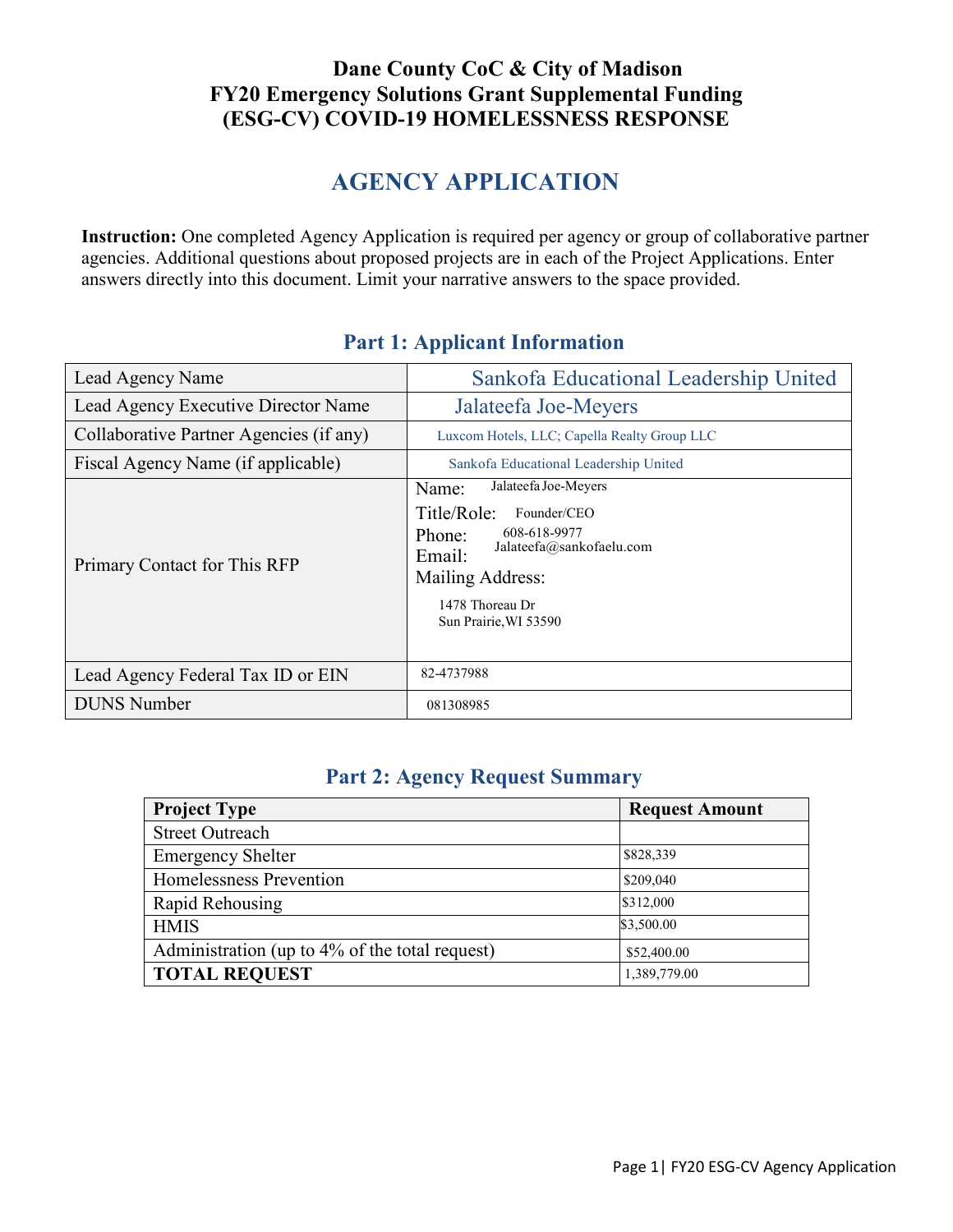## **Part 3: Agency Description**

## **1. ADVANCING RACIAL JUSTICE AND EQUITY (10 points)**

**People of color are overrepresented within the population experiencing homelessness, in large part because of historical and systemic racism. Homeless services should help eliminate disparities in communities – not exacerbate them.**

#### **How does your agency reflect and engage the experiences of people you serve, especially the voices of black, indigenous, and people of color, into your agency's operations and project planning?**

100% of our staff represent African American Families . 100% of our staff have lived experience with homelessness and housing insecurity, historical and systemic racism. The whole mission of our organization is to eliminate the tenacious and challenging disparities that marginalized populations in Dane County face with a hyper focus on African Americans. 100% of our staff have lived experience and formal training dealing with poverty , racism and systemic oppression .

Our programs are effectively culturally responsive and promote racial equity by including racial socialization strategies, messages and techniques to help promote resilience in clients and participants. Our goal is to build community and social capital so that participants that often do not have a positive social network to lift them has a social network to lean on outside of the case manager relationship . So they in turn can help people within their sphere to develop a positive racial identity, self efficacy and social capital .Positive self-concept and racial identity are important variables for marginalized populations to achieve adaptive functioning for families that will move them from clients to self sufficiency.

ELU has utilized these strategies for 10 years to engage clients, community members and clients . We understand that it is crucial to help participants to establish culturally affirming identities through eir interactions with service providers. Racial socialization processes provide key protective factors r children and adults as it has been found to be related to racial identity attitudes, self-esteem and wering the rate of internalizing negative behaviors and thoughts that can be self defeating like the ought processes that lead individuals into depression, anxiety and anger cycles. Our agency as a hole is acutely aware of how socioeconomic status (SES) encompasses not just income but also ducational attainment, occupational prestige, and subjective perceptions of social status and social ass. We're also aware of how institutionalized racism impacts access to opportunities and resources. ES carries quality of life attributes as well as opportunities and privileges. Poverty, specifically, is not single factor but rather is characterized by a multitude of physical and psychosocial stressors. urther, because SES is a consistent and reliable predictor of an array of outcomes across the life span, cluding physical and psychological health, our service practices and advocacy decisions consider ese variables. As a result, our clients who voluntarily participate in our service's to build self efficacy eceives a \$50 gift card stipend. These are small tokens but needed tokens of empowerment and ppreciated as clients create plans to change their life circumstances . We also offer weekly incentives at can range from gift cards, Bath & Body work baskets or other non essential prizes as participants ach goals that sometimes are overwhelming hard and often they have not experienced the social twork of having someone care about their achievements and positively reward their resilience and hall wins along the way.

entity are important for greater achievement and adaptive functioning for families. It is example to help lication esearch indicates that socioeconomic status affects family stability, and indicates a clear link etween lower SES and negative psychological health outcomes, while more positive psychological utcomes such as optimism and hope increased with SES status. A positive self-concept and racial ents establish culturally affirming identities. Racial socialization processes have been found to ovide key protective factors including positive racial identity attitudes, self-esteem and lowering the te of internalizing behaviors including depression, anxiety and anger. We address maladaptive haviors with practices that are culturally affirming. Our strategies promote, and sustain the healing d the advancement of multicultural families by building upon the strengths they have gained from e past to heal their futures. As an agency our staff has a depth of understanding of the tersectionality of trauma experienced by marginalized populations such as coping skills and analysis political and social systems. Our strategies honor those intersections, while teaching a new set of kills to navigate systems. Our affirming strategies provide healing from the legacy of enduring injury a result of oppressive systems. Empowerment also means having the skill and ability to be engaged nd be present. We equip our clients and participants with the language and analysis to advocate for eir family. Communication tools are also an important strategy we use to engage clients. Cultural and nguistic competence is a set of congruent behaviors, attitudes, and policies that come together in a stem, agency, or among professionals that enables effective work in cross-cultural situations. As an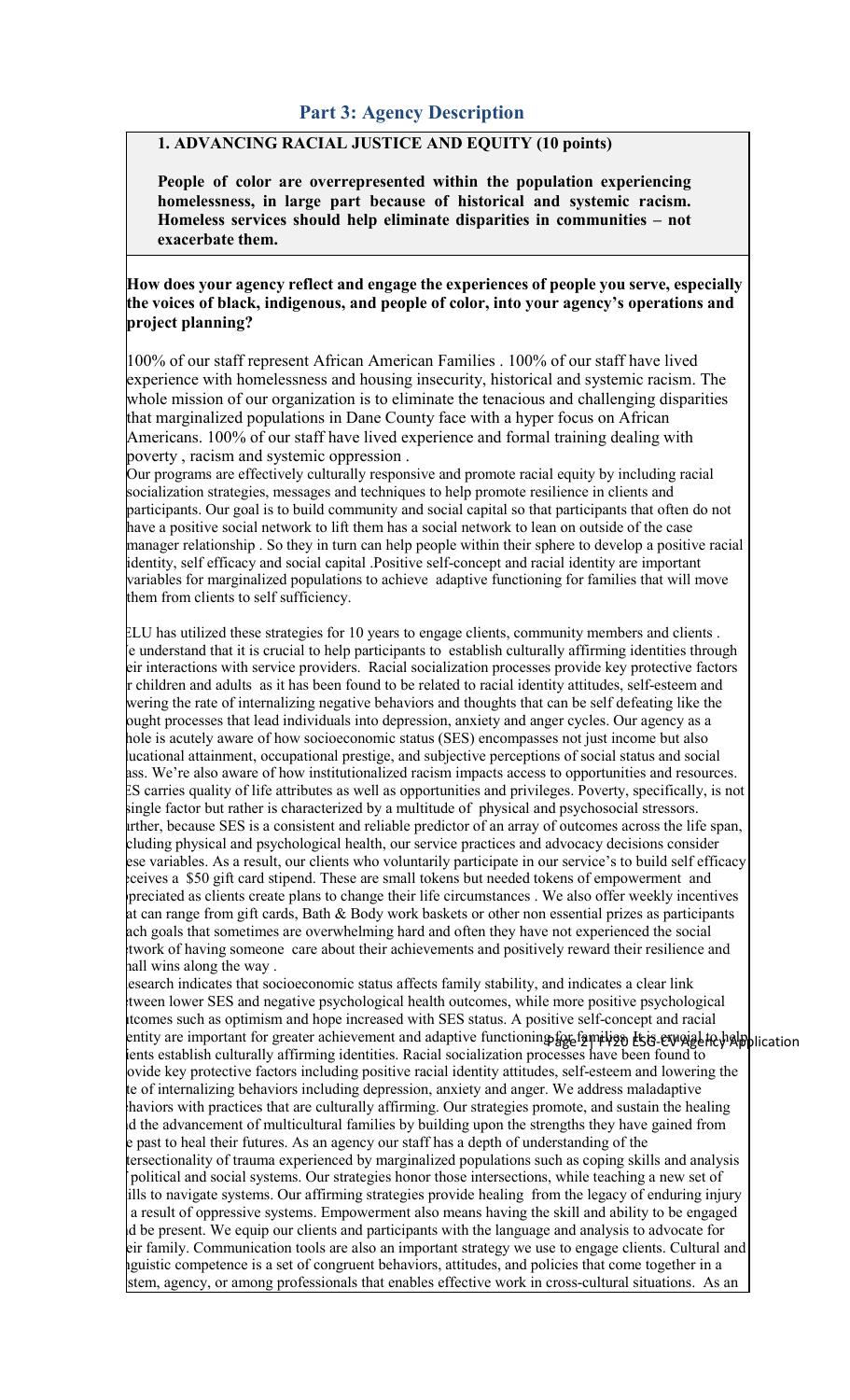rganization we recognize that communication differences do not imply deficiencies or disorders. ulture and language may influence the behaviors of individuals who are seeking care and their titudes towards service providers. Similarly, the delivery of services is impacted by the values and periences of the provider. Providing competent care is providing service that is respectful of, and sponsive to an individual's values, preference and language. Hence , we make an intentional effort to mploy individuals with lived experience with oppression and housing insecurity.

#### **1) What steps has your agency taken or plans to take in order to increase racial equity inthe following areas: staff training, hiring and retention, board development, community engagement and partnerships?**

Our quality of services are not based on ethnicity, age, socioeconomic status, or other factors. However, we embed our knowledge of these factors with promising practices, research and gathering information about each client in order to figure out what works for them and under what conditions. 100% of our staff is African American and are both bicultural and bidialectal. We always are intentional about having cultural representation in our staff and board as that helps inform our cultural practices . As we expand to have a larger client base we will continue to recruit based on the population we are serving

The status of African American speech has been controversial for more than a half-century now, suffering from persistent public misunderstanding, linguistic profiling, and language-based discrimination. Our agency intentionally addresses the inequities that arise for people of color within systems on a fundamental level. We've found most service agencies provide linguistic services to Spanish, Hmong, and many other populations with a native language; but they do not honor or provide services for Black dialect/language. Our agency makes it clear that understanding African American speech is absolutely critical to understanding African American clients. Although 100 percent our board, staff and many volunteers come with a lived experience of navigating oppressive systems as persons of color it is always our goal to continue to feed them resources and strategies so that their cup runneth over . Our organizational training schedule is consistent and affirming to staff that have to help clients navigate institutionalized racism on a daily basis. We consistently promote and expand our skills training to help our staff have up to date knowledge on the changing dynamics affecting marginalized communities.

At SELU we do not believe in the old adage "one size fits all" manner of workforce development. In the face of creating a workforce that is resilient and adaptable to the consistently changing needs of our clients and the world they live In SELU has committed to a comprehensive, and sustained approached to closing skills gaps among our staff and providing economic equality, and workforce equity. We actively counter the prevailing skills-gap narrative that follows white led organizations that report that it is difficult to find people of color to work in their industry while their clients and customers are people of color . SELU's policy framework for our training and employment system is aimed at improving job quality; the framework advances workforce equity as our system's guiding priorities, our core values and promises are:

- Page 3| FY20 ESG-CV Agency Application Umoja (Unity): To strive for and to maintain unity in the family, community, nation, and race.
- Kujichagulia (Self-Determination): To define and name ourselves, as well as to create and speak for ourselves.
- Ujima (Collective Work and Responsibility): To build and maintain our community together and make our brothers' and sisters' problems our problems and to solve them together.
- [Ujamaa](https://en.m.wikipedia.org/wiki/Ujamaa) [\(Cooperative](https://en.m.wikipedia.org/wiki/Cooperative_economics) economics): To build and maintain our own stores, shops, and other businesses and to profit from them together.
- *Nia* (Purpose): To make our collective vocation the building and developing of our community in order to restore our people to their traditional greatness.
- *Kuumba* (Creativity): To do always as much as we can, in the way we can, in order to leave our community more beautiful and beneficial than we inherited it.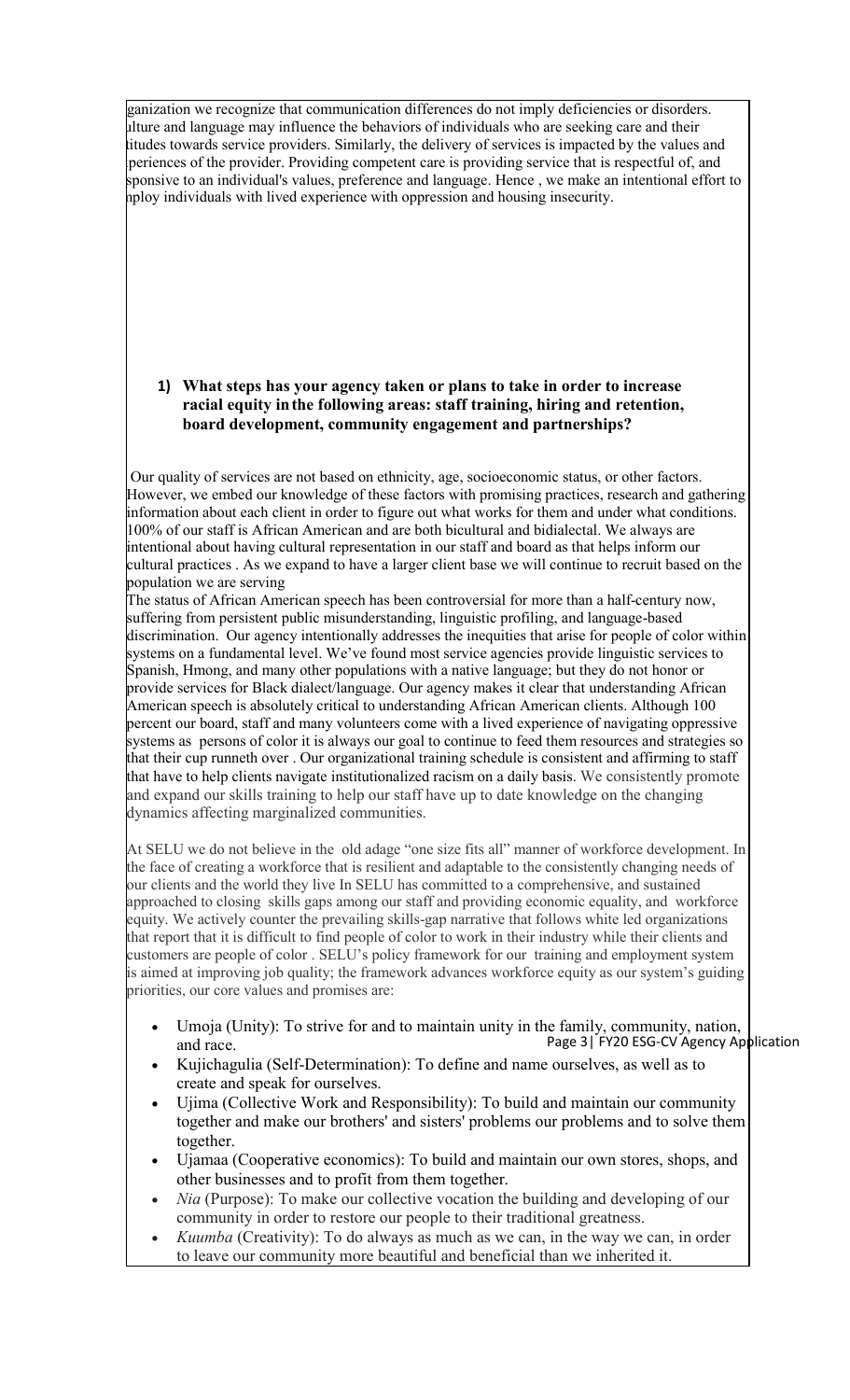• *Imani* (Faith): To believe with all our hearts in our people, our parents, our teachers, our leaders, and the righteousness and victory of our struggle.

promise all these values in partnership with the community while honoring that Truth, Transparency,Compassion,Justice,and Diverse Voices with Shared Commitment live within and are the core of all these values .

# **2. GROWING PARTNERSHIPS (10 points)**

Page 4| FY20 ESG-CV Agency Application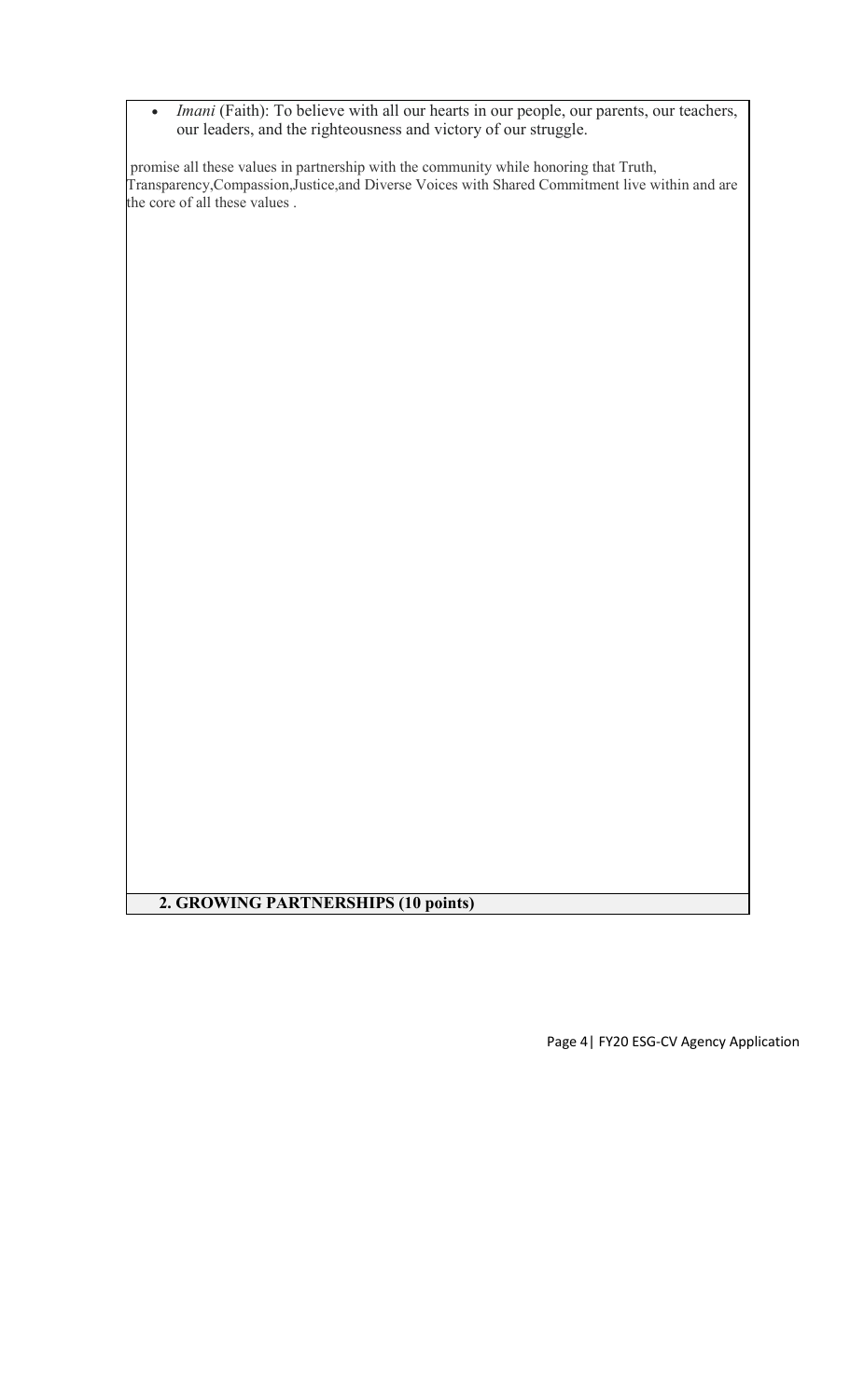By reinvigorating partnerships with a broad range of organizations and mainstream systems there will be more resources and we can reach deeper into impacted communities.

### **3. COMMITMENT TO HOUSING FIRST (10 points)**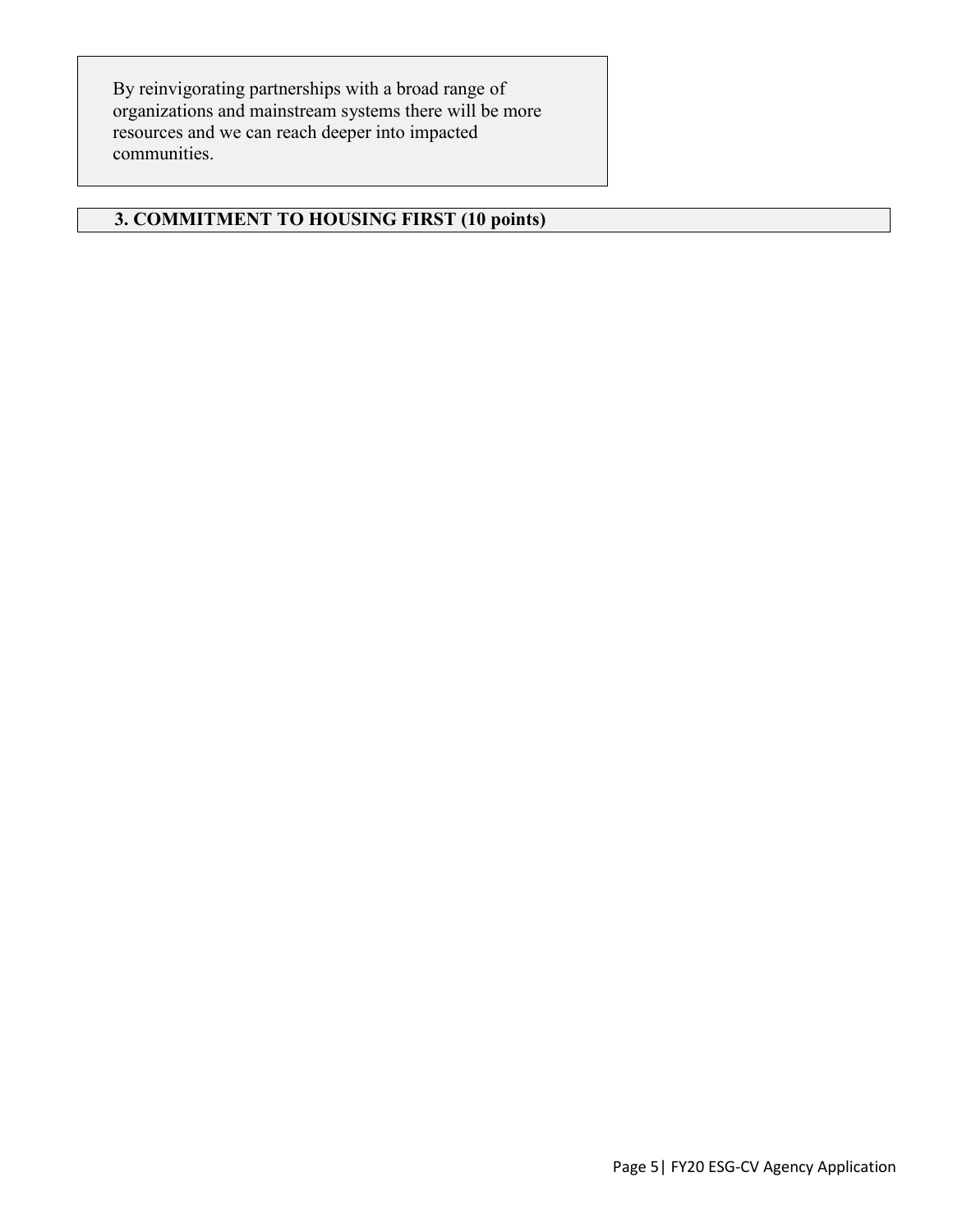Housing First is an approach to quickly and successfully connect households experiencing homelessness to permanent housing without preconditions and barriers to entry. There are few to no programmatic prerequisites to project entry such as demonstration of sobriety, completion of treatment projects or agreeing to comply with treatment. Supportive services are offered to maximize housing stability and prevent returns to homelessness as opposed to addressing predetermined treatment goals prior to housing entry. Services are voluntary but are used to persistently engage participants to ensure housing stability. Harm reduction and motivational interviewing techniques have been proven useful.

Describe your agency's commitment to the Housing First approach and how the approach has been or will be applied to your agency's project(s).

Sankofa Educational Leadership United's philosophy to support self efficacy in all of our patrons aligns our efforts clients and participants are NOT required to participate in case management in order to gain shelter or housing. We do provide a plethora of wrap around supportive services which clients will be made aware of . However, clients are informed of their rights to only engage in housing services and clients are only served with resources outside of housing based on expressed need. Some families have case managers from other collaborating programs in the area and services are coordinated through that entity. Case management is offered in the form of creating a housing plan.Any other service and coordination is only provided IF the client so chooses. Further we provide confidentiality to all clients and all interaction with our clientele is documented via case notes and kept in a hard cop file

Files are denoted via the D.I.P model (Description, Impression, Plan)

Release of information is completed before sharing any of the client's information with another organization. If releases are signed the client is made aware of their right to revoke the releases of information at any time.

<u>Page 6| Fy20 Esg-Cv Agency Application Application</u>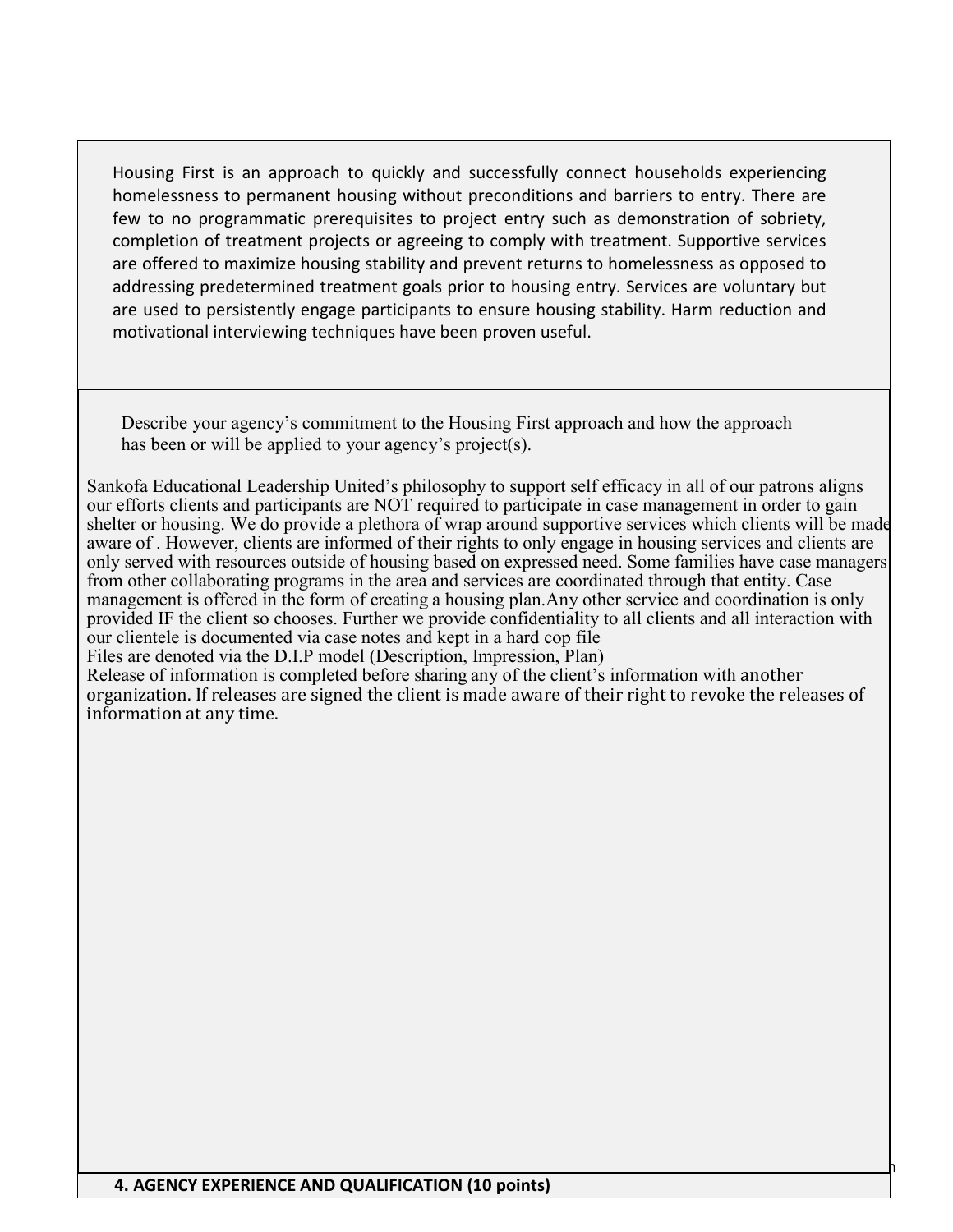1) How does your agency use or plan to use the best practice project models and data-driven evaluation to develop and improve projects you operate? Please provide specific examples.

#### Cross-sector collaboration

Based on the question we would define our project model as a cross sector collaboration that is anchored in the economic needs of both the Bussiness and community with an alignment of institutional values The challenges that we faced when the pandemic first occurred were based on our lack of understanding of our institutions , but we have re-evaluated to overcome our challenges and are using this project model to leverage the advantages that have arisen. Through constant clear and open communication we have developed a better understanding of the boundaries that exist for each of our sectors and we have been able to move forward together by aligning our work through shared institutional values, clear understanding of the social problem that we are collaboratively addressing and and a clear focus with action steps of how we will collaboratively solve the social problem. In our collaboration we have gained an understanding of the private real estate sector and their needs to profit as the market has down turned as a result of the pandemic and the need for Sankofa Educational Leadership United to provide public services during the pandemic to marginalized families . The collaborative focus of our project has been to redistribute products ( housing ) and services (case management, prevention services, emergency services and rapid rehousing ) to meet the social need of caring for vulnerable people in our community . All parties have to agree that this project modeled tryfecta is mutually beneficial . Capella Realty and Lux LLC is able to fill housing that would otherwise sit empty with a guarantee of payment for a specified period of time . Lux LLC is able to leverage hotel rooms for emergency placements for a discounted price for rooms that may otherwise remain empty during the pandemic. Sankofa Educational Leadership is able to bring the needed resources to the people that need it the most in a timely manner when families are experiencing critical transitions . Having these relationships also helps Sankofa Educational Leadership United to be able to get the resources that are needed to the people that need them without long term commitments to real estate purchases or rentals that will go beyond the grant cycle. Our partnership allows us to re evaluate at the end of the grant cycle and decide if the community need still exists and is there funding to support the model and has it been successful.

Our partnership provides critical resources at a critical time and space with no long term consequences . Data that we will use to evaluate on an ongoing basis will be number of families sheltered in a hotel , number of families that exit shelter into permanent housing , time between a family becoming homeless and being rehoused into permanent housing .

ELU has over 10 years experience in developing learning organizations whose practitioners (that work directly with children & families) are offered opportunities to receive professional development that focuses on leadership, interpersonal communications and case monitoring. SELU has over 10 years of experience mapping multi-directional systemic communication pathways to connect parents to resources that support them in navigating the child welfare system. Empowering parents by creating access points in which they can engage as partners in otherwise oppressive systems. SELU's Executive Director is an advanced practice generalist social worker licensed in school social work, therapy, education administration and special education. She is trained in a multitude of research based models that she has implemented across Wisconsin. Including the Strengthening Families Program which is a research-informed approach to increase family strengths, enhance child development and reduce the likelihood of child abuse and neglect. It is based on engaging families and communities in building protective factors such as social and emotional competence of children and parents.

Our model looks at the seemingly insurmountable obstacles that Marginalized families have faced and are facing as a result of the ongoing and persistent trauma, especially felt by Wisconsin families. Acerbated by the pandemic and the lost of even meager resources and apply real time solutions.!

Sankofa Educational Leadership United's Supporting Healthy Families Initiative is designed to leverage and enhance the strengths and assets currently existing in local communities, which increases access points for families navigating complex issues and systems. These systems inadvertently are often barriers that have long term consequences on their lives and negatively impact the health outcomes of marginalized populations. Our goal is to collectively empower and mobilize public and private community resources to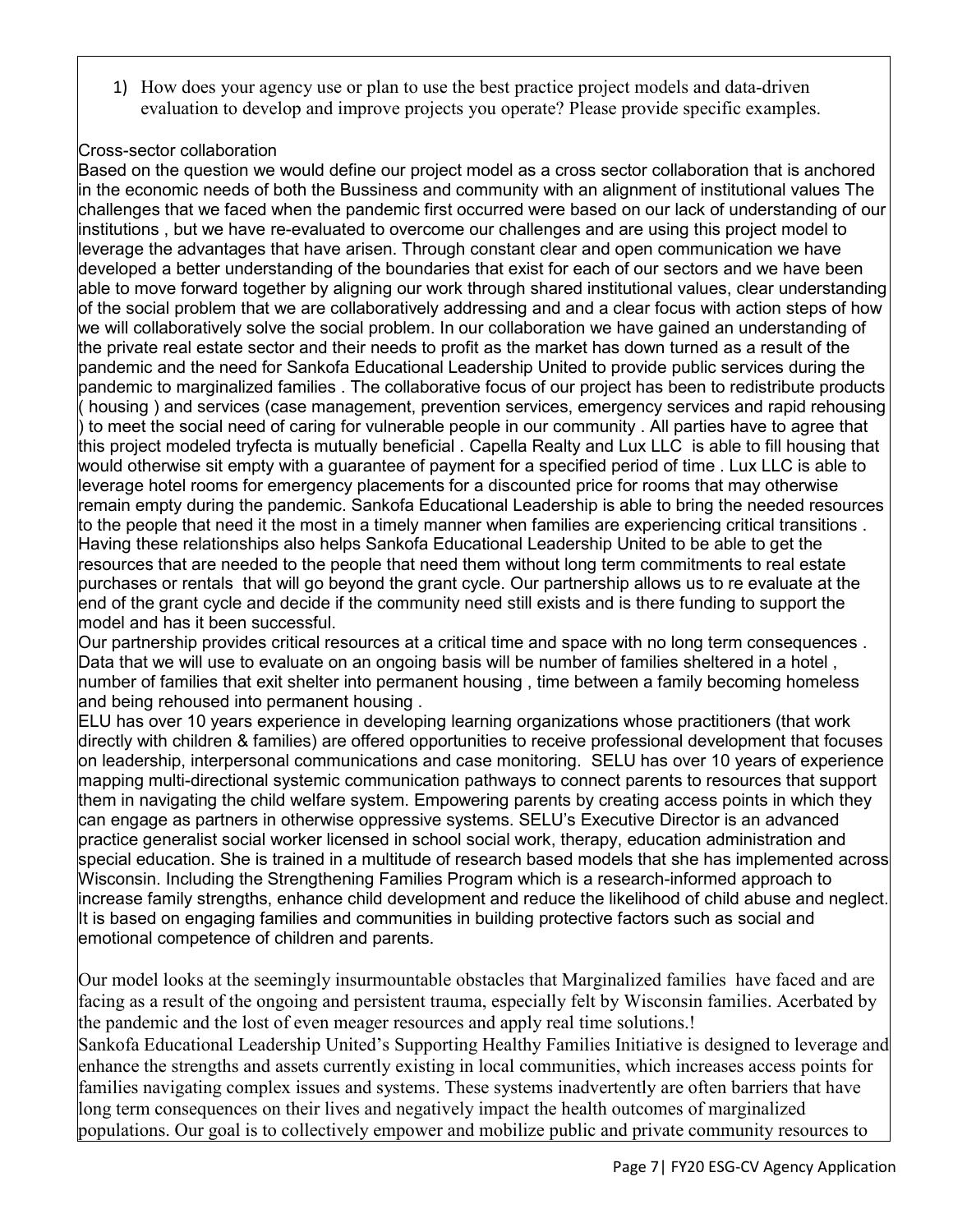implement systematic, sustainable, and clinically sound approaches to dismantle health disparities that our most vulnerable populations within Dane County experience. Under our service pillar of Health our Supporting Healthy Families Initiative team developed a 5-point strategic approach to dismantle the wave of housing insecurity that is overwhelming our community that aligns with the guidance given by the National Alliance to end homelessness, The Center on Budget and Policy Priorities, the National Low Income Housing Coalition and the National Health Care for the Homeless Council and this sentiments expressed by local officials such as Mayor Sataya Rhodes and Dane County Supervisors Health and Human Needs Committee.

Our Supporting Healthy Families 5-point plan strategy is as follows:

- 1) Integrate our agency response to housing insecurity and homelessness caused by the pandemic with our Supporting Healthy Families Initiative as housing is a clear social determinant of health. Research supports our agency value that housing insecurities have a direct impact on families that go beyond the immediate need for physical shelter. Housing is a foundational need for social, psychological, and cultural wellbeing.
- 2) To provide safe and supportive housing for individuals and families disproportionately impacted, in need of stability and financial assistance while working to transition into permanent housing. We commit to scaling up our landlord engagement activities to ensure that people are housed quickly and no one in a hotel or motel exits to the streets or shelter.
- 3) Provide eviction prevention services through flexible models of financial assistance garnered through both public and private funds to keep families that have housing, in their existing homes without disruption, with a hyper focus on those that are at the greatest risk of losing housing
- 4) Provide case management services that includes problem solving services, critical time interventions by providing appropriate services including housing search, food resources, mental health support, and employment services.
- 5) Support previously homeless families who have obtained permanent housing to help maintain family's health and housing stability by providing regular check ins and provisions of necessary services and supports

How does your agency establish and maintain general accounting principles to ensure adequate administrative and accounting procedures and internal controls necessaryto safeguard all federal funds that may be awarded under this RFP?

We contract with the following accounting firm Wegner LLP, CPA's & Consultants of for annual audits and tax filings and Ross Financial Services for book keeping.

Built into the design of our agency accounting procedures are internal controls to be inherent in the accounting system as follows:

1.All accounting procedures are prescribed in writing, including control over documents so that staff have a clear understanding of the procedures

2. There is financial control of the organizational resources by two staff over the receipts and banking of monies, the issuing of checks or bank transfers

3.There are controls in place to safeguard the most negotiable of assets like cash including controls over calculations and payments of salaries, wages and petty cash

4 There are internal checks made on a regular basis by our bookkeeper to ensure that the internal controls are operating satisfactorily.

As we all continue to experience this crisis and its many uncertainties, we have been focusing on navigating through this crisis with the goals of keeping people safe and healthy, and doing what we can to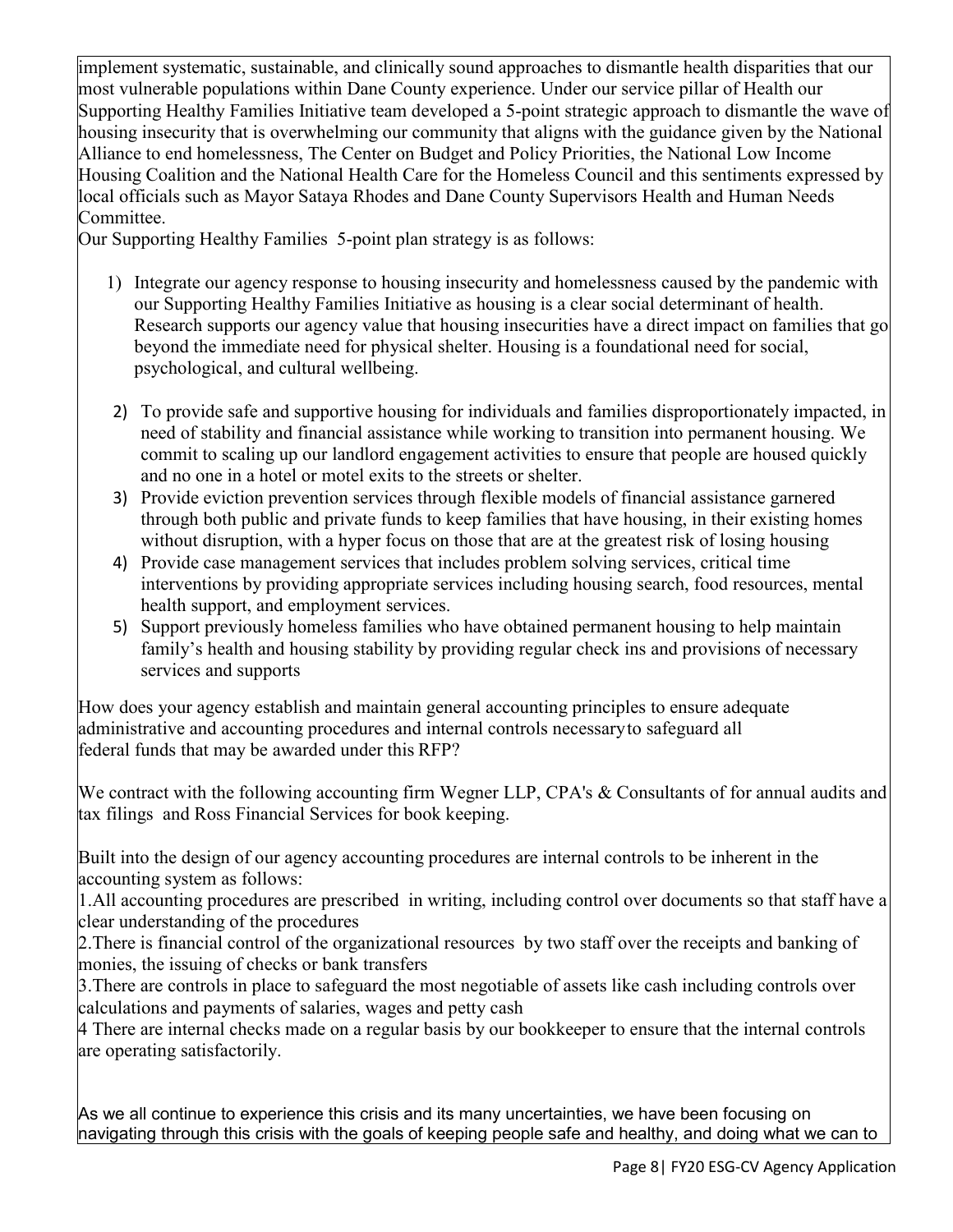help prevent further spread of the virus and increase resources for our community members. In addition, as a team our board of directors have been focused on ensuring that Sankofa Educational Leadership United continues to operate smoothly and deliver for our clients.

Over the last 4 months our staff moved to working from home,. This was a huge lift for our team to execute successfully, and I am grateful for how quickly our organization adapted. I am very proud of our team for handling the personal and business challenges that this pandemic has presented especially as schools have also closed. There is a "we're in this together" feeling here among our team, and also between our company and the many other organizational partners that also have had to endure this transition. We truly are in this together.

Throughout this crisis, we've been speaking with local community leaders and funders daily to try to effectively bring more resources to the community with the least amount of restrictions and the quickest release of resources . We realize that many of our families are in crises and some are maintained but only by a thin thread. As people, our clients have been dealing with this crisis, working to keep themselves and their families and friends safe and healthy. As a functioning organization, it's been a scramble to meet the constantly changing needs that are being demanded in the community. In these instances, to help, we've already adapted our service delivery to rent and utility assistance and help with household supplies and food and working with our clients on financial goals to try and stabilize households. We have been working strategically , leveraging partnerships and resources to support the unique needs of clients , and navigating through new situations that are being presented from the community daily and assessing how we can help. From May 15th - July 15(today ) we have served 400 non duplicated families with social assistance and other resources. Most of these families have between 2-4 children living in the household under the age of 10 . This brings our outreach up to serving on average 1,200 non duplicated individuals in the past 60 days. With private donated and fundraiser resources . We are working diligently to meet the demands of this new situation in which we find ourselves. We remain committed to children and families and are opening doors to new partnerships and sustaining old partnerships for the social good of our community that will continue to have impact long after the pandemic is gone .

# **Part 4: Authorization to Submit Proposal**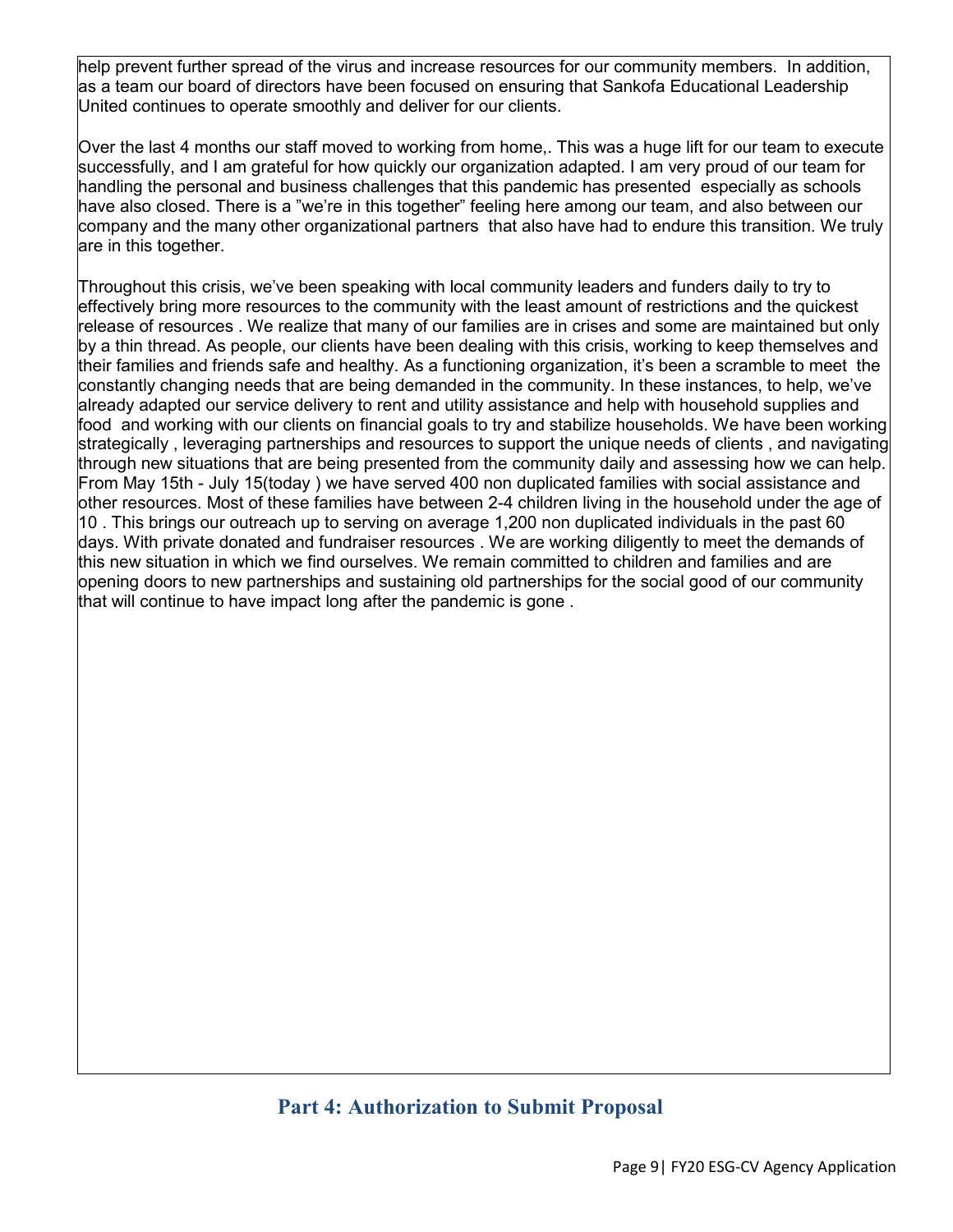This application is submitted by the undersigned with the full knowledge and consent of the governing body of this organization and is, to the undersigned's best knowledge, accurate in all details. The undersigned also certifies having reviewed the terms and conditions tated in the RFP for receiving and expending the ESG Supplemental Funds (ESG-CV).

| $ -$<br>8/28/20                |      |
|--------------------------------|------|
| Signature Jalateefa Joe-Meyers | Date |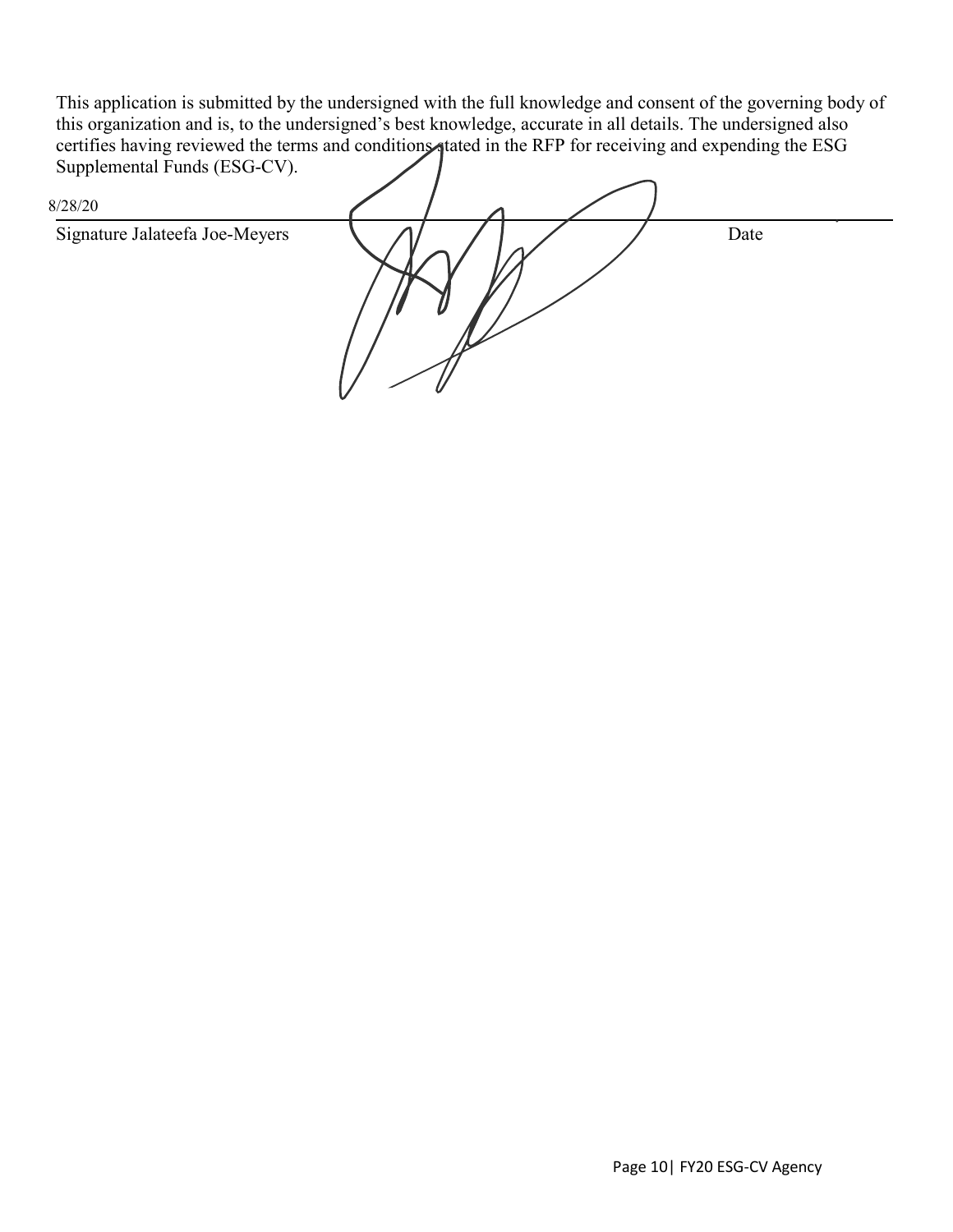# **#1 Proposal SELU Dane County CoC & City of Madison FY20 Emergency Solutions Grant Supplemental Funding (ESG-CV) COVID-19 HOMELESSNESS RESPONSE**

# **PROJECT APPLICATION – EMERGENCY SHELTER**

| <b>Agency Name</b>                            | Sankofa Educational Leadership United                                                                                                                                                                                                                                                                   |  |  |
|-----------------------------------------------|---------------------------------------------------------------------------------------------------------------------------------------------------------------------------------------------------------------------------------------------------------------------------------------------------------|--|--|
| <b>Project Name</b>                           | Supporting Healthy Families 5 Point Strategy                                                                                                                                                                                                                                                            |  |  |
| <b>Service Location</b>                       | Only within the City of Madison (to be funded with City of Madison funds)<br>X In Dane County, but outside the City of Madison (to be funded with CoC funds)<br>Anywhere in Dane County, including the City of Madison (to be funded with<br>CoC funds or combination of City of Madison and CoC funds) |  |  |
| <b>Project Status</b>                         | New project   Existing project- increased number of people served<br>X Existing project- increased level of services<br>Other (                                                                                                                                                                         |  |  |
| Project Type                                  | Shelter Facility X Motel Vouchers<br>Other (                                                                                                                                                                                                                                                            |  |  |
| <b>Facility Type</b>                          | All-Day Shelter   Overnight-Only Shelter<br>Day-Only Shelter<br>X Other Hotel                                                                                                                                                                                                                           |  |  |
| Populations<br>Served                         | X Households with children<br>X Subpopulation<br>Households without children                                                                                                                                                                                                                            |  |  |
| If subpopulation,<br>type of<br>subpopulation | Single Men X Single Women Victims of Domestic Violence<br>Youth $\Box$ Veterans $\Box$ Elderly $\Box$ AODA $\Box$ People with Mental Illness<br>Other (                                                                                                                                                 |  |  |
| Availability                                  | <b>XYear Round</b><br>Seasonal (Dates Available _______                                                                                                                                                                                                                                                 |  |  |
| Staffing                                      | $X$ 24 Hours a Day $\Box$ Daytime Only<br>Nighttime Only<br>$\mathbf{I}$                                                                                                                                                                                                                                |  |  |

### **Part 1: Project Overview**

## **Part 2: Project Description**

**1. COMMUNITY NEEDS AND TARGET POPULATION:** Describe the community needs for the proposed project, including the project target population and how COVID-19 impacted the population. If your agency is proposing to serve specific underserved populations, address how and why they are underserved and how your agency will reach out to serve them. (20 points)

#### **Covid-19 Impact**

In this time of the COVID-19 pandemic , in which our attention is understandably and simultaneously focused on multiple vulnerable populations, it is imperative that we prioritize the needs and challenges facing our most "at-risk" families in society: those that are without shelter or housing security . Covid -19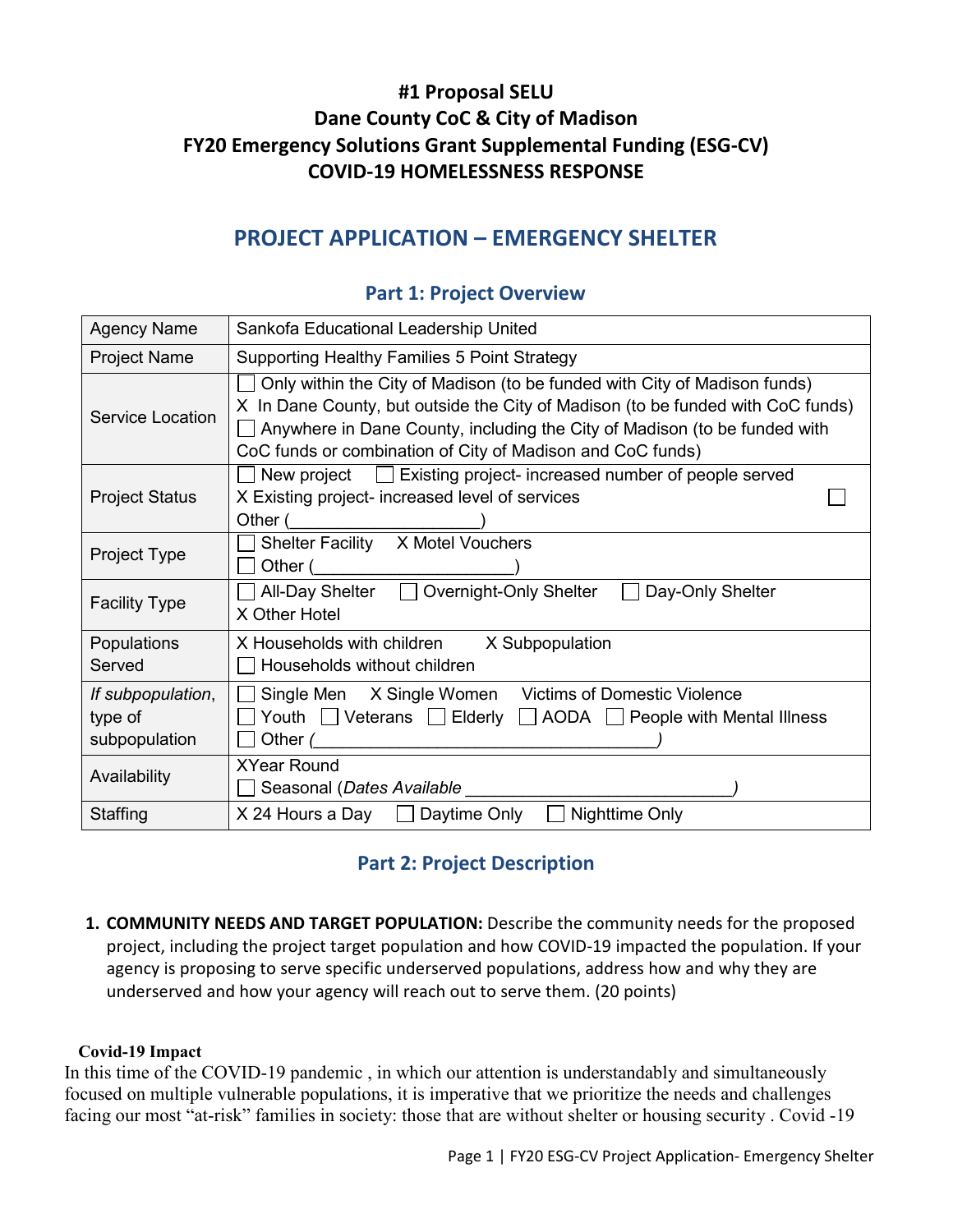has disproportionately affected those that are homeless, communities of color and those with disabilities and those with underlining health conditions. The added stress of coping with COVID-19 creates significant and tenacious challenges for many of these families who were already struggling financially and emotionally. Homeless families are especially vulnerable because they were at the lowest threshold of poverty and already in a place of trying to rebuild and covid made shelters and the outside not safe . Simply being increased their risk of infection and complications when they were already at their most vulnerable place . Forcing this population to experience profound setbacks in all manners due to the ramifications of COVID-19.

Further, those with housing insecurity are suffering disproportionately. The 2019 Dane County Housing Assessment identified a "Housing Gap" of available affordable housing within Dane County well before the Covid-19 crises . As a result of the affordable housing options many low-income individuals were paying more than half of their income for housing . Racial and income barriers within Dane County glaringly show up among residents that are living within the "Housing Gap". The data shows significant housing disparities being experienced by African American and Hispanic households. Subsequently, these households were disproportionately experiencing higher rates of housing stress and burden compared to white households at the same income level before Covid-19. When the multilayered affects of covid-19 are coupled with households living pay check to pay check paying more than 50% of their income for housing, the plethora of low wage workers who experienced layoffs and unemployment insurance delays and denials, in addition to the expiring moratoriums to halt evictions; families that were barely making ends meet before the pandemic did not have the financial resources to survive the drastic changes to income and quality of life to avoid homelessness . All factors they had no control over even when doing everything right. When finances are tight and families are living pay check to paycheck missing just one pay check can have stark consequences. When moratoriums expired in Dane County families exponentially suffered retaliation from landlords that immediately filed for evictions and in cases where rents were paid by outside agencies and lease terms were ending . Many landlords gave non-renewals to families that were without incomes as a result of covid-19 forcing families into the streets.

#### **Community Need**

According to a recent publication in the National Alliance to End Homelessness evaluated the changing dynamics of the crises in terms of long and short term strategies and economic recovery. Providing shelter and other preventative measures to unsheltered families was the number one priority of five priority areas that were identified as needing immediate action during this public health crises. Furthermore, unsheltered individuals and families are in need of resources to curve the spread of Covid-19 through non-congregate shelters, creating shelter overflow options and providing hygiene resources. We know people experiencing homelessness, communities of color, and Homeless assistance programs throughout Dane County have been overwhelmingly strained in normal conditions. The pandemic has acerbated those conditions so that now it is nearly impossible for agencies that have been providing services to continue to provide services in isolation. More service providers that work with families with low incomes in marginalized communities need to incorporate housing security, homelessness prevention and intervention as a core service area in response to these unprecedented times. Lastly, many homeless individuals don't trust shelters and current service providers. Living in a shelter means living among people that you don't know, that you may not trust and you may even fear. Moreover shelters have a lot of structure and rules that compounds the feelings of oppression because it limits the freedoms you once had in your own home, or living on the street with curfews, schedules, rules about food, visitors. Many say it's a shy step away from jail or a halfway house which double downs on many of the same oppressions that limit an individuals personal freedoms. Some would argue that these policies and practices that exist in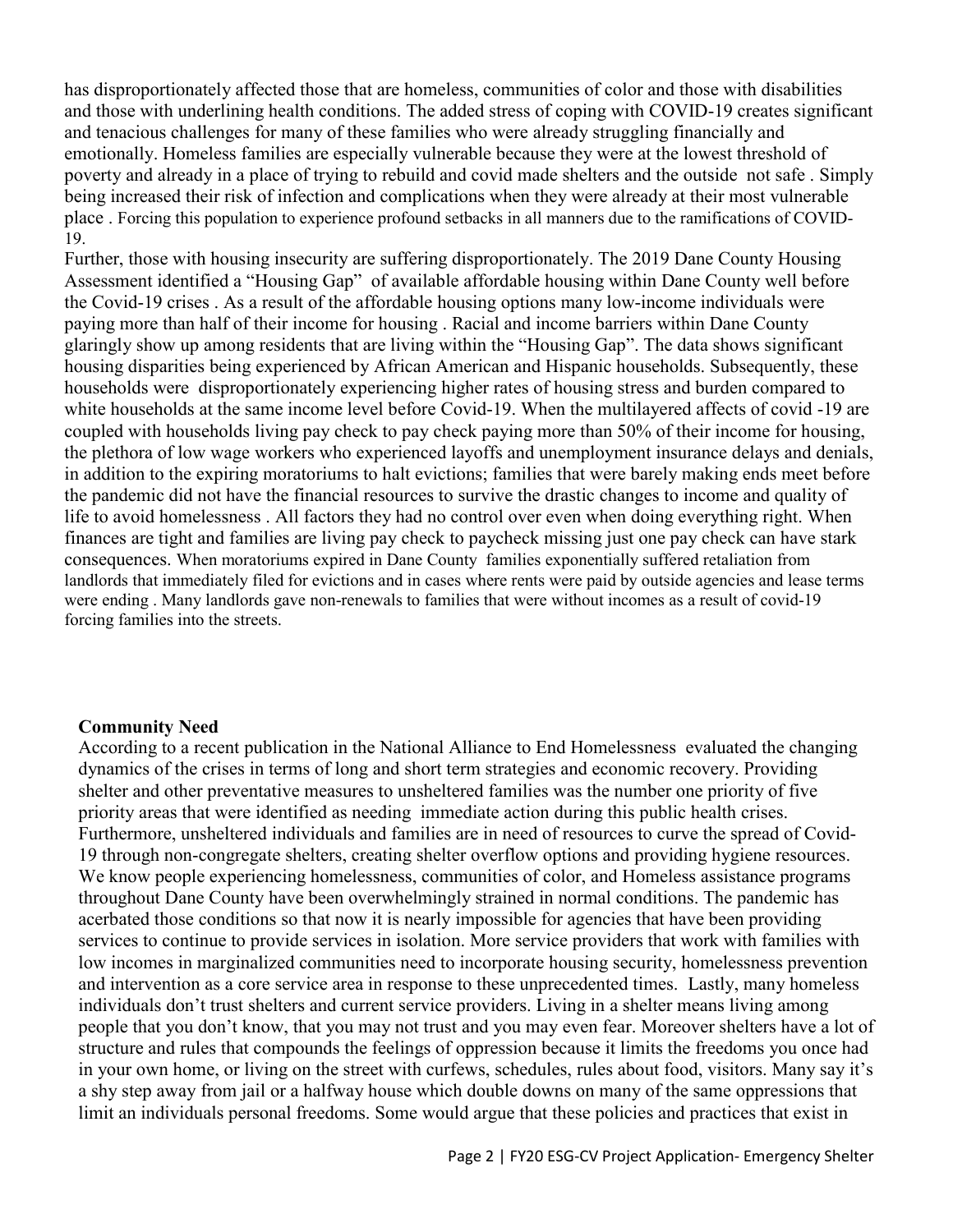regular shelters criminalize poverty and that sheltering services as they exist need to be revamped to be more welcoming and supportive. Income, social economic status discriminatory practices are just as harming and traumatizing as racial discrimination. Research suggests that repeated experiences of discrimination causes the body to be more physically sensitive to stress and can be a chronic stressor that inevitably increases vulnerability to physical illness. In fact a report released by the Foundation for Black Women Wellness in 2019 identifies a number of contributing factors to the health disparities in the black community including but not limited to: racism, cultural disconnect in health-care delivery experiences, economic insecurity, housing insecurity, poor access to health supporting assets such as safe housing, and inadequate social supports. Knowing the impact that all of these variables have on health vulnerability . It would make sense for us to remove as many of these barriers as possible while serving the homeless population especially during the pandemic where our goal is to find solutions to the impact the virus is having on the homeless community. If shelters create more health vulnerabilities and are more likely for a multitude of reasons make residents more susceptible to contract the virus utilizing more monies towards hotel vouchers where families can maintain freedoms and dignity , have privacy and be more protected against the possibility of contracting covid. Then the answer is easy . We must invest in hotel vouchers over shelters .

#### **Target Population**

our project will be open to all families with children and single women that are facing homelessness or are homeless regardless to any protected or unprotected class, ethnicity or race . With priority given to those families that are below 50% of the AMI. However. because of our mission and values as an organizations and our commitment to social justice and dismantling disproportionately for the most vulnerable in our community we would be remiss if we did not acknowledge that statistically African Americans are the most vulnerable populations needing these resources across the nation , but especially in Dane County where African American families with children are less than 10% of the population but over 60% of the homeless population. Therefore, the planning, design, and implementation of our project Supporting Healthy Families will aim to close gaps in systems of care that lead to disproportionality and disparities. Part of our current planning team are people that are currently homeless and receiving services right now. We strongly believe that in order for us as an agency to gain additional understanding of the impacts of those gaps and identify appropriate and effective solutions to barriers we need the voices of those whom are most impacted. Further, let's not overlook the impacts of homelessness on children of homeless families. Studies show poor school attendance and poor learning outcomes among homeless children. We are targeting families because their children need to feel safe and we want to minimize the trauma they experience by loosing their home. Research shows that the experience of homelessness has long term consequences for children that impact their physical, emotional and cognitive development . Anything that we can do to minimize the impact of homelessness on children is a worthy cause. We also want to acknowledge that this definition of family also includes women that are pregnant as children born into homelessness are more likely to be low birth weight and are at greater risk of death. In Wisconsin we already have a stark child mortality rate among black children under the age of two. Now recent data has indicated that children under the age of two are at higher risk of severe illness with covid —19 than older children do to their immature immune systems and smaller airways. Subsequently, newborns can become infected with the virus during childbirth or by exposure to sick caregivers. So mother's of young children and pregnant women are a high priority for our targeted population..

**Outreach** Our clients have a valued voice within our organization and we want to make sure we are not making program suggestions , protocols and policies without the voice of the people most impacted being part of the planning. In fact most of our referrals come from word of mouth . Families needs are met and they are treated well and they share that resource with the next person in need . We recognize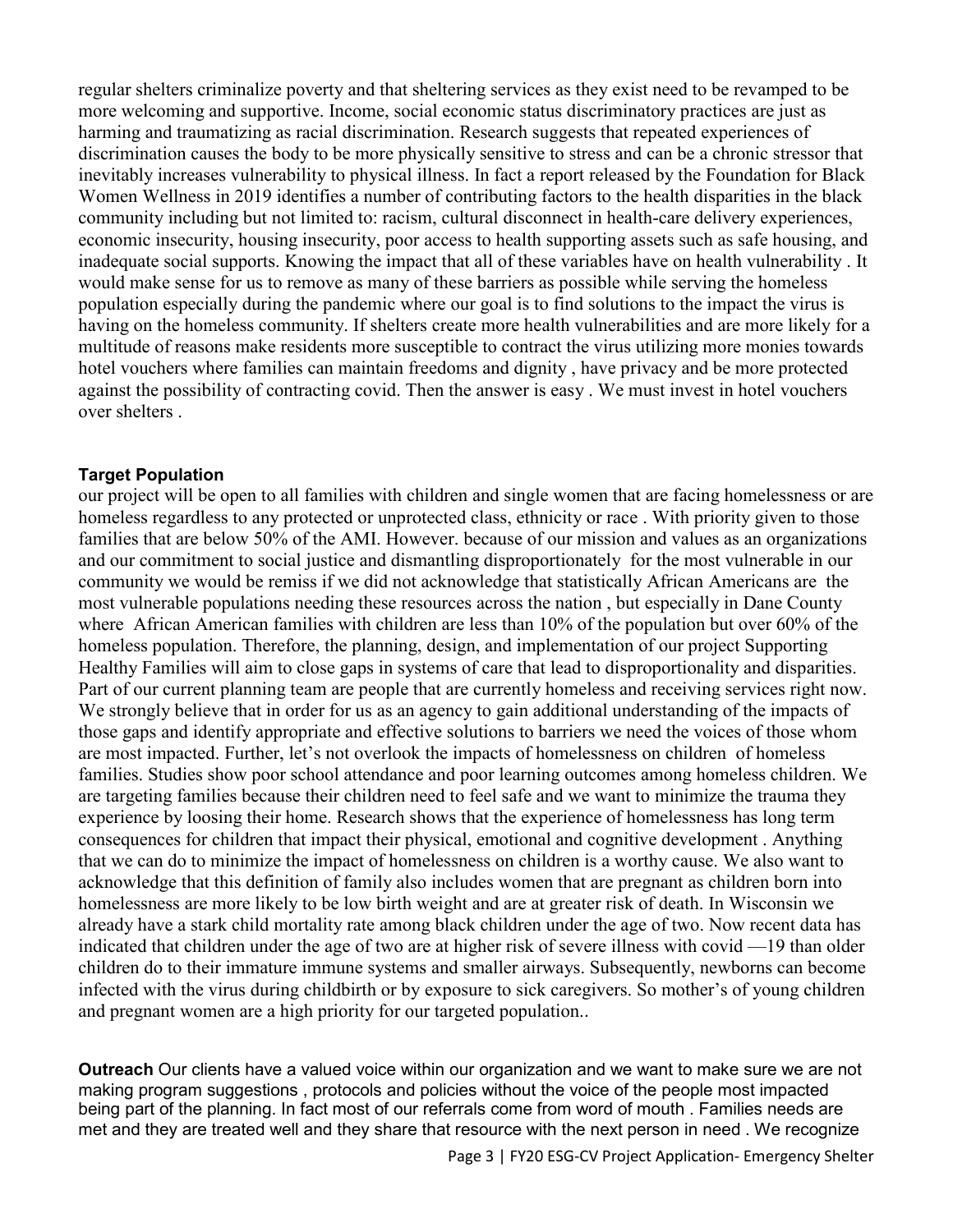that engagement into social welfare programs are shaped by the social and cultural values it upholds . Marginalized communities feel safer with service providers that exemplify social ideas of solidarity ,sharing of like personal experiences of interacting with oppressive systems , and those that are conscious because of lived experiences and as a result can have authentic conversations with clients and build consensus about changes that need to be made . There is no one shoe fits all approaches to engaging marginalized communities , but entering as a learner in every interaction with new clients without needing the validation of being the expert or the service provider and sharing the power with clients as much as humanly possible. Clients may not have the language for those experiences but they fo feel it and respond with mutual respect. Our philosophy impacts the manner in which clients and community members view the agency and the service providers within the agency . We won't totally lean on word of mouth , but by far it has been the marketing strategy that yields the highest impact on clients finding us . We do utilize social media formats to do outreach in addition to going into communities where we know homeless people congregate to offer resources and meet immediate needs like providing hygiene supplies. If we had to prioritize the most critical strategy to outreach to the communities we serve we would have to name care, empathy and creating a safe environment where people feel safe and can keep their dignity intact. These values of engagement can't just be apart of a policy or a program design; they have to be part of the very fabric of the organization, embedded and honored in agency leadership, board members and any decision maker within the agency that supports direct service delivery. Being treated well, and being valued and not dehumanized or judged because of your circumstances is not a service or product that you can box up and deliver. It shows in every interaction that you have with participants and they may not remember what you did for them or what you couldn't do, but they will always remember how you made them feel when they were exposed and vulnerable.

**2. PROJECT DESCRIPTION:** Describe key components of project. Explain how the funds will be used to prevent, prepare for, and respond to COVID-19. Include key aspects of project design, project structure, staffing structure, expected frequency of participant contact, duration of participant contact, etc. (20 points)

#### **Program Description**

A first tier strategy for our Supporting Healthy Families 5- point strategy is to provide Emergency shelter to the unsheltered through Motel vouchers . Our Motel Voucher program will be at a hotel facility that provides a safe temporary shelter to the homeless population

 ( single women , women with children , or families ).The goal of our motel voucher program is to. ensure families' experience with homelessness is as brief as possible. Therefore, the length of a participants stay should be short- term (ideally 90 days or less) and should be housing-focused with case management services targeted to helping clients transition to permanent housing as quickly as possible. Extensions will be based on program funding availability and need. Families with children are given priority and stays are based on need and vacancy availability.

 As a motel voucher program we are designed to be a low-barrier access point to housing. Recognizing the need for trauma- informed care and a compassionate environment, Supporting Healthy Families -motel voucher program works to provide low-barrier, individualized support with minimal rules and barriers to access. Participants are treated with the high quality service of any hotel guest .There are NO mandated services. This accessibility is as crucial as the actual availability of the housing vouchers. Applicants are not required to be sober for a certain number of weeks or months prior, or attend counseling sessions or groups in order to be eligible. As long as there are rooms available any single woman , women with children or family that are homeless can be housed through our program the same day as first contact. For many women and families with children this approach makes all the difference in their ability to maintain housing and safety.Our program will utilize a brief screening tool to screen eligibility for homeless and prevention services in general. We will also utilize the coordinated entry assessment tool, if information is overlapping we will only ask clients those questions once. The intake process for the programs is designed to be minimally intrusive and focuses primarily on rental history, income, and other potential barriers to housing. The primary purpose of the screening tool is to establish the immediate needs of the participant and to verify that

Page 4 | FY20 ESG-CV Project Application- Emergency Shelter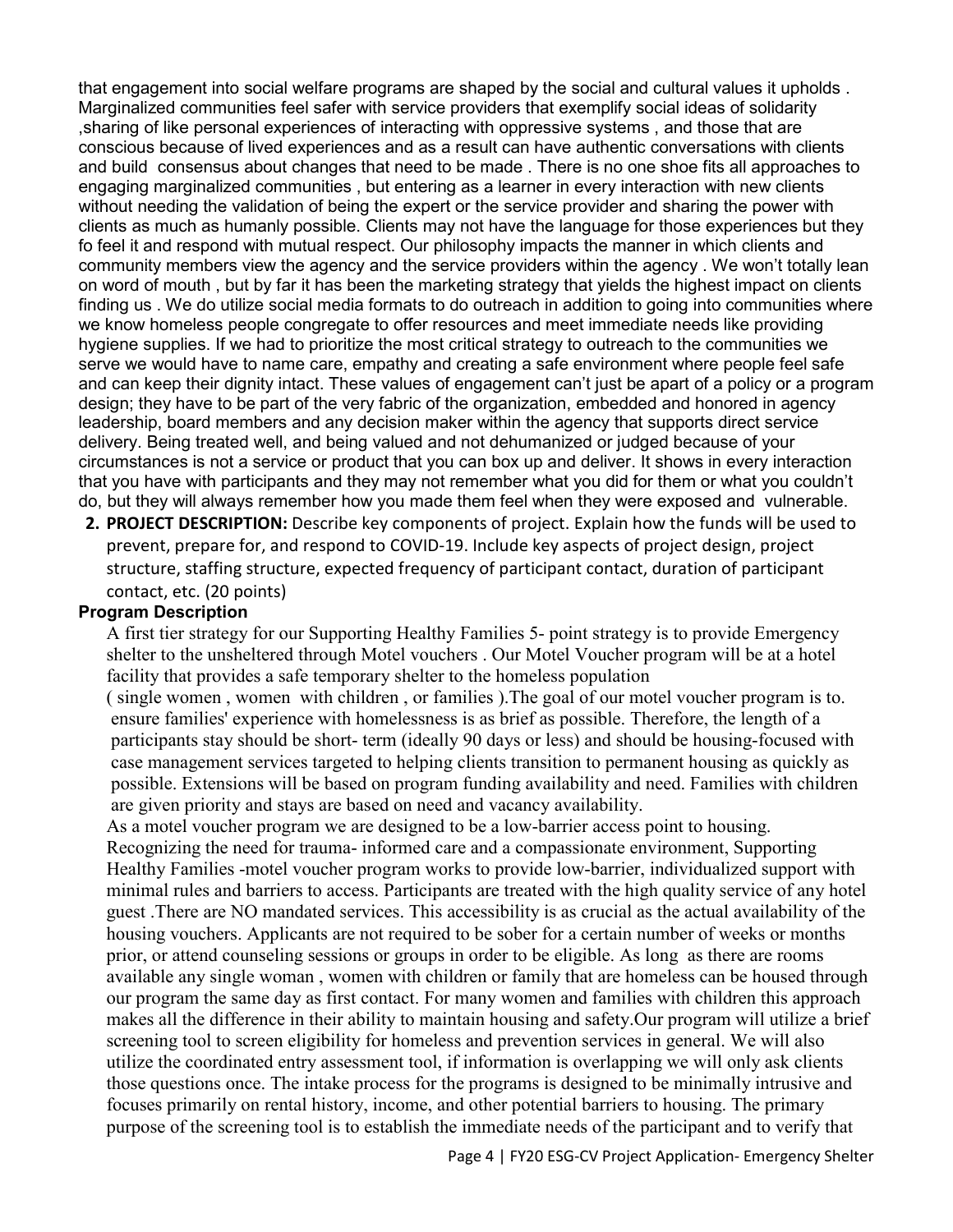the participant is indeed homeless.

 A secondary purpose of the screening tool is to immediately identify chronically homeless individuals for referral to permanent supportive housing programs.

As we have been implementing this program with private funds many women, social workers and case managers report how relieved they are with the ease to get into our voucher program . Our staff are open and supportive to help families with whatever their needs are without forcing services . The main goal for staff is to build trust with clients and to offer support to clients in any way that we can. An agency moto is to always ask clients or participant how we can be of service to them as we are there to serve . While relationships are less tangible than being safely housed, their experiences with staff and the program atmosphere directly contribute to their ability to gain self efficacy and work toward their own goals. All participants will go through an intake assessment with a behavioral health specialist or trained case manager within the first 72 hours as part 2 of their initial assessment. This assessment is not intended to be used as a screening tool for access or denial of entry. The assessment is utilized to help staff understand the barriers the participants may be facing so that resources can be offered ( not mandated ).

Low-barrier voucher programs by default not by design may house clients/ participants that can't access other sheltering spaces because of their rules , behavior , medical issues . Subsequently, we prepare for the unknown by having onsite floor liaisons that are trained peer support specialists , but also trained non violence crisis intervention specialists who by design foundational understands the participants and can truly see them as people , in addition to someone who can deescalate behaviors or issues when they arrive . This design is soft security which helps participants feel safe and supported . The staffing within our project will be a collaboration of Sankofa ELU staff and hotel staff in regards to general building management case management and soft security services.

#### **Covid 19 precautions**

**Social Distancing**. Social Distancing continues to be a recommended or required practice in public settings. We've adjusted common areas of the hotel to help guests adhere to these social distancing guidelines. In accordance with CDC guidelines, we are requiring face coverings in all indoor public areas.

#### **Health Checks**

During participants' stay we will ask that they conduct their own fever check ( thermometers will be provided with welcome baskets) and complete a self assessment of their health symptoms. Participants can take the self assessments electronically with provided devices and send it to the floor liaison. If participants fail the health check we will ask that they not visit common areas in the hotel , if we can assist them with seeing a doctor whether that is by providing transportation, helping them schedule an appointment with a medical professional or giving them a listing of free testing sites. . Daily health checks will be the only non standard expectation of participants in order to continue with the health and safety of everyone and decreasing the spread of covid **Sanitization process and protocols**

Participants will be given a welcome basket upon entry into the program that will provide them with hygiene supplies , cleaning supplies for their rooms and a new set of bedding for each bed in their room and towels for each family member that the participant can take with them when they move on from the voucher program in to permanent housing. Participants will have access to laundry facilities on their floor of residence so that they can wash their clothes , linen and towels free of charge and participants will be required to sign up for laundry room times so that the laundry rooms can be disinfected and sanitized after each use. Laundry rooms will remain locked except when it is signed out to a participant.

House keeping services will be modified from daily room cleanings to a hyper focus on sanitizing and re-sanitization of common areas Common areas will be cleaned by housekeeping after each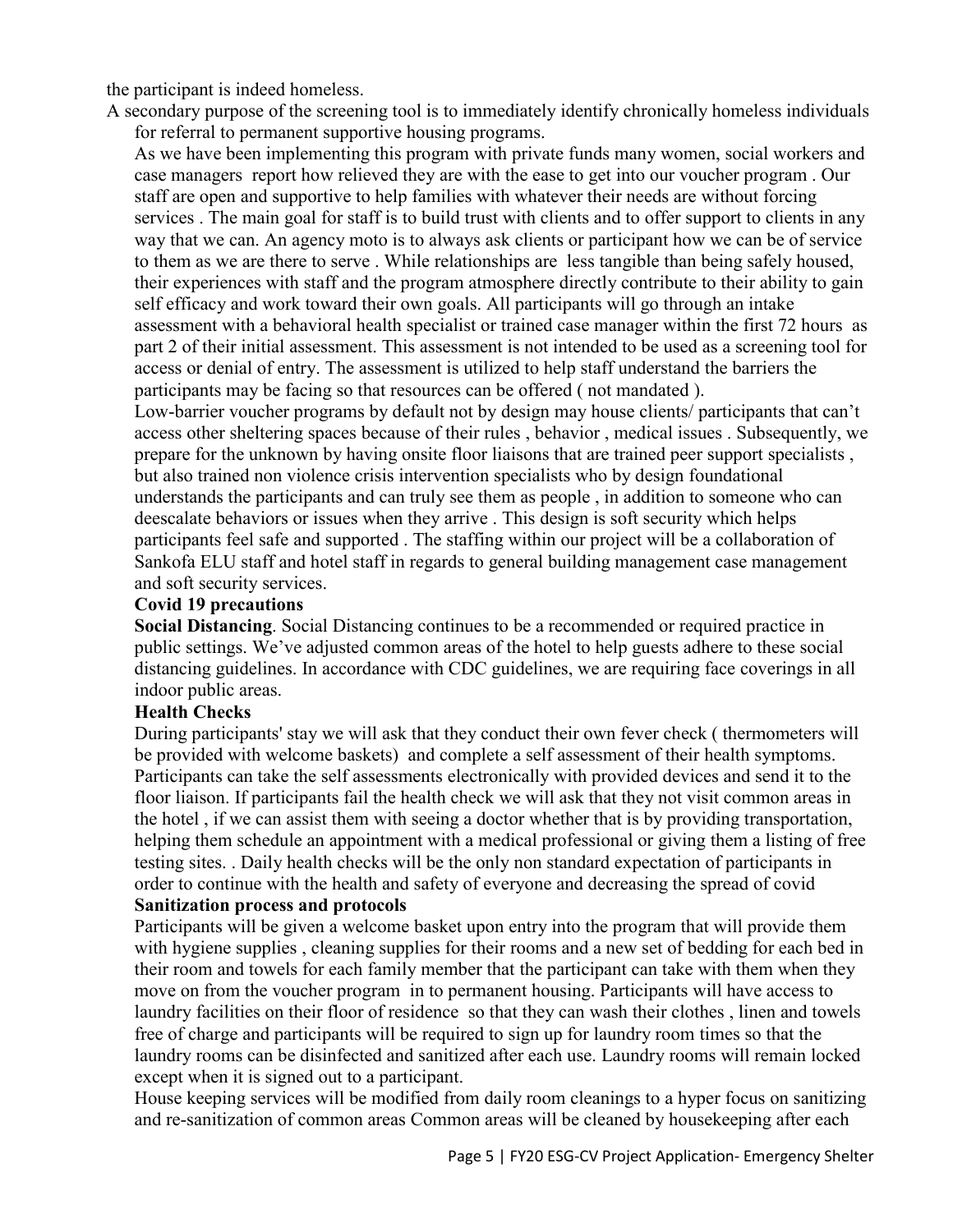use. Housekeeping will clean rooms by request during a participants stay and will fully sanitize the room when a participant moves out . Clean rooms will be sealed and locked so we know no one has entered since the sanitization.

For participant safety, some hotel services or amenities such as pools, spas, fitness centers, restaurants and daily housekeeping will be suspended.

#### **Staff**

Responsibilities:.50 FTE Program Coordinator: Ensuring implementation of policies and practices, maintaining budget and tracking expenditures/transactions, manage communications with support team, help build positive relations within the team and external parties, schedule and organize meetings/events and maintain agenda, ensure technology is used correctly for all operations, keep updated records and create reports and support growth and program development. Supervise Floor liaisons, coordinate team meetings, maintain all client files, ensure floor liasions are on boarded and fully trained and support monitors.

**Floor Liaisons : 2 full time** Floor Liaisons will provide hands-on direct assistance to families This may providing day to day support by providing a supportive presence include scheduling use of common areas in their floor coordinating, and reinforcing any quarantine limitations . Supporting participants with conflict resolution strategies and providing requested resources providing a strengths-based solution-focused model. Complete part 2 intake assessments as well as observational assessments and other assessments as deemed appropriate. Be available for flexible scheduling 6 days per week. Participate in case conferences upon request and as outlined in the case plan. Participate in ongoing assessment and evaluation of family goals. Intervene if necessary and redirect problematic behaviors . Provide strengths-based family development support. Connect families to basic needs support. Work with families to establish short- and long-term family goals. Attend meetings with Department of Human Services staff as needed. Other duties as required.

Education Requirements for floor liaisons : Bachelor's Degree in Social Work, Human Services or related field or 2 years of professional experience providing direct family support required.

 Dosage and participant contact : Floor Liaisons will be onsite with fully functional offices on each floor . Contact with participants will be daily

**3. PROJECT IMPLEMENTATION:** 1) Complete the implementation timeline chart below. 2) Describe what challenges you anticipate in implementing the proposed project and how your agency will address those challenges. (10 points)

| <b>Implementation Timeline</b>                   | <b>Target Date</b>       |
|--------------------------------------------------|--------------------------|
| Project staff hired                              | October 12th             |
|                                                  | 2020                     |
| Project staff onboarding training completed      | October 20 <sup>th</sup> |
| First client served                              | October20th              |
| Full service operation capacity reached          | January 15 <sup>th</sup> |
| Project completed (no later than April 30, 2022) | April 30th 2022          |

**4. OUTCOMES:** 1) Specify the unduplicated number of households and people your agency proposes to serve; 2) Specify the proposed outcomes of the project. Please refer to the Section VII Performance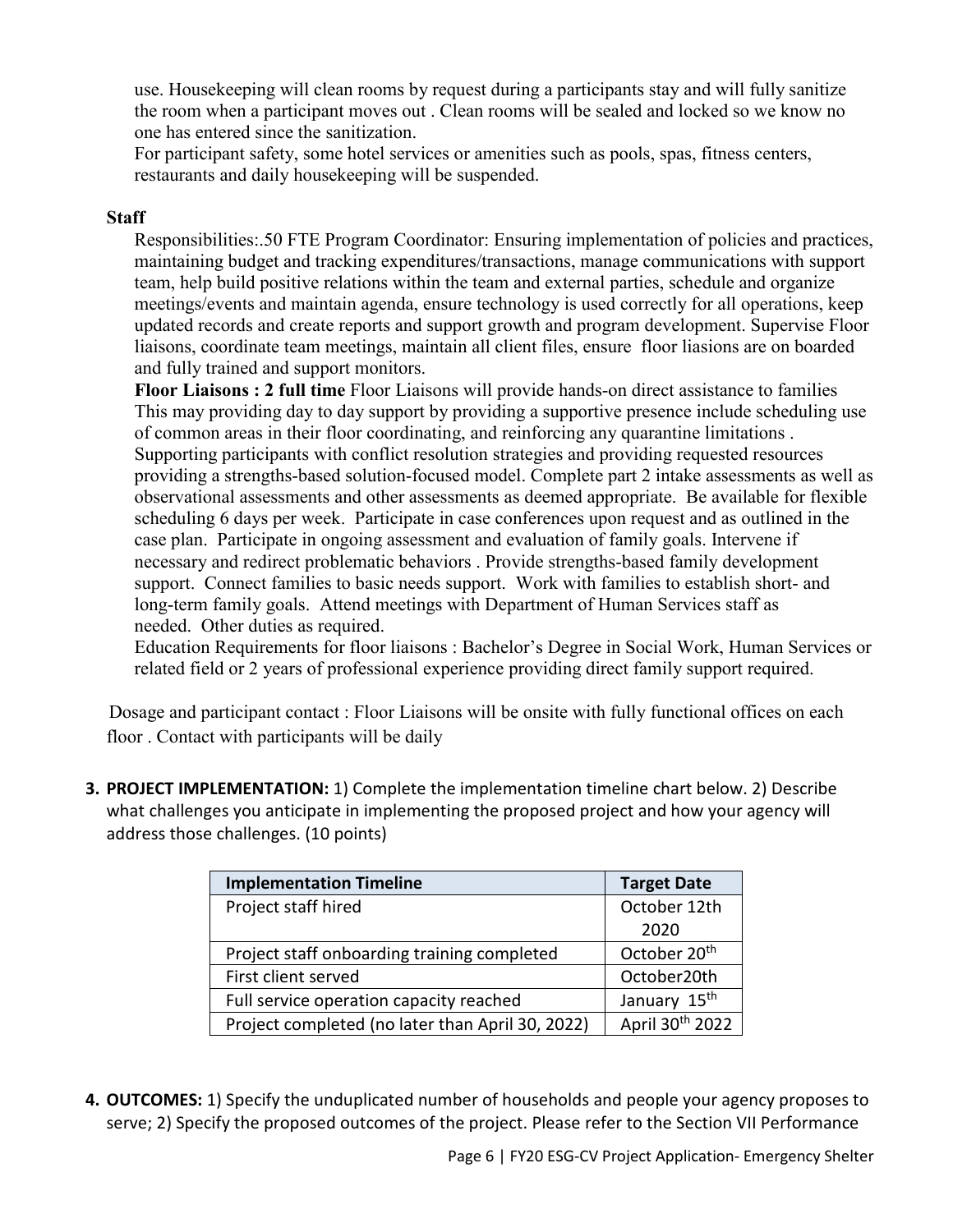Measures of the RFP and address the applicable performance measure(s). If the proposed outcome is lower than the CDD target, explain the reasoning. Describe any additional outcomes your agency plans to measure and report. (10 points)

Unduplicated number of households :

- 180 unduplicated households if each family maxed out the 90 day stay
- 360 unduplicated households if each family stayed 30-60 days
- $\bullet$  # of unduplicated individuals served 540-1,080 dependent on length of participant stays as identified above
- # of families that exit emergency shelter into permanent housing within 30days
- # of participants that report an increase Validation of identity and sense of worth
- # of participants that identify an increased understanding of self and increased self efficacy
- $\bullet$  # of participants that identify a decrease in Economic Stressors during exit survey
- $\bullet$  # of participants that identify an Increase in personal wellness during exit survey
- $#$  of participants that exit program into permanent housing
- $\bullet$  # of participants that voluntarily engage in case management services
- $\bullet$  # of participants that gain employment

**5.** If the proposed project were recommended for a lower funding amount than what your agency requested, would your agency still accept the funds? (YES/NO) Yes

If yes, what is the lowest amount needed for this project to be functional at your agency? \$250,000

Describe how receiving the lowest amount needed may change your project operation (e.g., the project will be able to serve 10 fewer households).

We will reduce program capacity by funding percentages given . For example at 50% funding we will reduce project , rooms available , participants served etc by 50%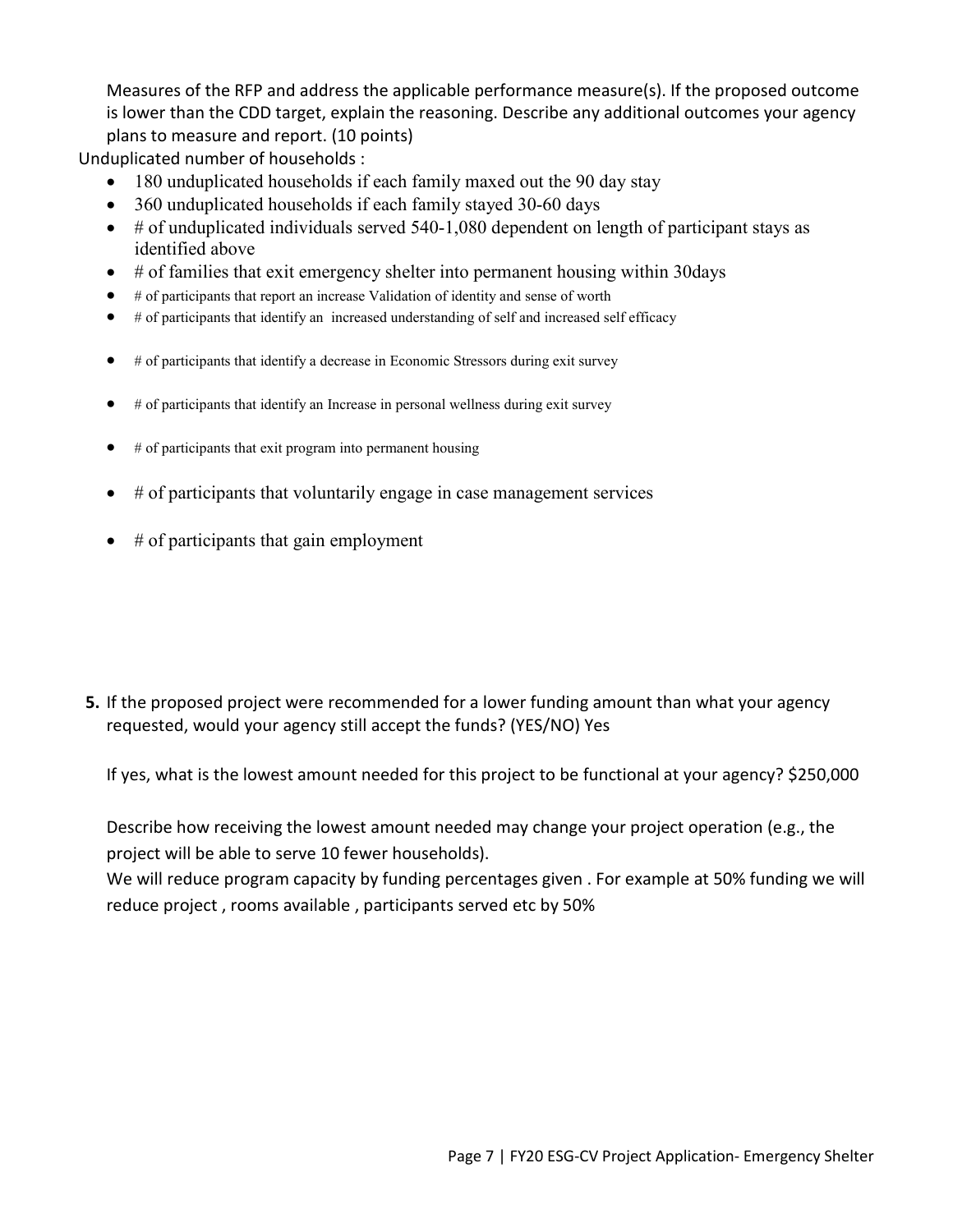## **Part 3: Project Budget**

Instruction: Provide the budget for the full length of the project, which may be longer than one year. The anticipated contract start date is October 12, 2020. The funds must be expended by April 30, 2022.

| <b>Eligible Expenses</b>                           | <b>Funding</b><br><b>Request</b> | Budget Narrative (e.g. 0.5 FTE case<br>manager, bus tickets for clients)                                                                                                                      |
|----------------------------------------------------|----------------------------------|-----------------------------------------------------------------------------------------------------------------------------------------------------------------------------------------------|
| <b>EMERGENCY SHELTER</b>                           |                                  |                                                                                                                                                                                               |
| <b>Services</b>                                    |                                  |                                                                                                                                                                                               |
| Case Management                                    | 95,000                           | 2 FTE floor liaisons / case manages                                                                                                                                                           |
| <b>Employment Assistance</b>                       |                                  |                                                                                                                                                                                               |
| <b>Outpatient Health Services</b>                  |                                  |                                                                                                                                                                                               |
| Life Skills Training                               |                                  |                                                                                                                                                                                               |
| <b>Mental Health Services</b>                      |                                  |                                                                                                                                                                                               |
| <b>Substance Abuse Treatment</b>                   |                                  |                                                                                                                                                                                               |
| Transportation                                     | 10,000                           | For sub contract with Prime Non-Medical<br>transportation services for participant<br>transportation needs                                                                                    |
| <b>Operations</b>                                  |                                  |                                                                                                                                                                                               |
| Insurance                                          | 8,000                            | Professional liability, general liability,<br><b>Bussiness owners insurance</b>                                                                                                               |
| <b>Utilities</b>                                   |                                  |                                                                                                                                                                                               |
| Food                                               | 120,000                          | 333.00 per family for lunch and dinner at<br>3.55 per meal per person. Breakfast<br>included in room fee                                                                                      |
| Furnishings & Supplies                             |                                  |                                                                                                                                                                                               |
| Maintenance                                        |                                  |                                                                                                                                                                                               |
| Security                                           | 3,000                            | Cost of increase security measures                                                                                                                                                            |
| Hotel or Motel Voucher                             | 545,480                          | Cost of 30 rooms over 18 months                                                                                                                                                               |
| <b>Shelter Rehabilitation</b>                      | 15,000                           | Fence, security gate for parking lot keep<br>out non participants and increase safety,<br>privacy fence to provide guests privacy<br>from onlookers so they feel comfortable<br>being outside |
| <b>HMIS</b>                                        |                                  |                                                                                                                                                                                               |
| <b>HMIS</b>                                        |                                  |                                                                                                                                                                                               |
| <b>SUBTOTAL</b>                                    | 796,480.00                       |                                                                                                                                                                                               |
| <b>ADMINISTRATION (up to 4% of SUBTOTAL)</b>       | 31,859.00                        |                                                                                                                                                                                               |
| <b>TOTAL FUNDING REQUEST (SUBTOTAL +</b><br>ADMIN) | \$828,339.00                     |                                                                                                                                                                                               |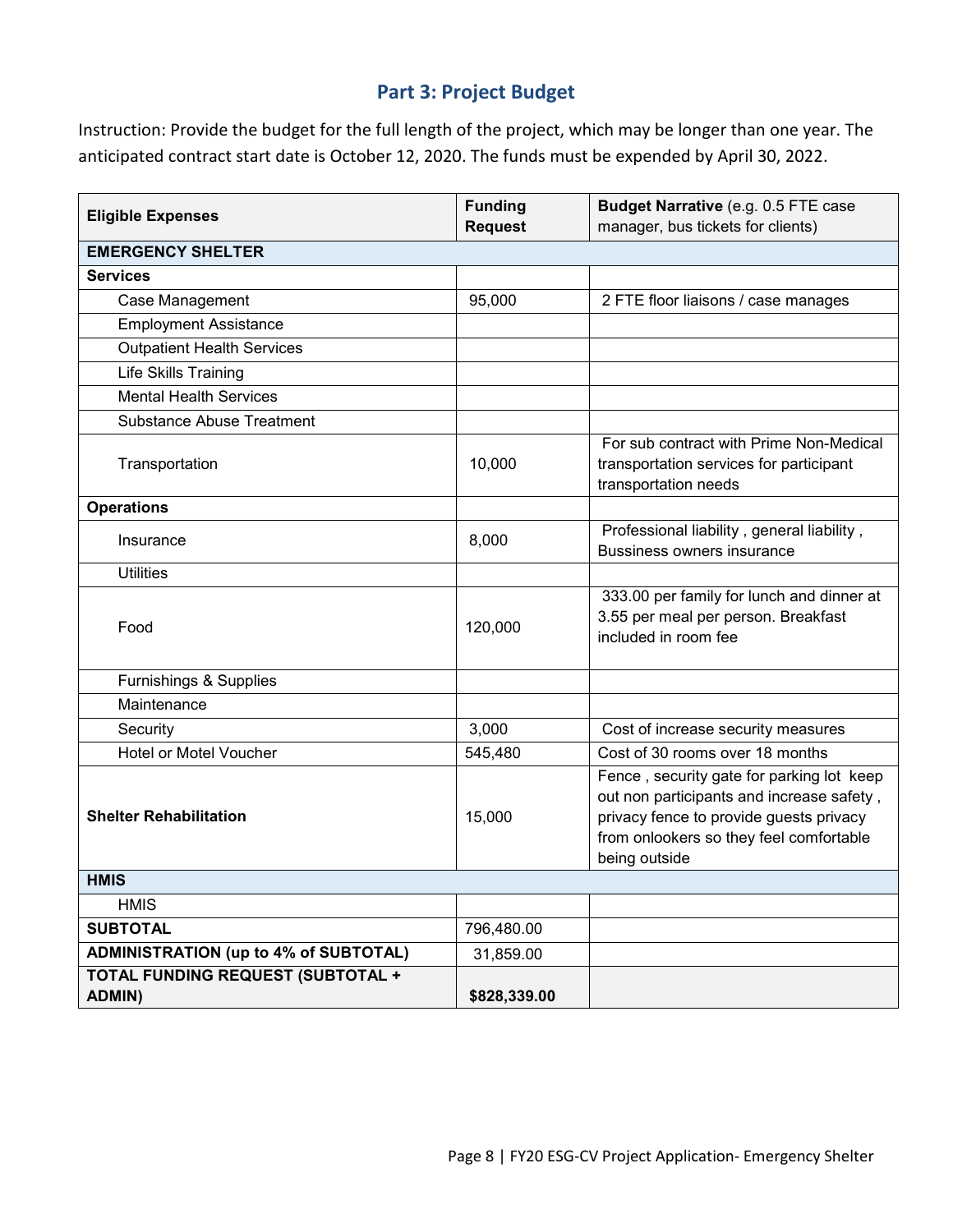# **#2 Application SELU Dane County CoC & City of Madison FY20 Emergency Solutions Grant Supplemental Funding (ESG-CV) COVID-19 HOMELESSNESS RESPONSE**

# **PROJECT APPLICATION – PREVENTION**

### **Part 1: Project Overview**

| <b>Agency Name</b>                                                                                      | Sankofa Educational Leadership United                                                                                                                                                                                                                                                                   |  |  |
|---------------------------------------------------------------------------------------------------------|---------------------------------------------------------------------------------------------------------------------------------------------------------------------------------------------------------------------------------------------------------------------------------------------------------|--|--|
| <b>Project Name</b>                                                                                     | Supporting Healthy Families - Eviction Prevention                                                                                                                                                                                                                                                       |  |  |
| Service Location                                                                                        | Only within the City of Madison (to be funded with City of Madison funds)<br>XIn Dane County, but outside the City of Madison (to be funded with CoC funds)<br>XAnywhere in Dane County, including the City of Madison (to be funded with CoC<br>funds or combination of City of Madison and CoC funds) |  |  |
| <b>Project Status</b>                                                                                   | Existing project- increased number of people served<br>New project<br>X Existing project- increased level of services<br>Other (                                                                                                                                                                        |  |  |
| <b>Rental Payments</b>                                                                                  |                                                                                                                                                                                                                                                                                                         |  |  |
| Select the average duration of $  \Box 1$ month x 2-3 months $\Box 4$ -6 months                         |                                                                                                                                                                                                                                                                                                         |  |  |
| rent payment assistance:<br>More than 6 months $\Box$ Arrears only                                      |                                                                                                                                                                                                                                                                                                         |  |  |
| Select the type of rent subsidy model the project uses:                                                 |                                                                                                                                                                                                                                                                                                         |  |  |
| <b>Income-Based Subsidy:</b> household pays a fixed percentage of their income for rent<br>$\mathsf{x}$ |                                                                                                                                                                                                                                                                                                         |  |  |
| Flat Subsidy: subsidy is fixed and based on a client's rent or apartment size                           |                                                                                                                                                                                                                                                                                                         |  |  |
| Declining Subsidy: subsidy is income-based or flat and declines in steps based upon                     |                                                                                                                                                                                                                                                                                                         |  |  |
| a fixed timeline or when the individual has reached specific goals                                      |                                                                                                                                                                                                                                                                                                         |  |  |
| <b>Complete Subsidy:</b> subsidy covers full rent payment until the subsidy period ends                 |                                                                                                                                                                                                                                                                                                         |  |  |

# **Part 2: Project Description**

**1. COMMUNITY NEEDS AND TARGET POPULATION:** Describe the community needs for the proposed project, including the project target population and how COVID-19 impacted the population. If your agency is proposing to serve specific underserved populations, address how and why they are underserved and how your agency will reach out to serve them. (20 points)

Sankofa Educational Leadership United's Supporting Healthy Families Initiative is designed to leverage and enhance the strengths and assets currently existing in local communities, which increases access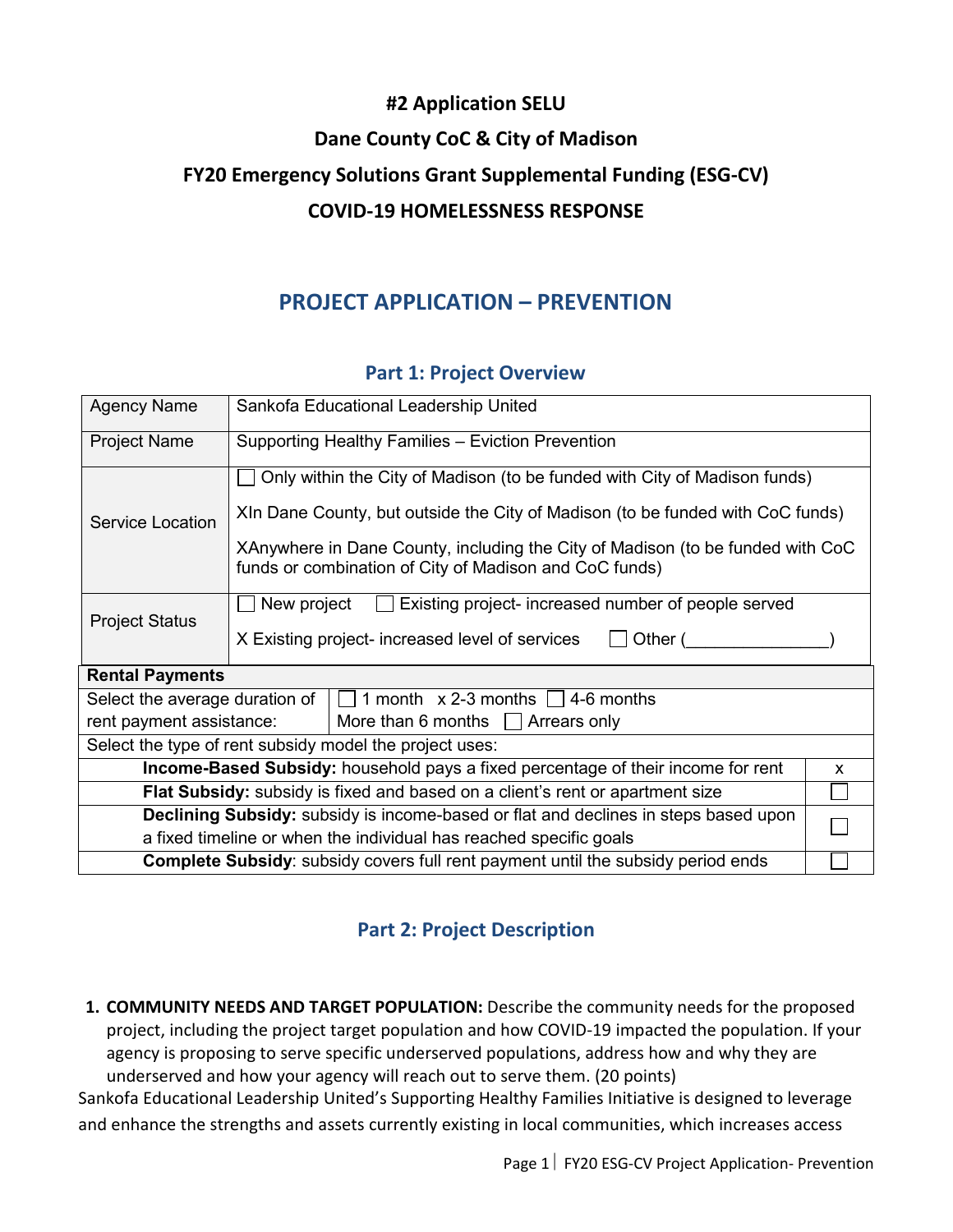points for families navigating complex issues and systems. These systems inadvertently are often barriers that have long term consequences on their lives and negatively impact the health outcomes of marginalized populations. Our goal is to collectively empower and mobilize public and private community resources to implement systematic, sustainable, and clinically sound approaches to dismantle health disparities that our most vulnerable populations within Dane County experience. Under our service pillar of Health our Supporting Healthy Families Initiative team developed a 5-point strategic approach to dismantle the wave of housing insecurity that is overwhelming our community that aligns with the guidance given by the National Alliance to end homelessness, The Center on Budget and Policy Priorities, the National Low Income Housing Coalition and the National Health Care for the Homeless Council and this sentiments expressed by local officials such as Mayor Sataya Rhodes and Dane County Supervisors Health and Human Needs Committee.

Our 5-point plan strategy is as follows:

1) Integrate our agency response to housing insecurity and homelessness

caused by the pandemic with our Supporting Healthy Families Initiative as housing is a clear social determinant of health. Research supports our agency value that housing insecurities have a direct impact on families that go beyond the immediate need for physical shelter. Housing is a foundational need for social, psychological, and cultural wellbeing.

2) To provide safe and supportive housing for individuals and families disproportionately impacted, in need of stability and financial assistance while working to transition into permanent housing. We commit to scaling up our landlord engagement activities to ensure that people are housed quickly and no one in a hotel or motel exits to the streets or shelter.

**3) Provide eviction prevention services through flexible models of financial assistance garnered through both public and private funds to keep families that have housing, in their existing homes without disruption, with a hyper focus on those that are at the greatest risk of losing housing**

**4) Provide case management services that includes problem solving services, critical time interventions by providing appropriate services including housing search, food resources, mental health support, and employment services.**

**5) Support previously homeless families who have obtained permanent housing to help maintain family's health and housing stability by providing regular check ins and provisions of necessary services and supports**

### The Problem:

The health inequities impacting the Black community in Madison, Sun Prairie, WI, and the surrounding communities are many. Research suggests that repeated experiences of discrimination causes the body to be more physically sensitive to stressful or potentially stressful social situations. Routine discrimination as with other forms of stress can be a chronic stressor and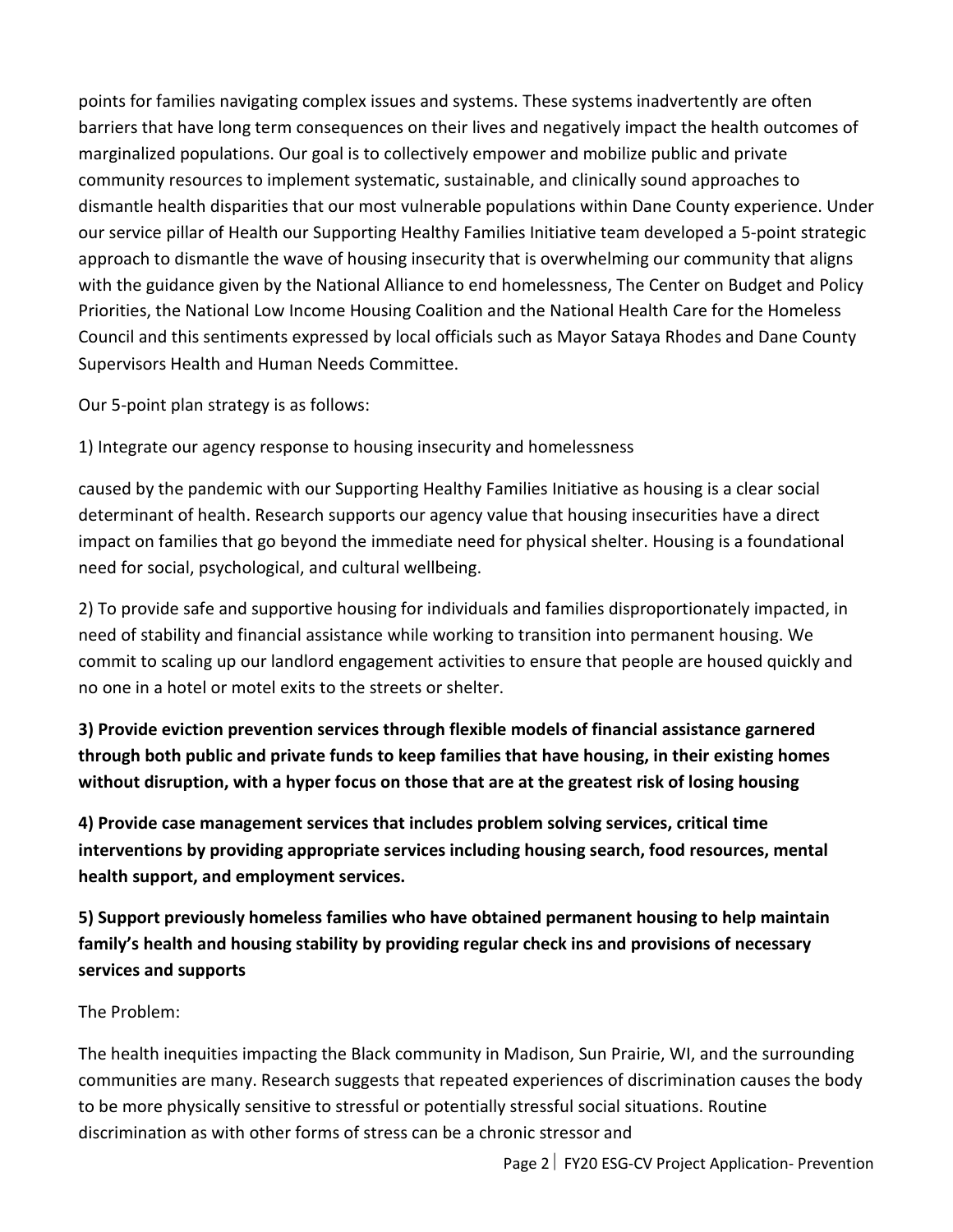increase vulnerability to physical illness. A report released by the Foundation for Black Women Wellness in 2019 identifies a number of contributing factors to the health disparities in the black community including but not limited to: racism, bias, cultural disconnect in health-care delivery experiences, economic insecurity, housing insecurity, poor access to health- supporting assets such as safe housing, inadequate social supports, gaps in health literacy, as well as disconnected and hard to navigate community resources have been variables. Dane county has always been a resource rich community with a robust philanthropic community. However, systemic barriers to individual and family advancement as well as chronic stress prevents many marginalized populations from accessing the much- needed resources. Further, The Race to Equity Report in 2013 revealed that there was not a single indicator that was analyzed in which Black people's well- being was on par with that of whites in Dane County. Dane County is extraordinarily more difficult for black families and children than other regions because of the magnitude of the disparities that were found in many of the reports status indicators. In this time of the COVID-19 pandemic crisis, in which our attention is understandably and simultaneously focused on multiple vulnerable populations, it is imperative that we prioritize the needs and challenges facing our most "at-risk" families with children that are homeless or trying to manage housing security. According to the National CDC the public health and economic crises that has been created by the global pandemic is disproportionately affecting people experiencing homelessness, communities of color, people with disabilities and populations with underlying health conditions. Homeless assistance programs throughout Dane County have been overwhelmingly strained in normal conditions, however, the pandemic has acerbated those conditions so that now it is nearly impossible for agencies that have been providing services to continue to provide services in isolation. More service providers that work with families with low incomes in marginalized communities need to incorporate housing security, homelessness prevention and intervention as a core service area in response to these unprecedented times.

Our target population are those families that are at risk for homelessness , that have risk factors that would prevent them from gaining housing again quickly . Those that have been homeless in the past and are currently at risk .

We currently have a waiting list of families needing supports listed above that we do not have funds to serve . We will reopen our application once we secure additional funding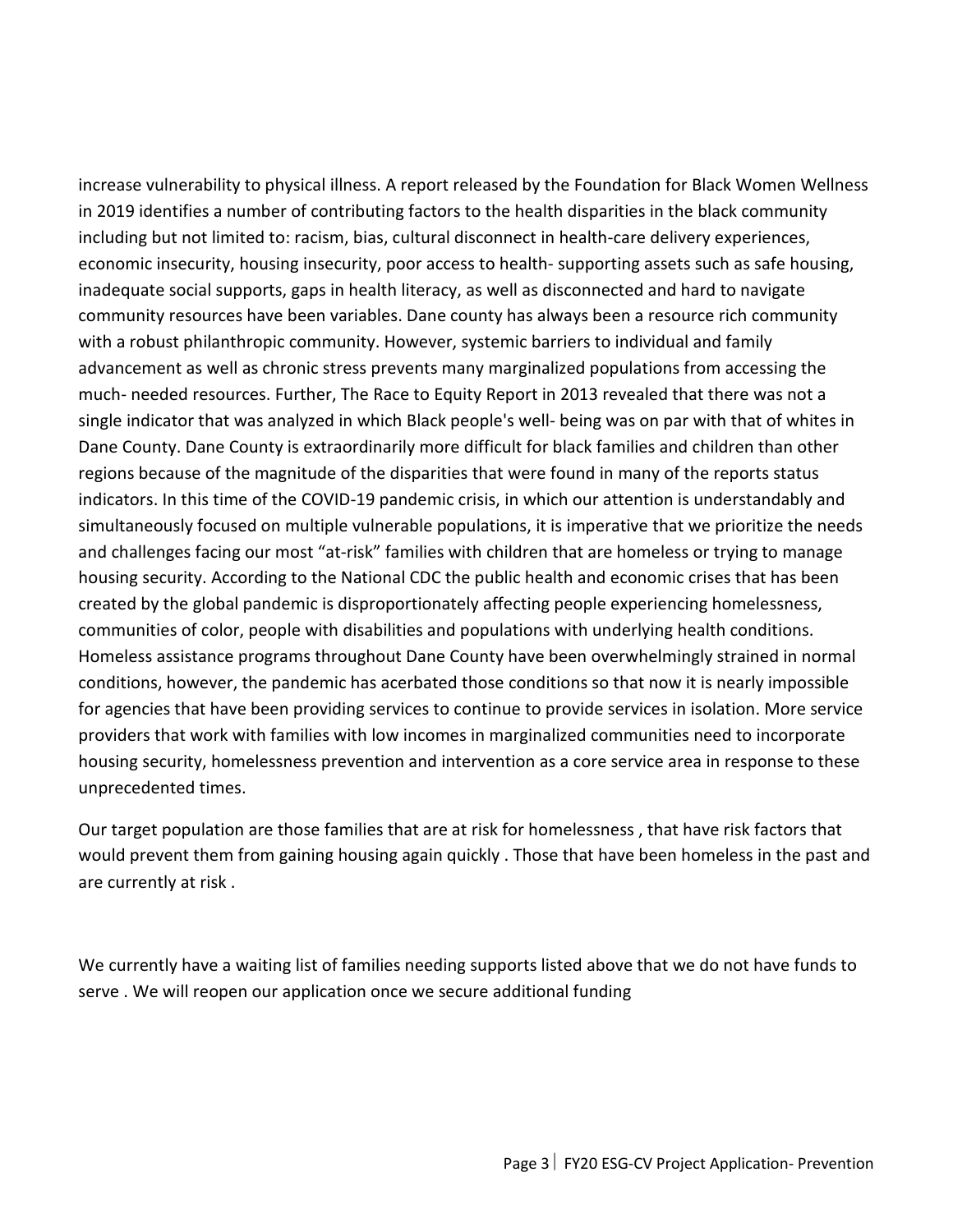**2. PROJECT DESCRIPTION:** Describe key components of project. Explain how the funds will be used to prevent, prepare for, and respond to COVID-19. Include key aspects of project design, project structure, staffing structure, expected frequency of participant contact, duration of participant contact, etc. (20 points)

In order to create stability within our community these funds will allow Sankofa ELU to enhance our current services to better meet the needs that have arisen as a result of COVID-19. One of the unique features of this community response to COVID-19 is that we are able to get funds to the most needy and marginalized in the quickest way with a provider they trust Our overarching goal within the Supporting Healthy Families Eviction Prevention Service is to get the supports that community members need in place without delay . Dane County has always been Resource rich , but we have some of the worse disparities in the country because the most marginalized families are unable to access funding and resources when they need them and at the same time maintain their dignity . As a result many will go without asking for help and as a result be pushed into worst circumstances because no one was available that they felt comfortable reaching out to . Some specific examples of support that this these prevention efforts will provide include rent assistance, security deposits , moving expenses , rent arrears, utility assistance transportation, mediation and advocacy services . We will have several intake specialists working directly with clients to mitigate their needs to support them gaining housing stability . Our intake workers will use assessment tools that will focus on housing barriers in order to get participants the right resources to stabilize their housing . Payments will go directly to landlords or utility companies from our bank with bill payer . We will work with landlords to make arrangements and secure lease renewals if people are at the end of their lease and lease and mediate with landlords about their concerns to creat the best outcome for participants and landlords as housing partnerships are the glue to housing security .

We will offer (up to 3 months of rent) and medium-term rental assistance (up to 18 months of rent) rental arrears (one-time payment for up to 4 months of rent in arrears).

Our Housing relocation and stabilization financial assistance will include working with our partner landlords , paying rental application fees, security deposits (no more than 2 months' rent), last month's rent, utility deposits, utility payments (up to 6 months of utility payments in arrears), and moving costs. Through our case management services and collaborating partners our Housing relocation and stabilization services will include housing search and placement, housing stability case management, mediation services

**3. PROJECT IMPLEMENTATION:** 1) Complete the implementation timeline chart below. 2) Describe what challenges you anticipate in implementing the proposed project and how your agency will address those challenges. (10 points)

| <b>Implementation Timeline</b>              | <b>Target Date</b> |
|---------------------------------------------|--------------------|
| Project staff hired                         | 10 15 20           |
| Project staff onboarding training completed | 10/20/20           |
| First client served                         | November 1st       |
| Full service operation capacity reached     | January            |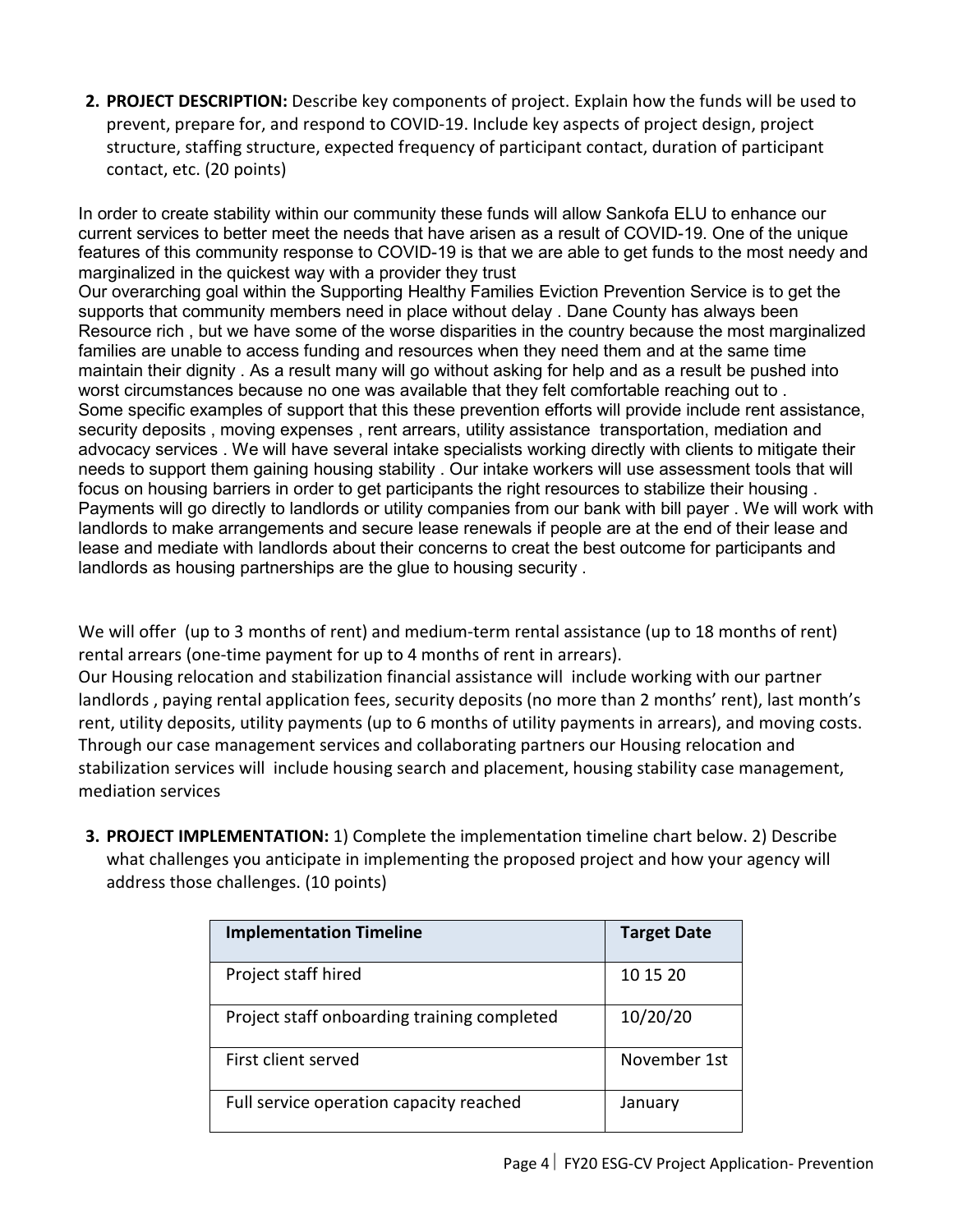- **4. OUTCOMES:** 1) Specify the unduplicated number of households and people your agency proposes to serve; 2) Specify the proposed outcomes of the project. Please refer to the Section VII Performance Measures of the RFP and address the applicable performance measure(s). If the proposed outcome is lower than the CDD target, explain the reasoning. Describe any additional outcomes your agency plans to measure and report. (10 points)
- # of unduplicated households served
- # of unduplicated people served
- # of participants that are able to remain in housing
- **5.** If the proposed project were recommended for a lower funding amount than what your agency requested, would your agency still accept the funds? (YES/NO) yes

If yes, what is the lowest amount needed for this project to be functional at your agency?

25% of budget would be the lowest we could accept

Describe how receiving the lowest amount needed may change your project operation (e.g., the project will be able to serve 10 fewer households).

We would reduce our scope of work by percent of funding reduction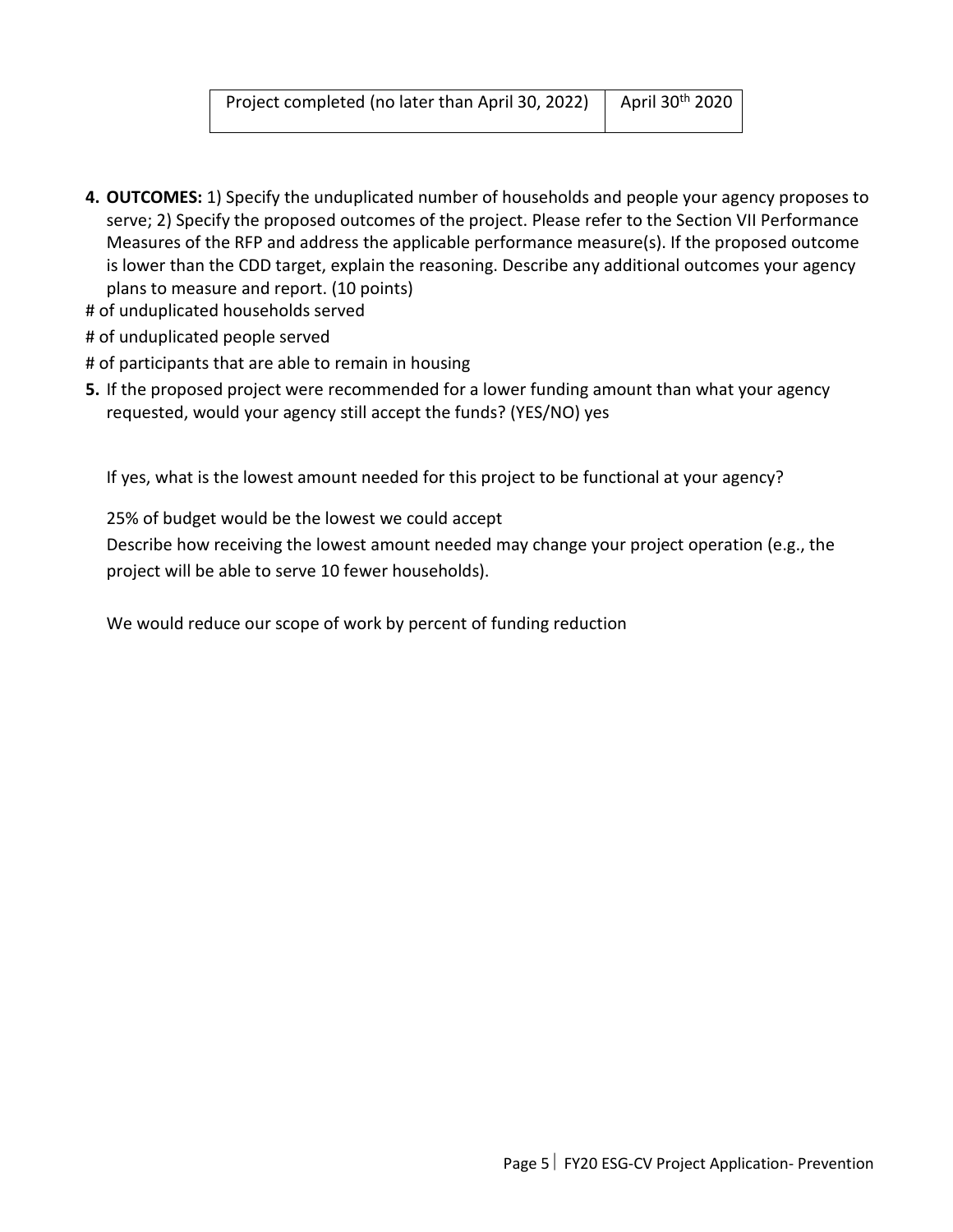### **Part 3: Project Budget**

Instruction: Provide the budget for the full length of the project, which may be longer than one year. The anticipated contract start date is October 12, 2020. The funds must be expended by April 30, 2022.

| <b>Eligible Expenses</b>                     | <b>Funding</b> | Budget Narrative (e.g. 0.5 FTE case      |
|----------------------------------------------|----------------|------------------------------------------|
|                                              | <b>Request</b> | manager, bus tickets for clients)        |
| <b>HOMELESSNESS PREVENTION</b>               |                |                                          |
| <b>Housing Services</b>                      |                |                                          |
| Housing Search & Placement                   |                |                                          |
| Housing Stability Case Management            | 48,000         | 1FTe                                     |
| Mediation                                    |                |                                          |
| <b>Legal Services</b>                        |                |                                          |
| <b>Housing Payment</b>                       |                |                                          |
| <b>Application Fees</b>                      | 5000           | On average app fees are \$25-50 to serve |
|                                              |                | 200-400 families                         |
| <b>Security Deposits</b>                     | 40,000         | On average deposited 1,000-1,500 range   |
| <b>Moving Costs</b>                          | 5,000          | 100-200 moving truck costs depending     |
|                                              |                | on how far the move is in distance       |
| <b>Rent Payments</b>                         | 40,000         | Rent payments 1,000-1,500 on average     |
| <b>Rent Arrears</b>                          | 40,000         | Arears 1,000-3,500 on average            |
| <b>Utility Payments</b>                      | 10,000         | 300-500 utility stipends                 |
| <b>Utility Arrears</b>                       | 10,000         | 500-1000 on average                      |
| <b>HMIS</b>                                  |                |                                          |
| <b>HMIS</b>                                  | 3,000          |                                          |
| <b>SUBTOTAL</b>                              | 201,000        |                                          |
| <b>ADMINISTRATION (up to 4% of SUBTOTAL)</b> | 8,040          |                                          |
| <b>TOTAL FUNDING REQUEST (SUBTOTAL +</b>     |                |                                          |
| <b>ADMIN)</b>                                | 209,040        |                                          |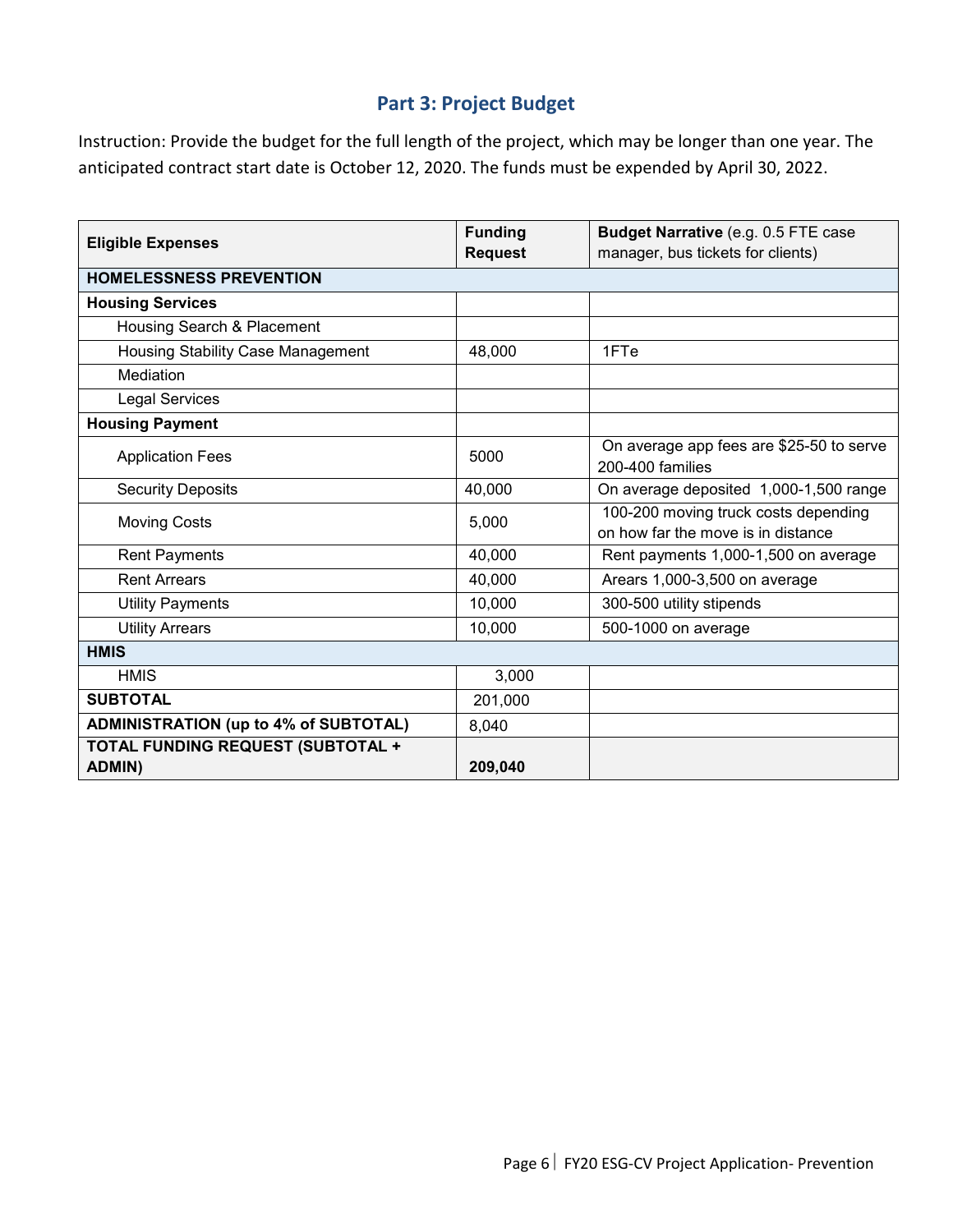# **Dane County CoC & City of Madison FY20 Emergency Solutions Grant Supplemental Funding (ESG-CV) COVID-19 HOMELESSNESS RESPONSE**

# **PROJECT APPLICATION – RAPID REHOUSING**

| <b>Agency Name</b>                                                                      | Sankofa Educational Leadership United                                                                                                    |  |  |
|-----------------------------------------------------------------------------------------|------------------------------------------------------------------------------------------------------------------------------------------|--|--|
| <b>Project Name</b>                                                                     | Supporting Healthy Families - Rapid rehousing                                                                                            |  |  |
|                                                                                         | Only within the City of Madison (to be funded with City of Madison funds)                                                                |  |  |
| Service Location                                                                        | xIn Dane County, but outside the City of Madison (to be funded with CoC funds)                                                           |  |  |
|                                                                                         | xAnywhere in Dane County, including the City of Madison (to be funded with CoC<br>funds or combination of City of Madison and CoC funds) |  |  |
|                                                                                         | Existing project- increased number of people served<br>New project                                                                       |  |  |
| <b>Project Status</b>                                                                   | X Existing project- increased level of services<br>Other (                                                                               |  |  |
| <b>Rental Payments</b>                                                                  |                                                                                                                                          |  |  |
| Select the average duration of<br>1 month $\Box$ 2-3 months x4-6 months                 |                                                                                                                                          |  |  |
| More than 6 months $\Box$ C Arrears only<br>rent payment assistance:                    |                                                                                                                                          |  |  |
| Select the type of rent subsidy model the project uses:                                 |                                                                                                                                          |  |  |
| <b>Income-Based Subsidy:</b> household pays a fixed percentage of their income for rent |                                                                                                                                          |  |  |
| Flat Subsidy: subsidy is fixed and based on a client's rent or apartment size           |                                                                                                                                          |  |  |
| Declining Subsidy: subsidy is income-based or flat and declines in steps based upon     |                                                                                                                                          |  |  |
| a fixed timeline or when the individual has reached specific goals                      |                                                                                                                                          |  |  |
| <b>Complete Subsidy:</b> subsidy covers full rent payment until the subsidy period ends |                                                                                                                                          |  |  |

### **Part 1: Project Overview**

## **Part 2: Project Description**

**1. COMMUNITY NEEDS AND TARGET POPULATION:** Describe the community needs for the proposed project, including the project target population and how COVID-19 impacted the population. If your agency is proposing to serve specific underserved populations, address how and why they are underserved and how your agency will reach out to serve them. (20 points)

Need and Justification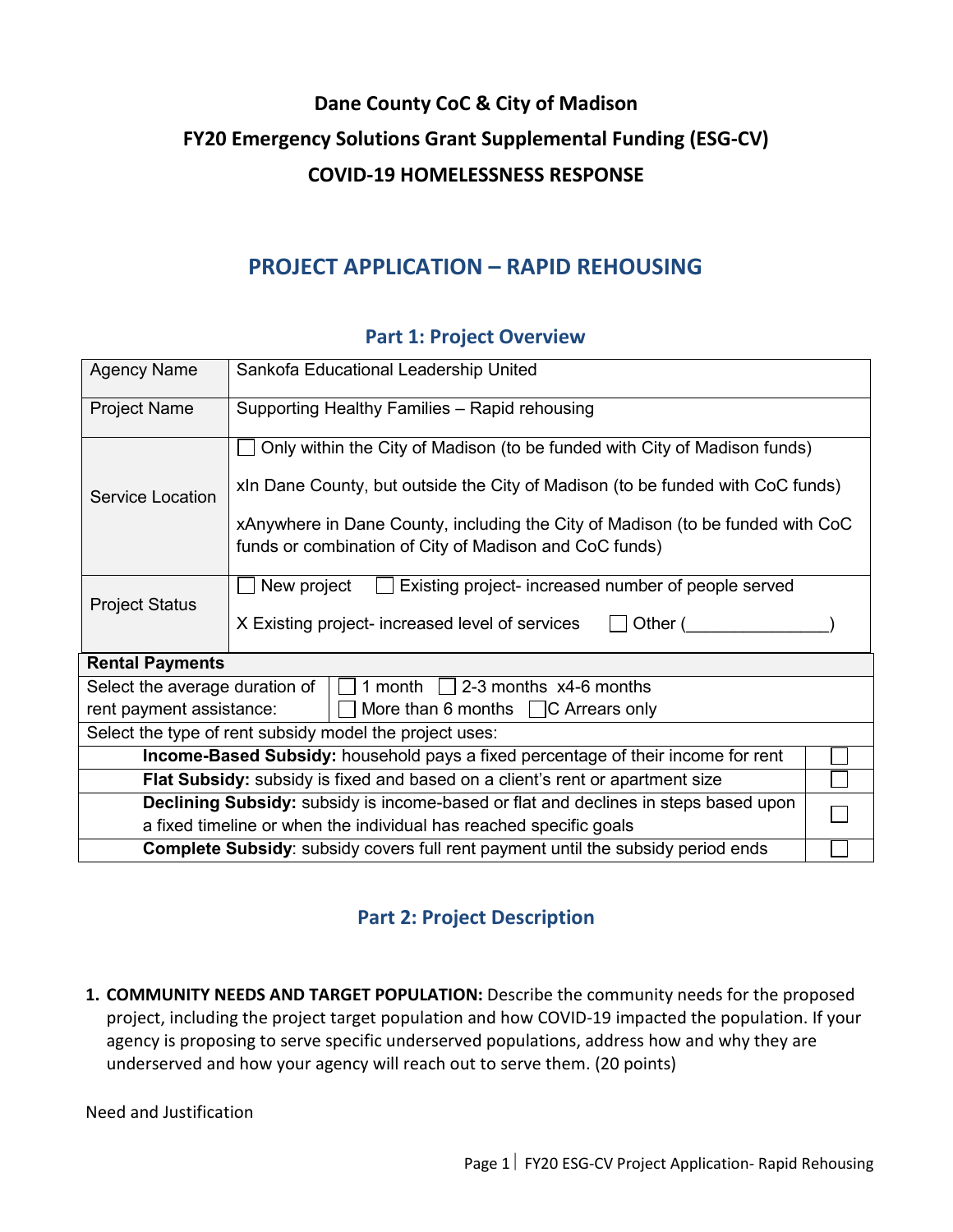- Sankofa Educational Leadership United's Supporting Healthy Families Initiative is designed to leverage and enhance the strengths and assets currently existing in local communities, which increases access points for families navigating complex issues and systems. These systems inadvertently are often barriers that have long term consequences on their lives and negatively impact the health outcomes of marginalized populations. Our goal is to collectively empower and mobilize public and private community resources to implement systematic, sustainable, and clinically sound approaches to dismantle health disparities that our most vulnerable populations within Dane County experience. Under our service pillar of Health our Supporting Healthy Families Initiative team developed a 5 point strategic approach to dismantle the wave of housing insecurity that is overwhelming our community that aligns with the guidance given by the National Alliance to end homelessness, The Center on Budget and Policy Priorities, the National Low Income Housing Coalition and the National Health Care for the Homeless Council and this sentiments expressed by local officials such as Mayor Sataya Rhodes and Dane County Supervisors Health and Human Needs Committee.
- Our 5-point plan strategy is as follows:

1) Integrate our agency response to housing insecurity and homelessness

- caused by the pandemic with our Supporting Healthy Families Initiative as housing is a clear social determinant of health. Research supports our agency value that housing insecurities have a direct impact on families that go beyond the immediate need for physical shelter. Housing is a foundational need for social, psychological, and cultural wellbeing.
- 2) To provide safe and supportive housing for individuals and families disproportionately impacted, in need of stability and financial assistance while working to transition into permanent housing. We commit to scaling up our landlord engagement activities to ensure that people are housed quickly and no one in a hotel or motel exits to the streets or shelter.
- 3**) Provide eviction prevention services through flexible models of financial assistance garnered through both public and private funds to keep families that have housing, in their existing homes without disruption, with a hyper focus on those that are at the greatest risk of losing housing**
- **4) Provide case management services that includes problem solving services, critical time interventions by providing appropriate services including housing search, food resources, mental health support, and employment services.**
- **5) Support previously homeless families who have obtained permanent housing to help maintain family's health and housing stability by providing regular check ins and provisions of necessary services and supports**

The Problem:

- Our services will be directed towards category 1 families that are literally homeless . We will utilize this program to offer wrap around comprehensive services to families that we are also suooorting through our hotel voucher program Additional Info:
- The health inequities impacting the Black community in Madison, Sun Prairie, WI, and the surrounding communities are many. Research suggests that repeated experiences of discrimination causes the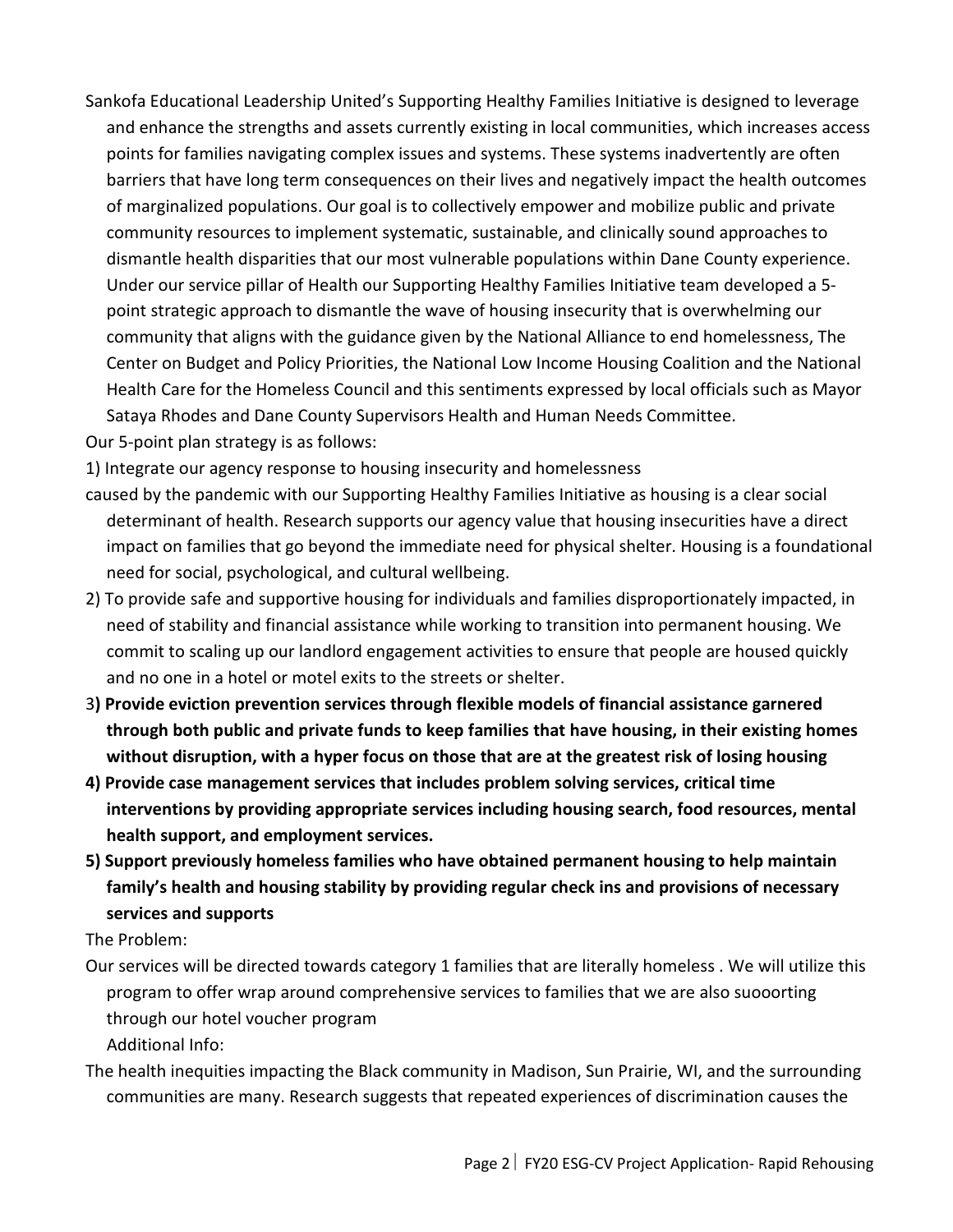body to be more physically sensitive to stressful or potentially stressful social situations. Routine discrimination as with other forms of stress can be a chronic stressor and

- increase vulnerability to physical illness. A report released by the Foundation for Black Women Wellness in 2019 identifies a number of contributing factors to the health disparities in the black community including but not limited to: racism, bias, cultural disconnect in health-care delivery experiences, economic insecurity, housing insecurity, poor access to health- supporting assets such as safe housing, inadequate social supports, gaps in health literacy, as well as disconnected and hard to navigate community resources have been variables. Dane county has always been a resource rich community with a robust philanthropic community. However, systemic barriers to individual and family advancement as well as chronic stress prevents many marginalized populations from accessing the much- needed resources. Further, The Race to Equity Report in 2013 revealed that there was not a single indicator that was analyzed in which Black people's well- being was on par with that of whites in Dane County. Dane County is extraordinarily more difficult for black families and children than other regions because of the magnitude of the disparities that were found in many of the reports status indicators. In this time of the COVID-19 pandemic crisis, in which our attention is understandably and simultaneously focused on multiple vulnerable populations, it is imperative that we prioritize the needs and challenges facing our most "at-risk" families with children that are homeless or trying to manage housing security. According to the National CDC the public health and economic crises that has been created by the global pandemic is disproportionately affecting people experiencing homelessness, communities of color, people with disabilities and populations with underlying health conditions. Homeless assistance programs throughout Dane County have been overwhelmingly strained in normal conditions, however, the pandemic has acerbated those conditions so that now it is nearly impossible for agencies that have been providing services to continue to provide services in isolation. More service providers that work with families with low incomes in marginalized communities need to incorporate housing security, homelessness prevention and intervention as a core service area in response to these unprecedented
- **2. PROJECT DESCRIPTION:** Describe key components of project. Explain how the funds will be used to prevent, prepare for, and respond to COVID-19. Include key aspects of project design, project structure, staffing structure, expected frequency of participant contact, duration of participant contact, etc. (20 points)

The Supporting Healthy Families initiative 5-point strategic model is rooted in innovation, flexibility, expertise and driven by community and strategic partnerships.. Our strategic collaboration creates an opportunity to build relationships with landlords and housing developments that will sustain liberating solutions for those that are facing homelessness or are already homeless by creating a greater Madisonsuburb landlord engagement effort including the development and implementation of a collaborative unit identification process to expedite housing placements.Capella realty manages 40 units and Luxcom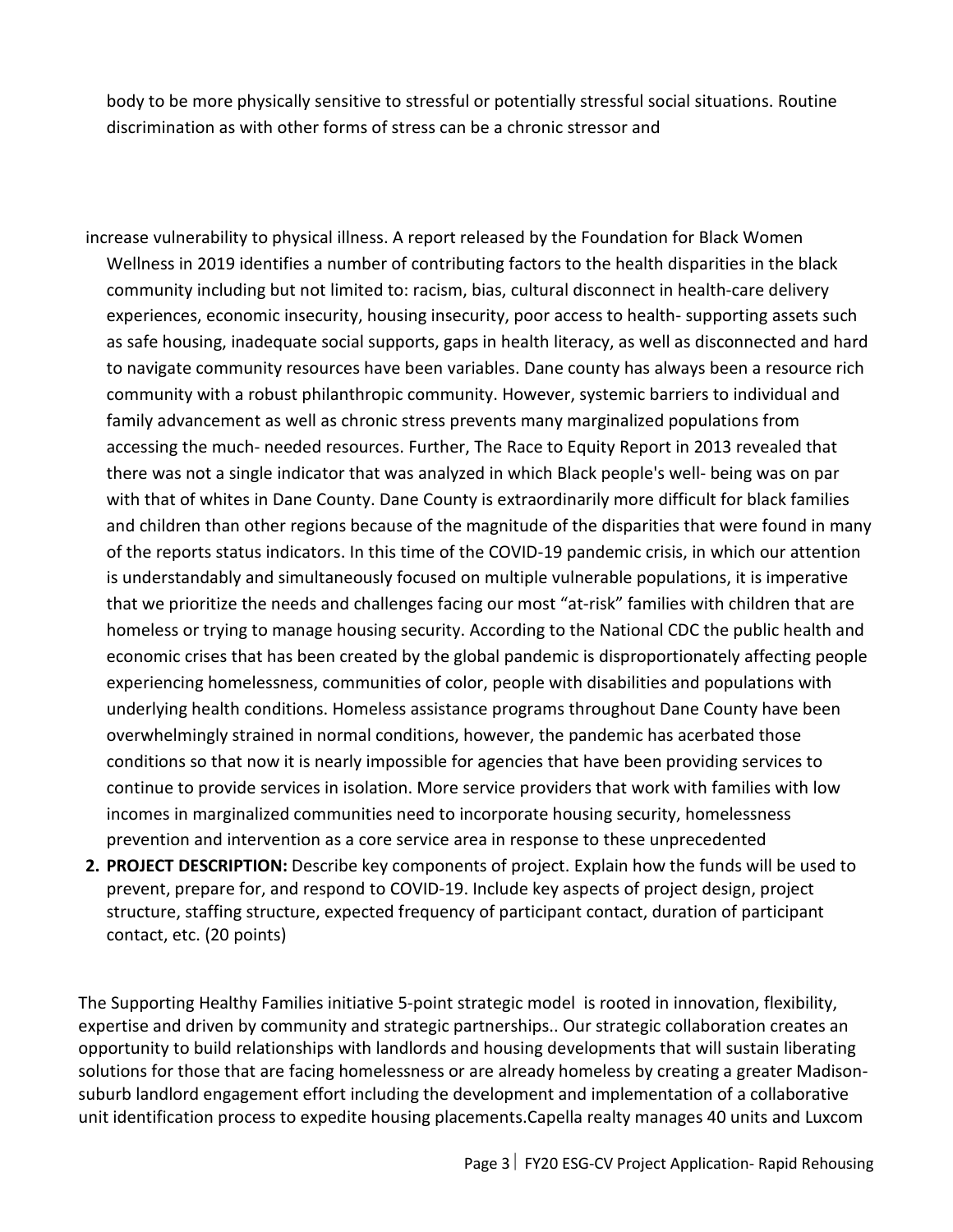LLC manages 6 multi family units . Both of these agencies have committed to the rapid rehousing process and helping families obtain permanent housing .

Our project will require leadership from our CEO Jalateefa and hiring an engagement facilitator to create our larger engagement of Dane county landlords . We will also have a case manager that will work with clients and landlords to quickly place them in housing and support the client in navigating the housing applications process , lease signing and understanding of program participation rules .

We will engage in Short-term and/or medium-term rental assistance necessary to help homeless individuals or families move as quickly as possible to permanent housing and achieve stability in that housing.

- security deposits
- and moving costs.
- Progressive engagement leases and financial assistance Housing relocation and stabilization services include housing search and placement,
- housing stability case management
- **3. PROJECT IMPLEMENTATION:** 1) Complete the implementation timeline chart below. 2) Describe what challenges you anticipate in implementing the proposed project and how your agency will address those challenges. (10 points)

| <b>Implementation Timeline</b>                   | <b>Target Date</b>       |
|--------------------------------------------------|--------------------------|
| Project staff hired                              | 10/15/20                 |
| Project staff onboarding training completed      | 10/20/20                 |
| First client served                              | November 1 <sup>st</sup> |
| Full service operation capacity reached          | January 15 <sup>th</sup> |
| Project completed (no later than April 30, 2022) | April 30th 2022          |

**4. OUTCOMES:** 1) Specify the unduplicated number of households and people your agency proposes to serve; 2) Specify the proposed outcomes of the project. Please refer to the Section VII Performance Measures of the RFP and address the applicable performance measure(s). If the proposed outcome is lower than the CDD target, explain the reasoning. Describe any additional outcomes your agency plans to measure and report. (10 points)

# of participants that were able to access housing within 30 days

# of participants that maintained the permanent housing

# of participants that were able to meet progressive engagement goals

# of new landlords that sign on to the project to support rapid rehousing

**5.** If the proposed project were recommended for a lower funding amount than what your agency requested, would your agency still accept the funds? (YES/NO)

Yes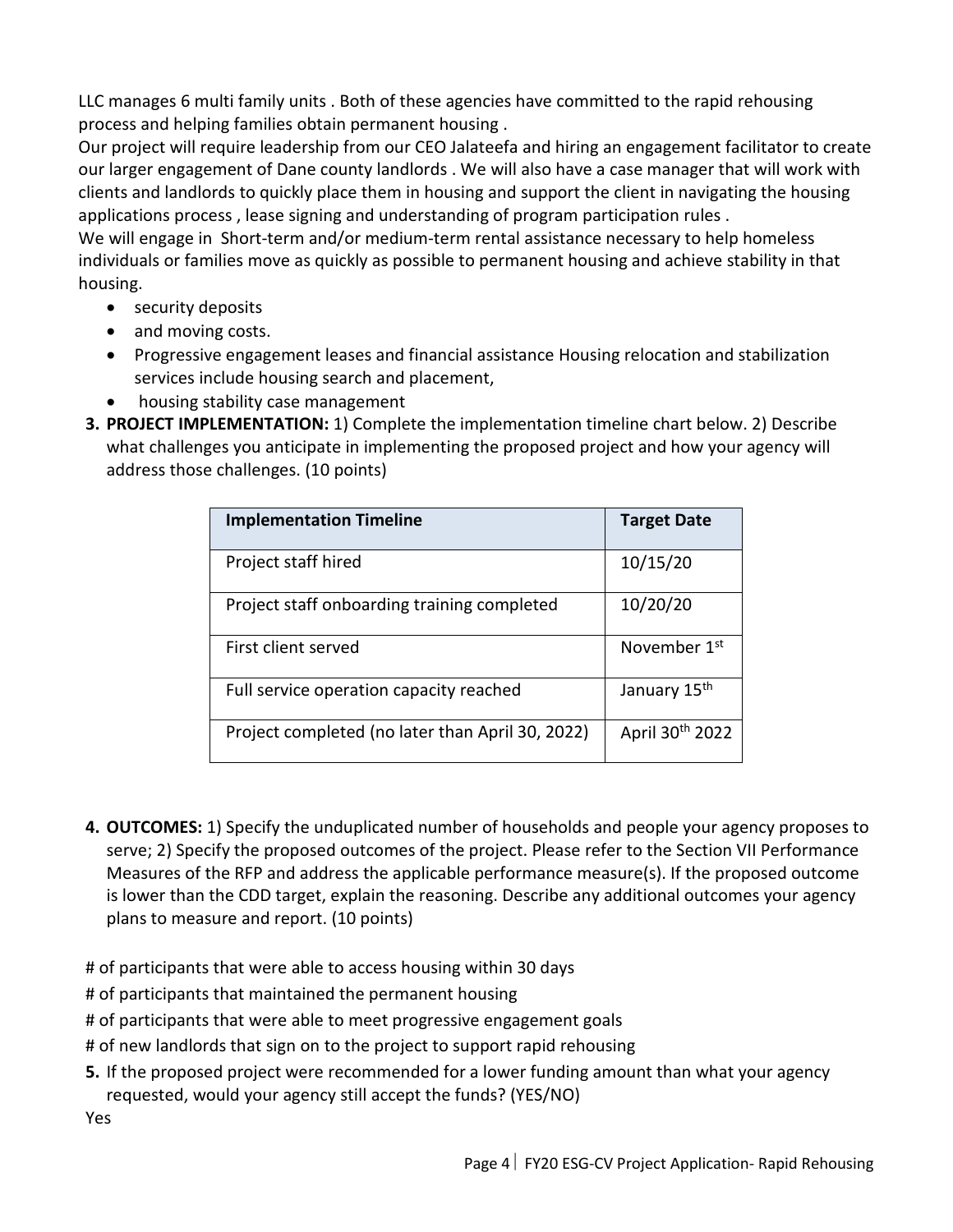If yes, what is the lowest amount needed for this project to be functional at your agency?

The lowest would be 50% of our original request

Describe how receiving the lowest amount needed may change your project operation (e.g., the project will be able to serve 10 fewer households).

We would not be able to secure permanent housing for as many families as we would like to . We would reduce project plans by 50%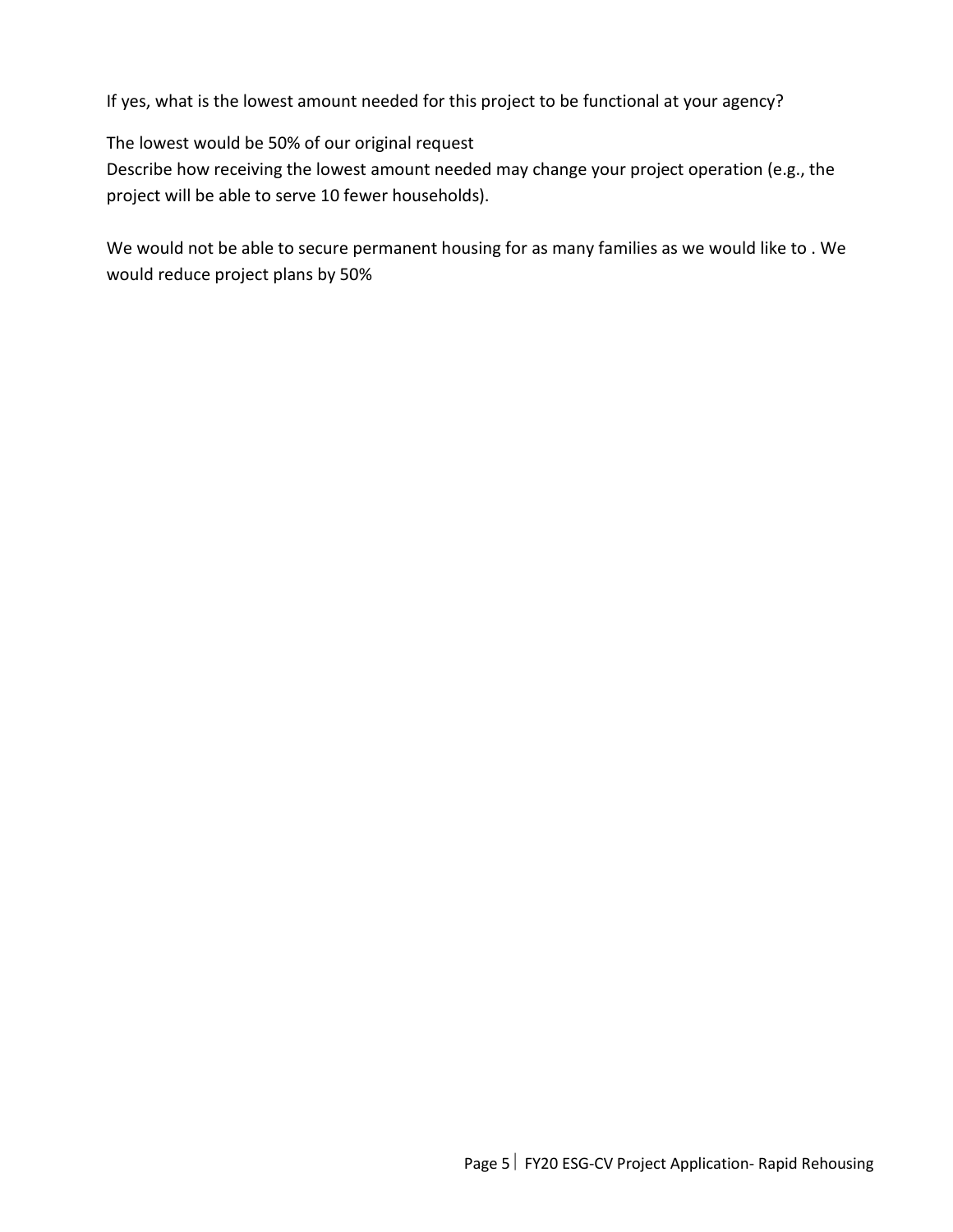### **Part 3: Project Budget**

Instruction: Provide the budget for the full length of the project, which may be longer than one year. The anticipated contract start date is October 12, 2020. The funds must be expended by April 30, 2022.

|                                                           | <b>Funding</b> | Budget Narrative (e.g. 0.5 FTE case |
|-----------------------------------------------------------|----------------|-------------------------------------|
| <b>Eligible Expenses</b>                                  | <b>Request</b> | manager, bus tickets for clients)   |
| <b>RAPID REHOUSING</b>                                    |                |                                     |
| <b>Housing Services</b>                                   |                |                                     |
| Housing Search & Placement                                | 20,000         |                                     |
| <b>Housing Stability Case Management</b>                  | 40,000         |                                     |
| Mediation                                                 |                |                                     |
| <b>Legal Services</b>                                     |                |                                     |
| <b>Housing Payment</b>                                    |                |                                     |
| <b>Application Fees</b>                                   |                |                                     |
| <b>Security Deposits</b>                                  | 50,000         |                                     |
| <b>Moving Costs</b>                                       |                |                                     |
| <b>Rent Payments</b>                                      | 170,000        |                                     |
| <b>Rent Arrears</b>                                       | 10,000         |                                     |
| <b>Utility Payments</b>                                   |                |                                     |
| <b>Utility Arrears</b>                                    | 10,000         |                                     |
| <b>HMIS</b>                                               |                |                                     |
| <b>HMIS</b>                                               |                |                                     |
| <b>SUBTOTAL</b>                                           | 300,000        |                                     |
| <b>ADMINISTRATION (up to 4% of SUBTOTAL)</b>              | 12,000         |                                     |
| <b>TOTAL FUNDING REQUEST (SUBTOTAL +</b><br><b>ADMIN)</b> | 312,000        |                                     |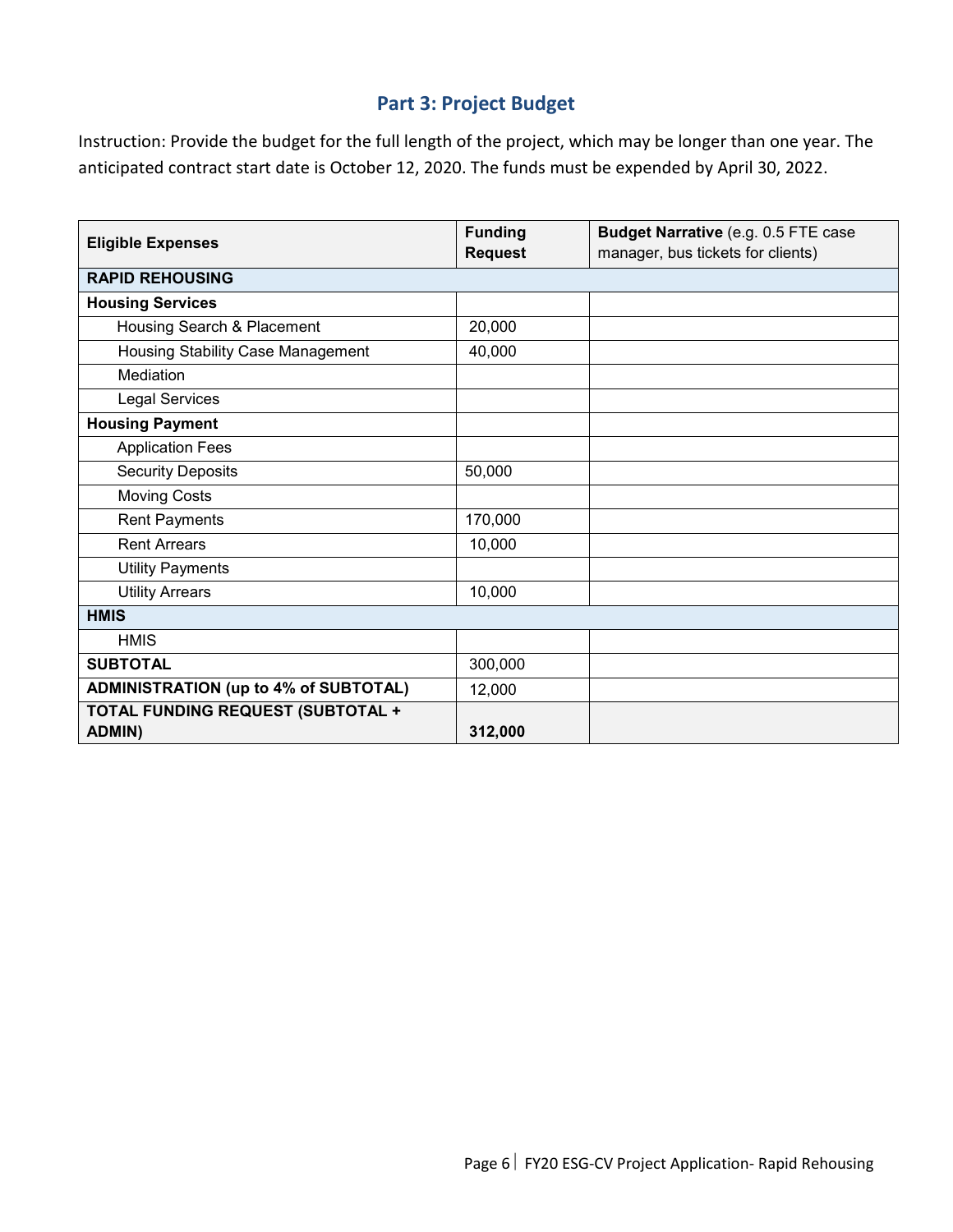# **Agency :Sankofa Educational Leadership United Program(s):Emergency Shelter, Rapid Rehousing, prevention services**

**Instructions:** If completing for an existing program, answer based on your agency's current policies and practices. If completing for a newly proposed program, answer based on the agency's intention to comply with the standards. If the agency is operating or proposing to operate multiple programs with same answers, you may list all programs and submit just one form for those programs. If the agency is using or plans to use any waivers approved by the Dane CoC Board of Directors, note in the comment section. Please note that HUD CoC or ESG funded programs must comply with all applicable written standards of the local CoC.

| <b>Standards</b> |                                                                                                                                                                                                                                                                                                                                  | Yes                | <b>No</b> | <b>Comments/Plan for</b>                                                                                                                                                           |
|------------------|----------------------------------------------------------------------------------------------------------------------------------------------------------------------------------------------------------------------------------------------------------------------------------------------------------------------------------|--------------------|-----------|------------------------------------------------------------------------------------------------------------------------------------------------------------------------------------|
|                  |                                                                                                                                                                                                                                                                                                                                  |                    |           | Improvement                                                                                                                                                                        |
|                  | <b>CASE MANAGEMENT SERVICES</b>                                                                                                                                                                                                                                                                                                  |                    |           |                                                                                                                                                                                    |
|                  | 1. The frequency of case management services will vary based on program<br>participant need. Initial contacts with the participant will typically be at<br>least weekly and continued contacts will be at least monthly. In-person<br>contact is preferred whenever possible.                                                    | X                  |           | Our plan is to have<br>availability to clients daily<br>and build trusting<br>relationships and adding<br>additional consults as<br>needed to meet the<br>needs of family requests |
|                  | 2. Case management services include, but are not limited to: developing an<br>individualized housing/service plan, assistance with obtaining and<br>maintaining housing, counseling, employment referrals, education, referral<br>and coordination of services, accessing mainstream benefits, and<br>coordinating with schools. | X                  |           | These services are<br>offered but not required                                                                                                                                     |
|                  | 3. Case management service plans will incorporate the participants'<br>expectations and choices for short and long-term goals.                                                                                                                                                                                                   | X                  |           |                                                                                                                                                                                    |
|                  | 4. Together, the program and program participants will develop a schedule for<br>reassessing the individualized service plan. The reassessments will occur at<br>least annually, and as often as required by the funder.                                                                                                         | $\pmb{\mathsf{X}}$ |           |                                                                                                                                                                                    |
| <b>PERSONNEL</b> |                                                                                                                                                                                                                                                                                                                                  |                    |           |                                                                                                                                                                                    |
|                  | 1. The agency selects, for its service staff, only those employees and/or<br>volunteers with appropriate knowledge, or experience, for working with<br>individuals and families experiencing homelessness and/or other issues that<br>put individuals or families at risk of housing instability.                                | X                  |           |                                                                                                                                                                                    |
|                  | 2. The program provides training to all paid and volunteer staff on both the<br>policies and procedures employed by the program and on specific skill areas<br>as determined by the program.                                                                                                                                     | X                  |           |                                                                                                                                                                                    |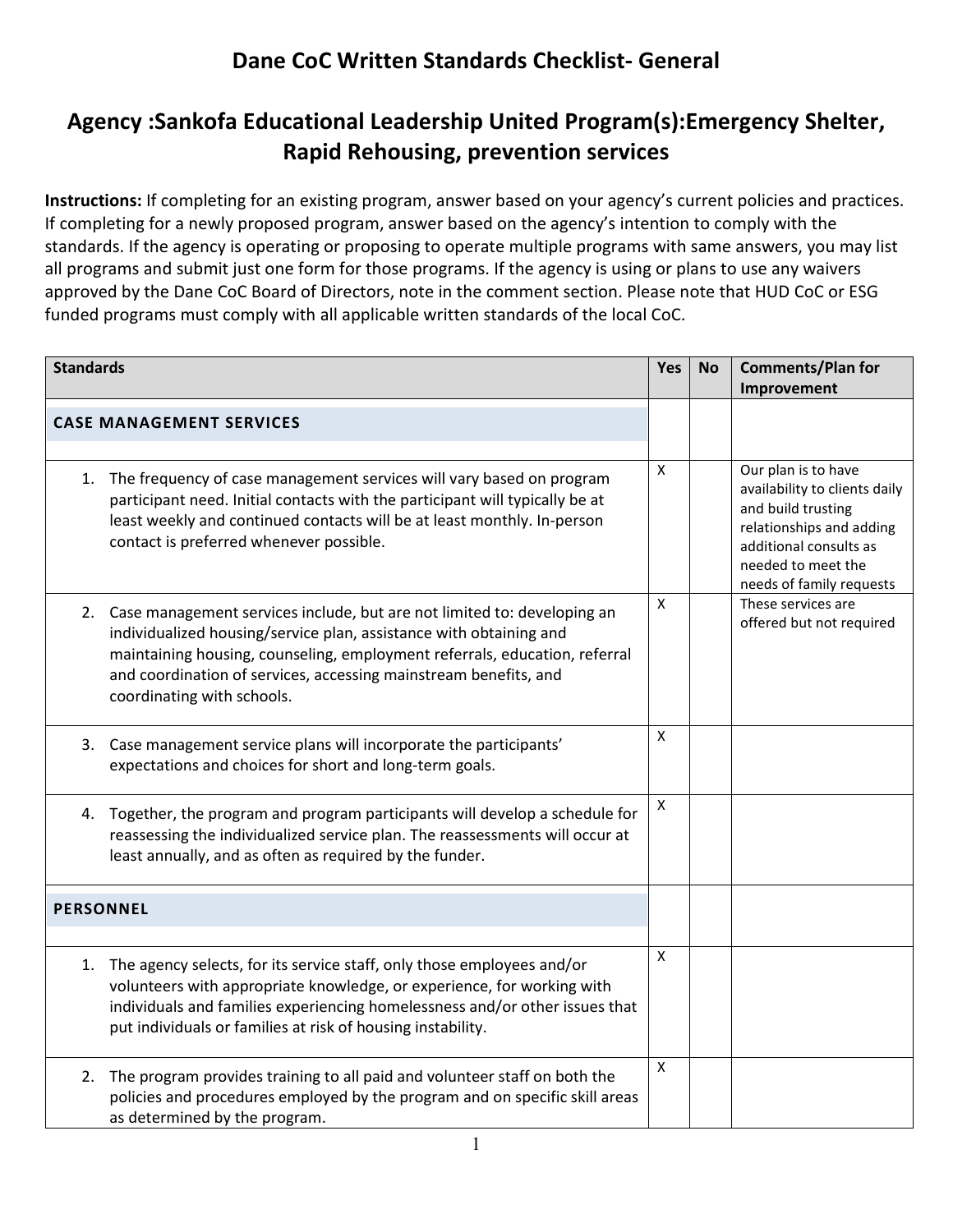| 3. All paid and volunteer service staff participates in ongoing and/or external<br>training and development to further enhance their knowledge and ability to<br>work with individuals and families experiencing homelessness and/or other<br>issues that put individuals or families at risk of housing instability. Examples<br>of training topics include, but are not limited to, harm reduction, trauma<br>informed care, housing first and racial justice.                                                                                                             | X |  |
|------------------------------------------------------------------------------------------------------------------------------------------------------------------------------------------------------------------------------------------------------------------------------------------------------------------------------------------------------------------------------------------------------------------------------------------------------------------------------------------------------------------------------------------------------------------------------|---|--|
| 4. For programs that use HMIS, all HMIS users must abide by the standard<br>operating procedures found in the HMIS Policies and Procedures manual.<br>Additionally, users must adhere to the privacy and confidentiality terms set<br>forth in the User Agreement.                                                                                                                                                                                                                                                                                                           | X |  |
| 5. Agency staff with responsibilities for supervision of the casework,<br>counseling, and/or case management components have, at a minimum, a<br>bachelor's degree in a human service-related field and/or experience<br>working with individuals and families experiencing homelessness and/or<br>other issues that put individuals or families at risk of housing instability.                                                                                                                                                                                             | X |  |
| 6. Staff with supervisory responsibilities for overall program operations shall<br>have, at a minimum, a bachelor's degree in a human service-related field<br>and/or demonstrated ability and experience that qualifies them to assume<br>such responsibility.                                                                                                                                                                                                                                                                                                              | X |  |
| 7. All staff has a written job description that, at a minimum, addresses the<br>major tasks to be performed and the qualifications required for the<br>position.                                                                                                                                                                                                                                                                                                                                                                                                             | X |  |
| 8. The program operates under affirmative action and civil rights compliance<br>plans or letters of assurance.                                                                                                                                                                                                                                                                                                                                                                                                                                                               | X |  |
| 9. Case supervisors review current cases and individual service plans on a<br>regular and consistent basis to ensure quality, coordinated services.                                                                                                                                                                                                                                                                                                                                                                                                                          | X |  |
| <b>HOUSING FIRST</b>                                                                                                                                                                                                                                                                                                                                                                                                                                                                                                                                                         |   |  |
| 1. Program admission/tenant screening and selection practices promote the<br>acceptance of applicants regardless of their sobriety or use of substances,<br>completion of treatment, and participation in services.                                                                                                                                                                                                                                                                                                                                                          | X |  |
| 2. Applicants are not rejected on the basis of poor credit or financial history,<br>poor or lack of rental history, minor criminal convictions, or behaviors that<br>indicate a lack of "housing readiness." Although applicants may be rejected<br>due to convictions for violent criminal activity, agencies will make all effort<br>possible to remove barriers to program enrollment. A rejection is only<br>appropriate when an applicant presents a direct threat to the health and<br>safety of program staff and residents and that threat cannot be<br>ameliorated. | X |  |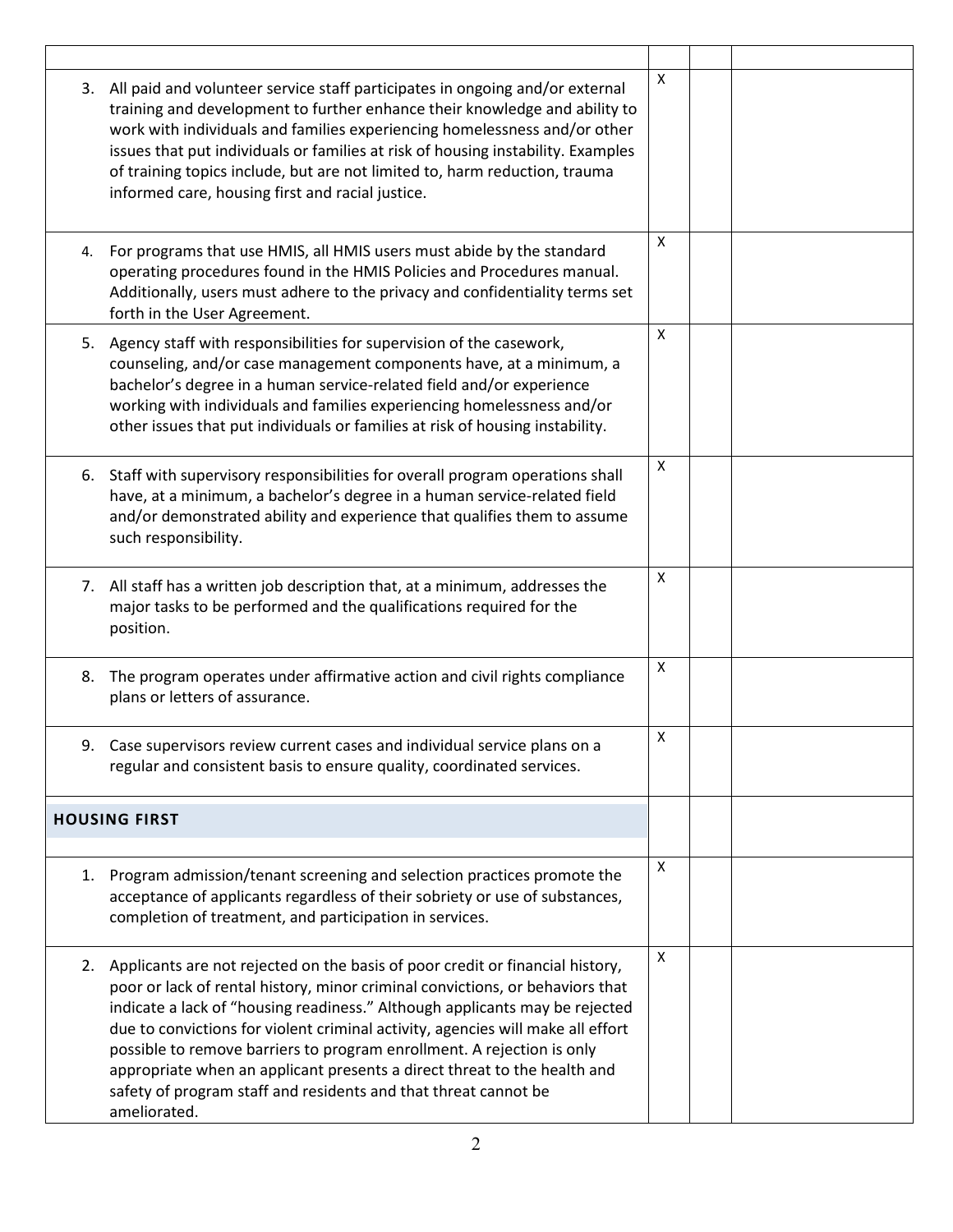| 3. | 1) Supportive services emphasize engagement and problem-solving over<br>therapeutic goals. Services plans are highly tenant-driven without<br>predetermined goals.<br>2) (PSH & RRH ONLY) Participation in services or program compliance is not                                                                                                                                                                                                                                                                                                                                                                                                | Χ |  |
|----|-------------------------------------------------------------------------------------------------------------------------------------------------------------------------------------------------------------------------------------------------------------------------------------------------------------------------------------------------------------------------------------------------------------------------------------------------------------------------------------------------------------------------------------------------------------------------------------------------------------------------------------------------|---|--|
|    | a condition of permanent supportive housing tenancy. (Rapid re-housing<br>programs may require case management as condition of receiving rental<br>assistance as required by state or federal funding.)                                                                                                                                                                                                                                                                                                                                                                                                                                         | X |  |
|    | 4. 1) (IF APPLICABLE) Use of alcohol or drugs in and of itself (without other<br>lease violations) is not considered a reason for eviction.                                                                                                                                                                                                                                                                                                                                                                                                                                                                                                     | X |  |
|    | 2) (PREVENTION, TH, PSH, RRH ONLY) Services are informed by a harm<br>reduction philosophy that recognizes that drug and alcohol use and<br>addiction are a part of tenants' lives, where tenants are engaged in non-<br>judgmental communication regarding drug and alcohol use, and where<br>tenants are offered education regarding how to avoid risky behaviors and<br>engage in safer practices.                                                                                                                                                                                                                                           | X |  |
| 5. | (PSH & RRH ONLY) If a participant's tenancy is in jeopardy, every effort is<br>made to offer a transfer to a tenant from one housing situation to another.<br>Whenever possible, eviction back into homelessness is avoided. If<br>unavoidable, every effort is made to connect the participant with outreach<br>or other housing support services.                                                                                                                                                                                                                                                                                             | X |  |
|    | 6. (IF APPLICABLE) Tenant selection plan for permanent housing includes a<br>prioritization of eligible tenants based on criteria other than "first<br>come/first serve" such as duration/chronicity of homelessness,<br>vulnerability, or high utilization of crisis services.                                                                                                                                                                                                                                                                                                                                                                 | X |  |
| 7. | (PSH ONLY) Tenants in permanent housing are given reasonable flexibility in<br>paying their tenant share of rent (after subsidy) on time and are offered<br>special payment arrangements (e.g. a payment plan) for rent arrears and/or<br>assistance with financial management including representative payee<br>arrangements.                                                                                                                                                                                                                                                                                                                  | X |  |
|    | <b>TERMINATION AND GRIEVANCE PROCEDURES</b>                                                                                                                                                                                                                                                                                                                                                                                                                                                                                                                                                                                                     | X |  |
| 1. | Programs should terminate assistance only in the most severe cases,<br>utilizing the housing first philosophy. (See Housing First section.)<br>Prior to initiating program termination, PSH program staff will complete<br>a Transfer Request Form (Appendix L) and submit to the Coordinated<br>Entry Manager for discussion at the next meeting. At the placement<br>meeting, PSH program staff will discuss the situation and housing<br>options, including keeping the participant in their current program and<br>possibly transferring the participant to another program.<br>Discussion of housing options will be participant-centered. | X |  |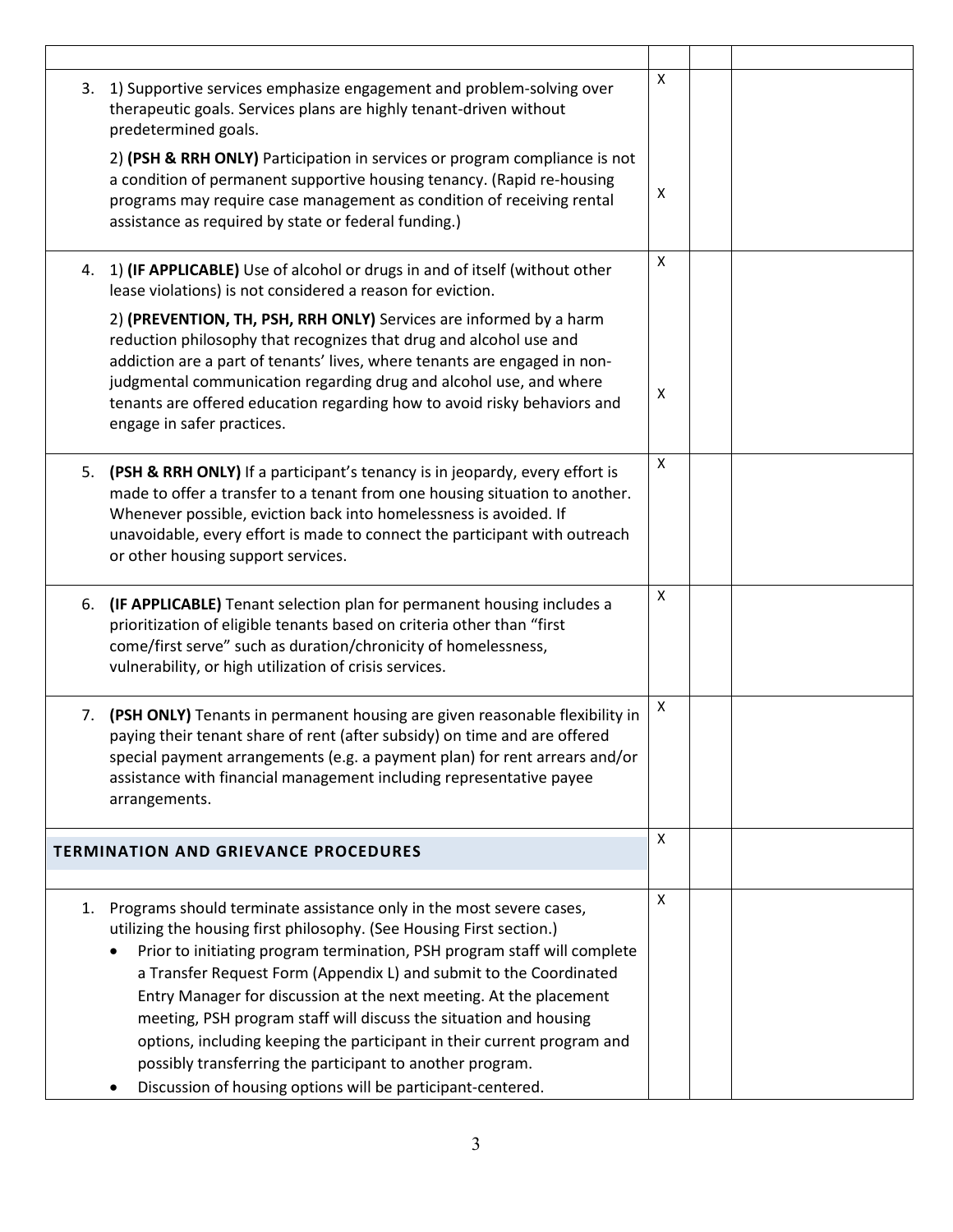|    | Transfers may be made from PSH to PSH program if the participant has<br>chronic homeless documentation in place prior to program entry.<br>Transfers may be made from RRH to PSH if the participant needs more<br>intensive support services. There must be documentation of chronic<br>homeless status prior to RRH program entry. Transfers from RRH to<br>PSH should not be made only for affordability reasons.<br>Transfers will be granted based on consensus of those present at the<br>Housing Placement Meeting.                                                                                                                                                                                                                                                                                                                                                                                                                                                                         |   |  |  |
|----|---------------------------------------------------------------------------------------------------------------------------------------------------------------------------------------------------------------------------------------------------------------------------------------------------------------------------------------------------------------------------------------------------------------------------------------------------------------------------------------------------------------------------------------------------------------------------------------------------------------------------------------------------------------------------------------------------------------------------------------------------------------------------------------------------------------------------------------------------------------------------------------------------------------------------------------------------------------------------------------------------|---|--|--|
|    | 2) All agencies providing services with CoC and ESG funds shall be required to<br>have a termination and grievance policy. Policies must allow an applicant to<br>formally dispute an agency decision on eligibility to receive assistance. The<br>policy must include the method an applicant would be made aware of the<br>agency's grievance procedure and the formal process for review and<br>resolution of the grievance.                                                                                                                                                                                                                                                                                                                                                                                                                                                                                                                                                                   | X |  |  |
|    | 3) All agencies must have policies that allow a program participant to formally<br>dispute an agency decision to terminate assistance. The policy must include<br>the method that a written notice would be provided containing clear<br>statement of reason(s) for termination, which shall include a detailed<br>statement of facts, the source of the information upon which it was based,<br>and the participant's right to advance review of the agency's file and all<br>evidence upon which the decision was based; a review of the decision in<br>which the program participant is given the opportunity to present evidence<br>(written or orally) before a person other than the person who made or<br>approved the termination decision; and a prompt written notice of the final<br>decision to the program participant. The agency has the burden to prove<br>the basis for their decision by a preponderance of the evidence. The<br>decision shall not be based solely on hearsay. | X |  |  |
| 4) | If an agency has a website, they must publicly post their termination and<br>grievance procedures.                                                                                                                                                                                                                                                                                                                                                                                                                                                                                                                                                                                                                                                                                                                                                                                                                                                                                                | X |  |  |
|    | 5) If a program participant is terminated from a program in which the agency<br>owns the unit, the program will retain the participant's property for a<br>minimum of 30 days before discarding.                                                                                                                                                                                                                                                                                                                                                                                                                                                                                                                                                                                                                                                                                                                                                                                                  | X |  |  |
|    | <b>RECORD KEEPING REQUIREMENTS</b>                                                                                                                                                                                                                                                                                                                                                                                                                                                                                                                                                                                                                                                                                                                                                                                                                                                                                                                                                                |   |  |  |
|    | 1. Each participant file should contain, at a minimum, information required by<br>funders, participation agreements and/or signed lease agreements, service<br>plans, case notes, information on services provided both directly and<br>through referral and any follow-up and evaluation data that are compiled.                                                                                                                                                                                                                                                                                                                                                                                                                                                                                                                                                                                                                                                                                 | Χ |  |  |
|    | 2. When required by funders, client information must be entered into HMIS in<br>accordance with the data quality, timeliness and additional requirements<br>found in the HMIS Policies and Procedures manual. At a minimum,                                                                                                                                                                                                                                                                                                                                                                                                                                                                                                                                                                                                                                                                                                                                                                       | X |  |  |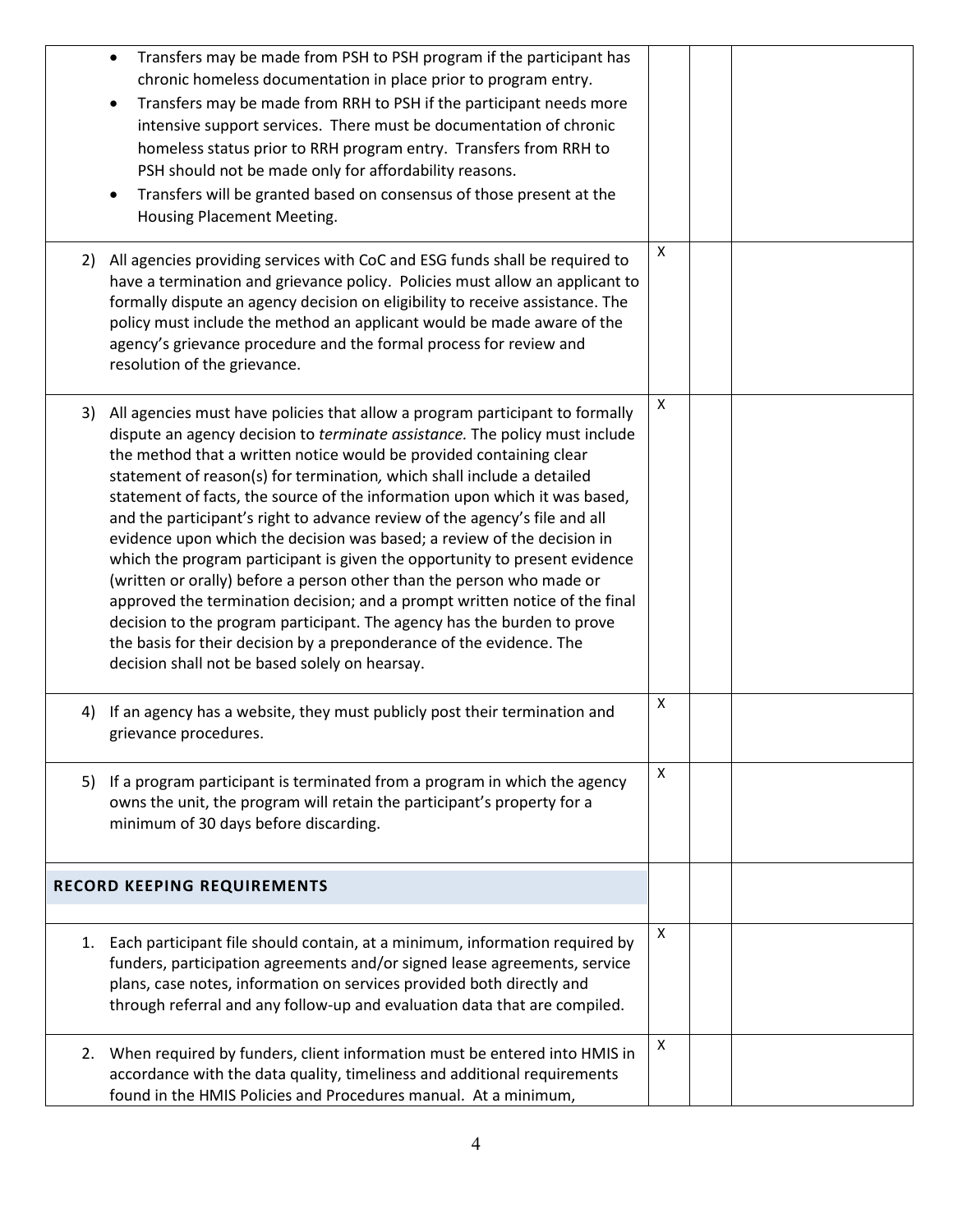|    | programs must record the date the client enters and exits the program, and<br>update the client's information as changes occur.                                                                                                                                                                                                                                                                                   |              |  |  |
|----|-------------------------------------------------------------------------------------------------------------------------------------------------------------------------------------------------------------------------------------------------------------------------------------------------------------------------------------------------------------------------------------------------------------------|--------------|--|--|
|    | 3. Financial recordkeeping requirements include documentation of: all costs<br>charged to the grant, funds being spent on allowable costs, the receipt and<br>use of program income, compliance with expenditure limits and deadlines<br>and match contributions.                                                                                                                                                 | X            |  |  |
| 4. | The program will maintain each participant file in a secure place and shall<br>not disclose information from the file without the written permission of the<br>participant as appropriate except to project staff and other agencies as<br>required by law. Participants must give informed consent to release any<br>client identifying data to be utilized for research, teaching and public<br>interpretation. | X            |  |  |
| 5. | Files must be saved for a minimum of six years after program discharge. It<br>should be noted that different funders may have different record keeping<br>requirements.                                                                                                                                                                                                                                           | $\mathsf{x}$ |  |  |
|    | <b>Coordinated Entry Section pertaining to General Requirements</b>                                                                                                                                                                                                                                                                                                                                               |              |  |  |
| 1. | The Coordinated Entry System complies with the nondiscrimination and<br>equal opportunity provisions of Federal civil rights laws.                                                                                                                                                                                                                                                                                | X            |  |  |
| 2. | When a household is referred to the priority list, the staff making the<br>referral completes follow-ups every 30-45 days and records them in HMIS.                                                                                                                                                                                                                                                               | $\mathsf{x}$ |  |  |

\_\_\_\_\_\_\_\_\_\_\_\_\_\_\_\_\_\_\_\_\_\_\_\_\_\_\_\_\_\_\_\_\_\_\_\_\_\_\_\_\_\_\_\_\_\_\_\_\_\_\_\_\_\_\_\_\_\_\_\_\_\_\_\_\_\_\_\_\_\_\_\_\_\_\_\_\_\_\_\_\_\_\_\_\_\_\_\_\_\_\_\_\_\_\_\_\_\_\_\_\_\_\_\_\_\_\_\_\_\_\_

\_\_\_\_\_\_\_\_\_\_\_\_\_\_\_\_\_\_\_\_\_\_\_\_\_\_\_\_\_\_\_\_\_\_\_\_\_\_\_\_\_\_\_\_\_\_\_\_\_\_\_\_\_\_\_\_\_\_\_\_\_\_\_\_\_\_\_\_\_\_\_\_\_\_\_\_\_\_\_\_\_\_\_\_\_\_\_\_\_\_\_\_\_\_\_\_\_\_\_\_\_\_\_\_\_\_\_\_\_\_\_

\_\_\_\_\_\_\_\_\_\_\_\_\_\_\_\_\_\_\_\_\_\_\_\_\_\_\_\_\_\_\_\_\_\_\_\_\_\_\_\_\_\_\_\_\_\_\_\_\_\_\_\_\_\_\_\_\_\_\_\_\_\_\_\_\_\_\_\_\_\_\_\_\_\_\_\_\_\_\_\_\_\_\_\_\_\_\_\_\_\_\_\_\_\_\_\_\_\_\_\_\_\_\_\_\_\_\_\_\_\_\_

\_\_\_\_\_\_\_\_\_\_\_\_\_\_\_\_\_\_\_\_\_\_\_\_\_\_\_\_\_\_\_\_\_\_\_\_\_\_\_\_\_\_\_\_\_\_\_\_\_\_\_\_\_\_\_\_\_\_\_\_\_\_\_\_\_\_\_\_\_\_\_\_\_\_\_\_\_\_\_\_\_\_\_\_\_\_\_\_\_\_\_\_\_\_\_\_\_\_\_\_\_\_\_\_\_\_\_\_\_\_\_

\_\_\_\_\_\_\_\_\_\_\_\_\_\_\_\_\_\_\_\_\_\_\_\_\_\_\_\_\_\_\_\_\_\_\_\_\_\_\_\_\_\_\_\_\_\_\_\_\_\_\_\_\_\_\_\_\_\_\_\_\_\_\_\_\_\_\_\_\_\_\_\_\_\_\_\_\_\_\_\_\_\_\_\_\_\_\_\_\_\_\_\_\_\_\_\_\_\_\_\_\_\_\_\_\_\_\_\_\_\_\_

Suggested Updates: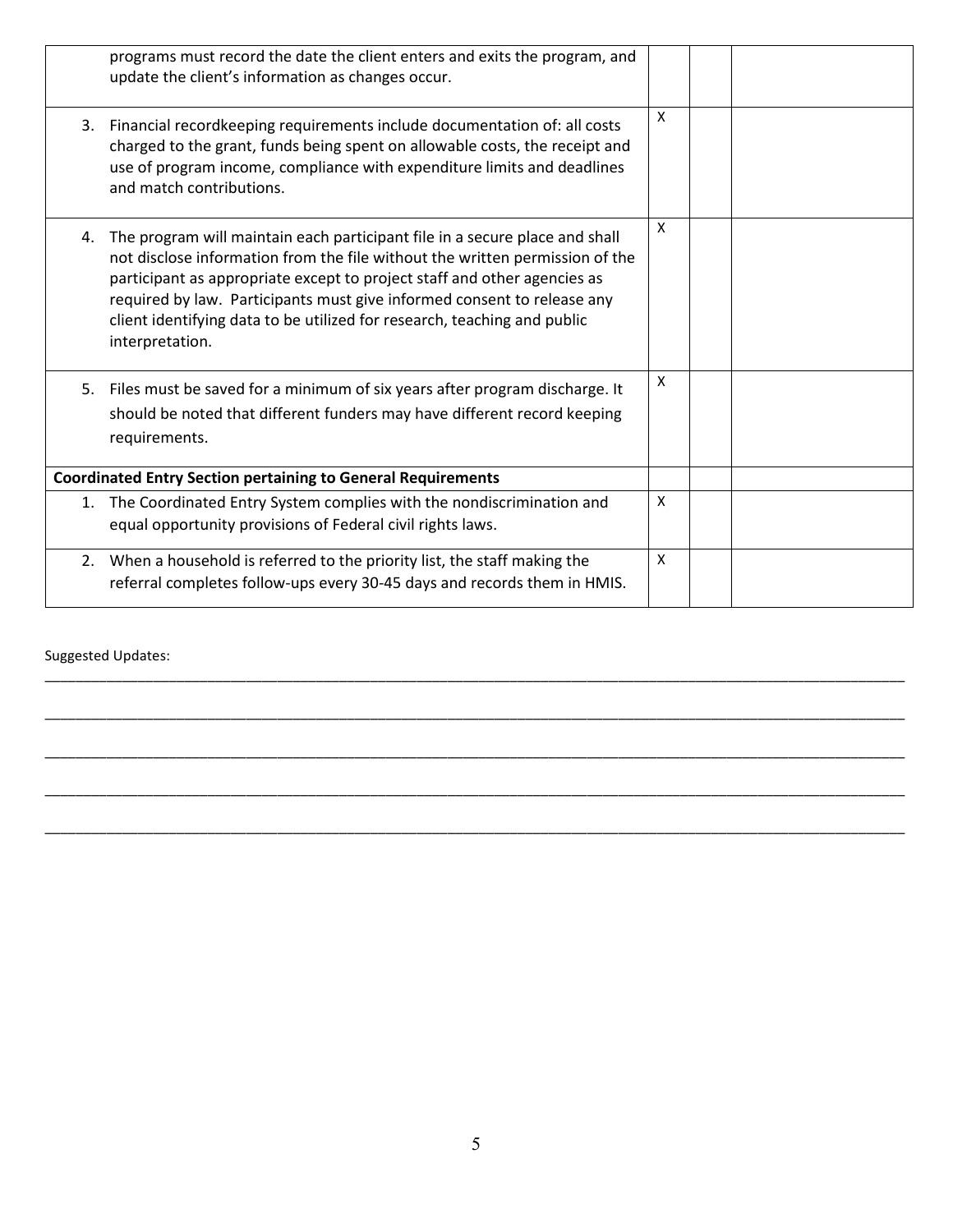# **Dane CoC Written Standards Checklist- Prevention**

# **Agency:SELU Program(s):Supporting Healthy Families Eviction Prevention**

| <b>Standards</b> |                                                                                                                                                                                                                                                                                                                                                                                                                                                                 | <b>Yes</b> | <b>No</b> | <b>Comments/Plan for</b><br>Improvement |
|------------------|-----------------------------------------------------------------------------------------------------------------------------------------------------------------------------------------------------------------------------------------------------------------------------------------------------------------------------------------------------------------------------------------------------------------------------------------------------------------|------------|-----------|-----------------------------------------|
|                  | <b>FINANCIAL ASSISTSANCE</b>                                                                                                                                                                                                                                                                                                                                                                                                                                    | X          |           |                                         |
|                  | 1. Financial assistance includes the following: one-time payment for up to 6<br>months of rent in arrears including any late fees, short-term rental<br>assistance up to 3 months, medium-term rental assistance up to 6 months,<br>rental application fees, security deposits equal to no more than 2 months<br>rent, last month's rent, utility deposits, utility payments up to 6 months,<br>and moving costs (or otherwise directed by the funder).         | X          |           |                                         |
|                  | 2. Households can only receive assistance once in a three-year period or<br>otherwise directed by the funder.                                                                                                                                                                                                                                                                                                                                                   | X          |           |                                         |
|                  | 3. Households in CoC-funded Permanent Supportive Housing (PSH) can<br>receive financial assistance if the program receives rental assistance<br>funding. If the PSH program is leasing or operation, the household is not<br>eligible for financial prevention assistance.                                                                                                                                                                                      | X          |           |                                         |
| 4.               | 1) The costs of homelessness prevention are only eligible to the extent that<br>the assistance is necessary to help the program participant regain stability<br>in the program participant's current permanent housing or move into other<br>permanent housing and achieve stability in that housing for at least 30 days.<br>Prevention funds may be provided for 6 months of rental arears not to<br>exceed two months of Fair Market Rent for the unit type. | X          |           |                                         |
|                  | All clients are assessed to determine initial need and create a<br>a.<br>budget to outline planned need for assistance, including<br>establishing a plan for housing stability for the next 30 days.                                                                                                                                                                                                                                                            |            |           |                                         |
|                  | Agencies cannot set organizational maximums or minimums.<br>b.<br>The HSC expects that agencies will use progressive engagement and<br>households receive the minimum amount of assistance necessary to<br>stabilize in housing.                                                                                                                                                                                                                                |            |           |                                         |
| 5.               | If providing short-term rental assistance (more than a one time payment of<br>rental arears), eligibility and types/amounts of assistance must be re-<br>evaluated not less than once every 3 months. At a minimum, each re-<br>evaluation must establish and document:                                                                                                                                                                                         | Χ          |           |                                         |
|                  | The program participant does not have an annual income that<br>a.<br>exceeds 30% of county median income.                                                                                                                                                                                                                                                                                                                                                       |            |           |                                         |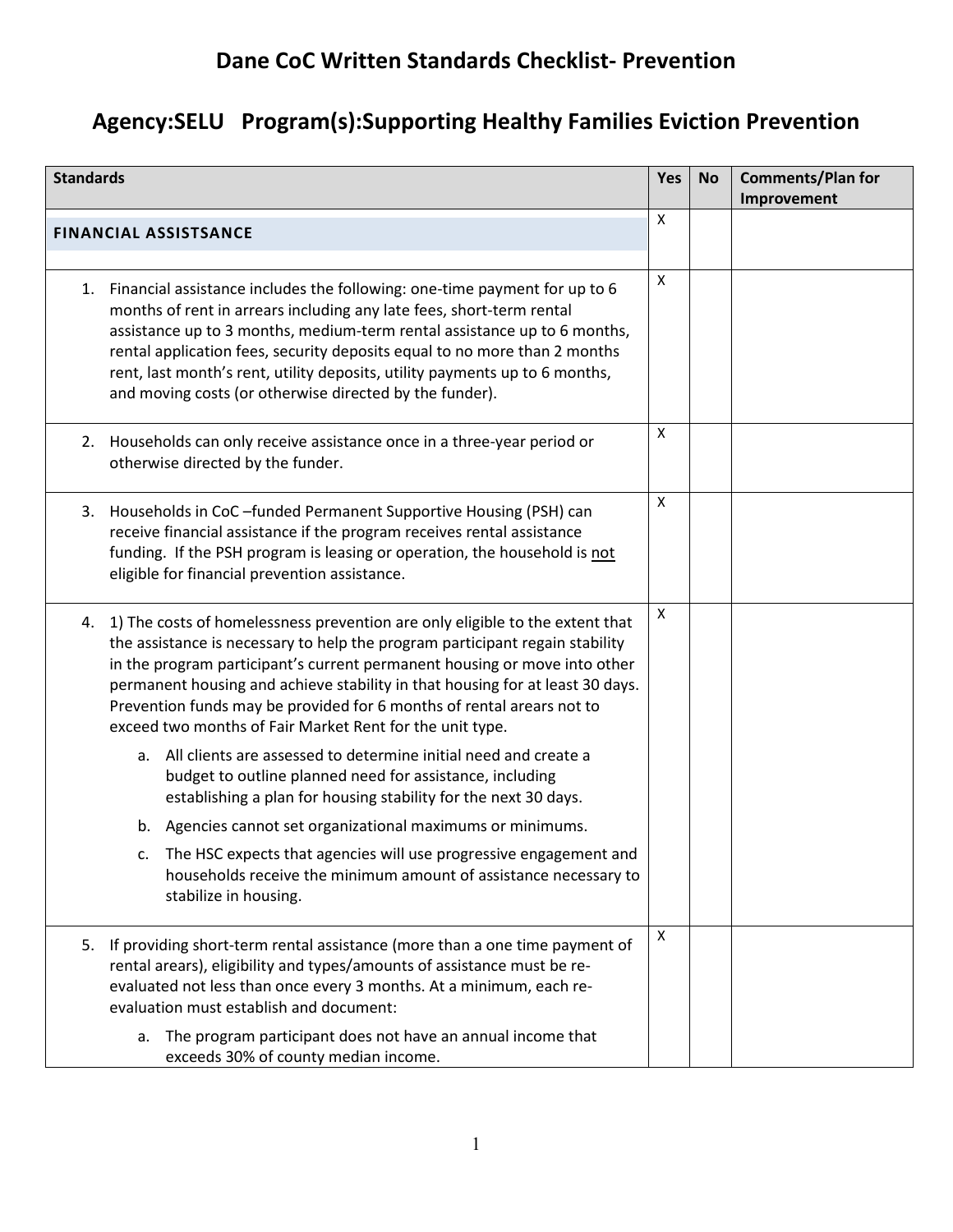| The program participant lacks sufficient resources and support<br>b.<br>networks necessary to retain housing without prevention<br>assistance.<br>Programs may require program participants receiving assistance or<br>c.<br>services to provide notification regarding changes to household<br>income, household composition, or other circumstances that may<br>impact need for assistance. |   |                       |
|-----------------------------------------------------------------------------------------------------------------------------------------------------------------------------------------------------------------------------------------------------------------------------------------------------------------------------------------------------------------------------------------------|---|-----------------------|
| 6. Financial assistance will be distributed in a way to ensure that programs<br>have funds available throughout the grant period.                                                                                                                                                                                                                                                             | X |                       |
| 7. Participants will work with their case manager to develop their individual<br>housing plan based on participant goals and shared goals for achieving<br>housing stability. Case managers will use the housing plan to determine the<br>participant contribution based on monthly income. Financial assistance is<br>available for households with zero income.                             | X |                       |
| <b>HOUSING RELOCATION AND STABLIZATION SERVICES</b>                                                                                                                                                                                                                                                                                                                                           |   |                       |
| 1. Housing Relocation and Stabilization Services include the following: housing<br>search and placement, housing stability case management, mediation, legal<br>services, and credit repair. Specify which service you provide in the comment<br>section.                                                                                                                                     | X | Housing stabilization |
| 2. The costs of homelessness prevention are only eligible to the extent that<br>the assistance is necessary to help the program participant regain stability<br>in the program participant's current permanent housing or move into other<br>permanent housing and achieve stability in that housing.                                                                                         | X |                       |
| 3. Eligibility and types/amounts of assistance must be re-evaluated not less<br>than once every 3 months. At a minimum, each re-evaluation must establish<br>and document:<br>The program participant does not have an annual income that<br>a.<br>exceeds 30% of county median income.<br>The program participant lacks sufficient resources and support<br>b.                               | X |                       |
| networks necessary to retain housing without prevention<br>assistance.                                                                                                                                                                                                                                                                                                                        |   |                       |
| 4. Programs may require program participants receiving assistance or services<br>to provide notification regarding changes to household income, household<br>composition, or other circumstances that may impact need for assistance.                                                                                                                                                         | Χ |                       |
| 5. Homeless prevention participants receiving housing stability case<br>management will be offered a meeting with a case manager not less than<br>once per month to assist in ensuring long-term housing stability. Case<br>managers and program managers are encouraged to provide more than the<br>minimum required services through case management.                                       | X |                       |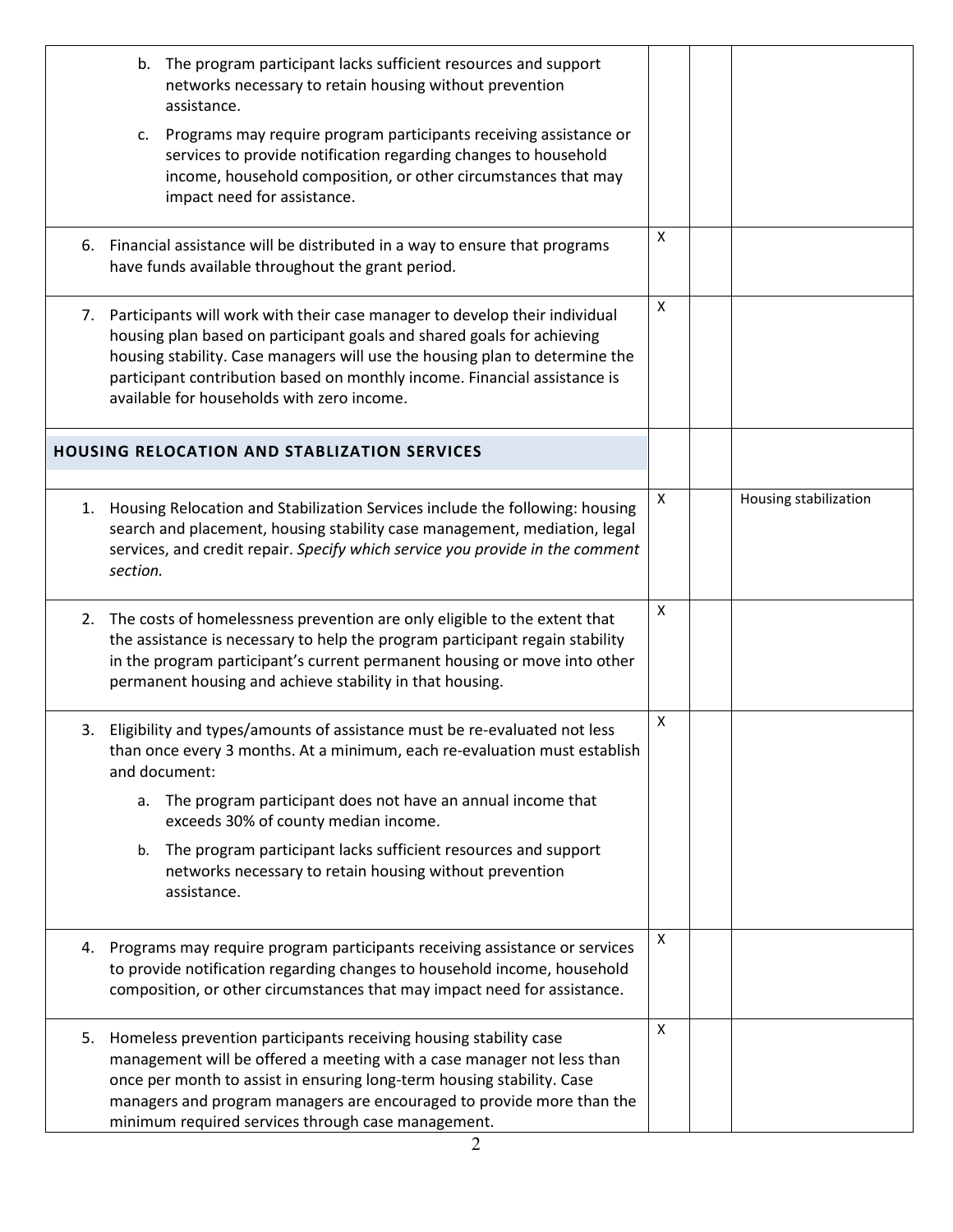Suggested Updates: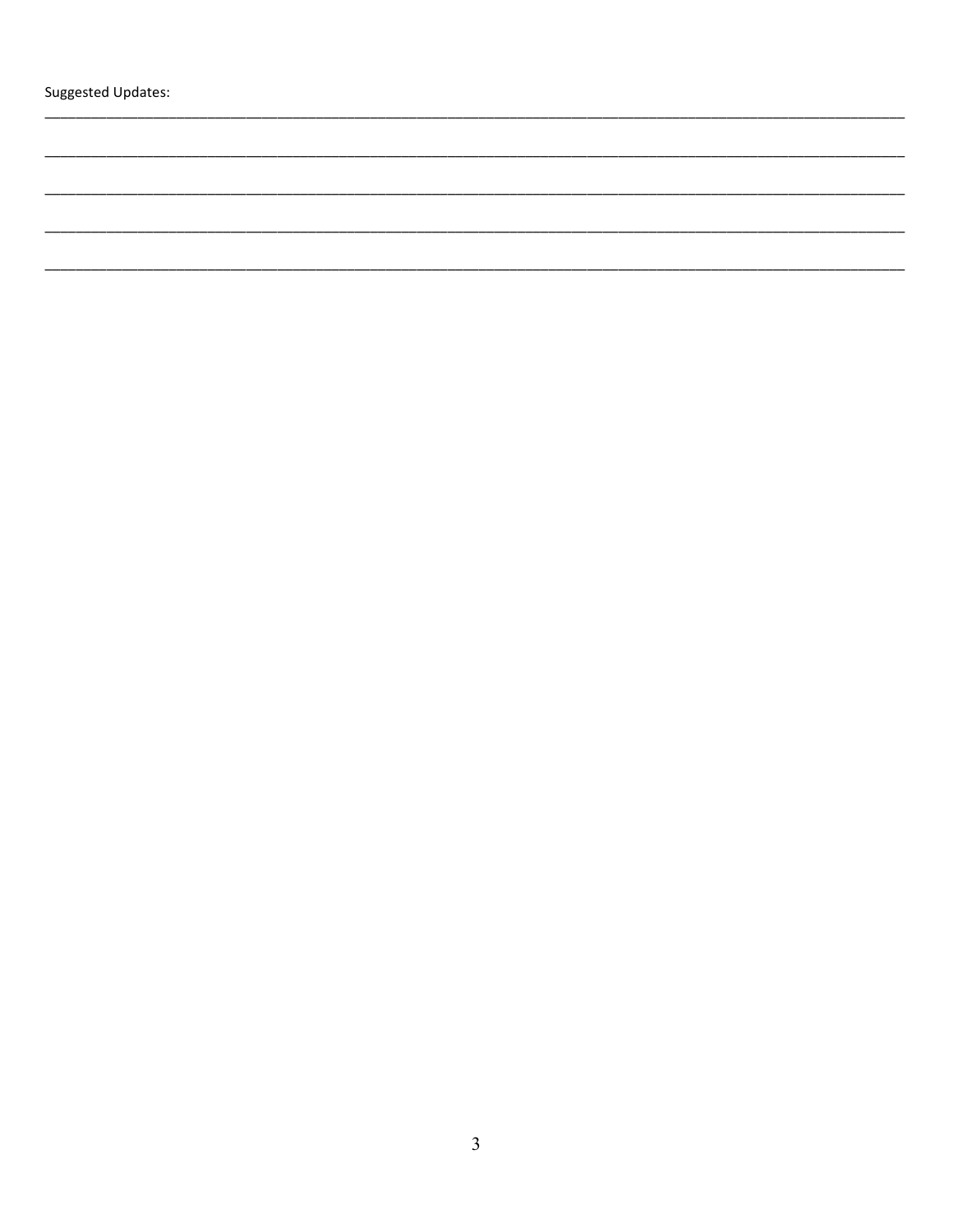# **Dane CoC Written Standards Checklist- Rapid Rehousing Program**

# **Agency:\_SELU Program(s):\_\_Supporting Healthy Families Rapid Rehousing**

| <b>Standards</b> |                                                                                                                                                                                                                                                                                                                                                                                                                                          | <b>Yes</b> | <b>No</b> | <b>Comments/Plan for</b><br>Improvement |
|------------------|------------------------------------------------------------------------------------------------------------------------------------------------------------------------------------------------------------------------------------------------------------------------------------------------------------------------------------------------------------------------------------------------------------------------------------------|------------|-----------|-----------------------------------------|
| 1.               | The maximum length of program participation is 24 months.                                                                                                                                                                                                                                                                                                                                                                                | X          |           |                                         |
|                  | 2. Program staff will assist participants in locating housing.                                                                                                                                                                                                                                                                                                                                                                           | X          |           |                                         |
|                  | 3. Supportive services designed to meet the needs of the project participants<br>must be made available to the project participant throughout the duration<br>of stay in the RRH project.                                                                                                                                                                                                                                                | X          |           |                                         |
| 4.               | Project participants in RRH must enter into a written lease agreement that<br>is terminable for cause. The lease must be automatically renewable upon<br>expiration for a minimum term of one month, except on prior notice by<br>either party. Programs may have additional requirements determined by<br>program funding requirements. For example, programs may require a<br>written lease agreement for an initial term of one year. | X          |           |                                         |
| 5.               | RRH project will use Housing First approaches, following the Minimum<br>Standards listed in the Housing First section of the Written Standards.                                                                                                                                                                                                                                                                                          | X          |           |                                         |
| 6.               | Financial assistance and case management should be based on a<br>household's individual needs using progressive engagement. Assistance<br>should be offered using a light touch; start with a small amount of<br>assistance and increase it if needed.                                                                                                                                                                                   | X          |           |                                         |
| 7.               | RRH programs will connect households with community resources and<br>mainstream benefits to allow for individual resources to be used for housing<br>costs.                                                                                                                                                                                                                                                                              | X          |           |                                         |
| 8.               | While working with a participant, if it becomes apparent they have<br>documentation of chronic homelessness, program staff will talk with them<br>about the option of continuing with the program or returning to the priority<br>list for a PSH slot. The program must explain how long it may take to receive<br>PSH.                                                                                                                  | X          |           |                                         |
|                  | <b>Coordinated Entry Sections pertaining to Rapid Rehousing</b>                                                                                                                                                                                                                                                                                                                                                                          | X          |           |                                         |
|                  | 1. 1. Housing providers contact CE staff with vacancies or transfer requests                                                                                                                                                                                                                                                                                                                                                             | X          |           |                                         |